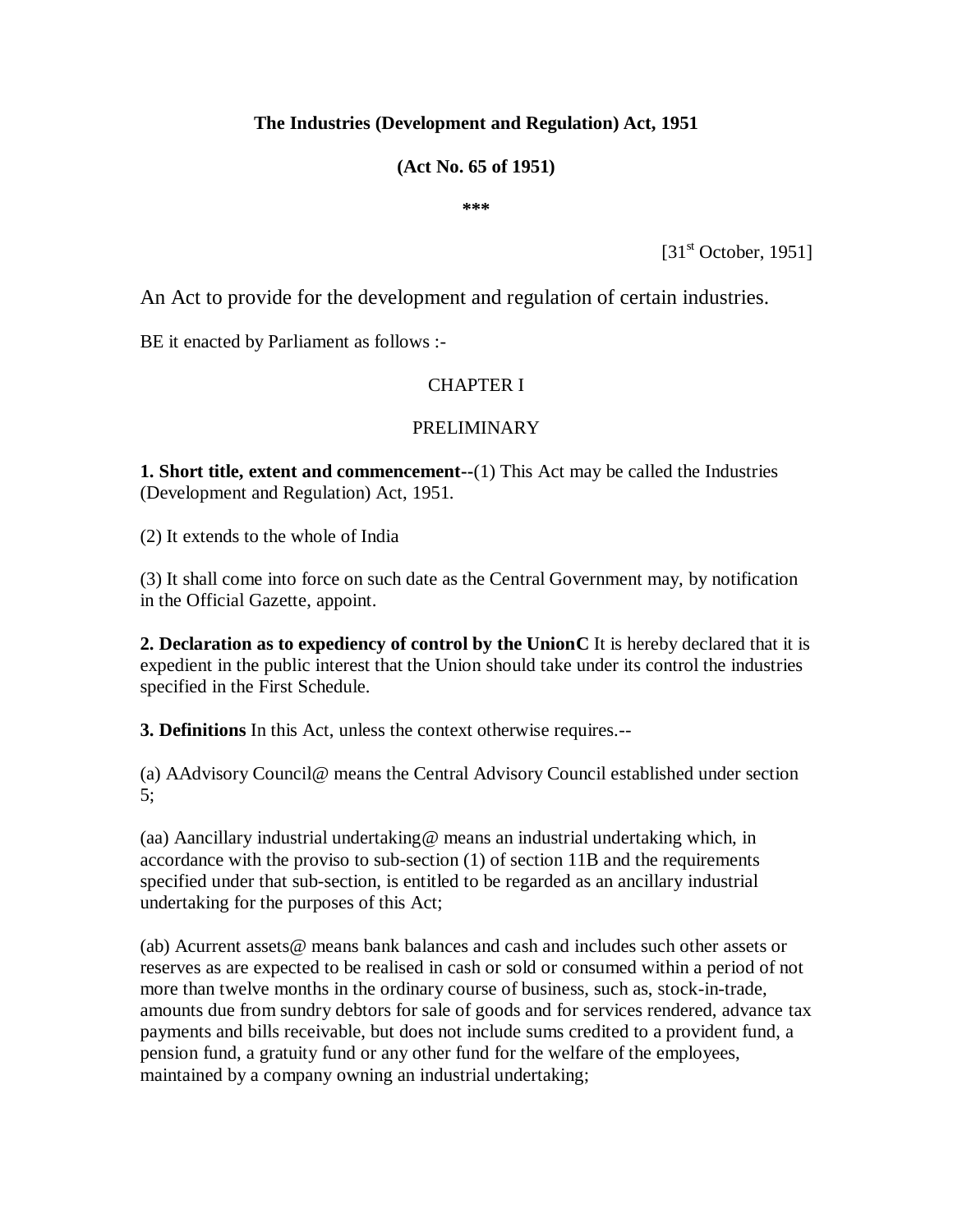(ac) Acurrent liabilities  $\omega$  means liabilities which must be met on demand or within a period of twelve months from the date they are incurred; and includes any current liability which is suspended under section 18FB;

(b) ADevelopment Council@ means a Development Council established under section 6;

(bb) Aexisting industrial undertaking@ means --

(a) in the case of an industrial undertaking pertaining to any of the industries specified in the First Schedule as originally enacted, an industrial undertaking which was in existence on the commencement of this Act or for the establishment of which effective steps had been taken before such commencement, and

(b) in the case of an industrial undertaking pertaining to any of the industries added to the First Schedule by an amendment thereof, an industrial undertaking which is in existence on the coming into force of such amendment or for the establishment of which effective steps had been taken before the coming into force of such amendment;

(c) Afactory@ means any premises, including the precincts thereof, in any part of which a manufacturing process is beingcarried on or is ordinarily so carried on--

(i) with the aid of power, provided that fifty or more workers are working or were working thereon on any day of the preceding twelve months; or

(ii) without the aid of power, provided that on hundred or more workers are working or were working thereon on any day of the preceding twelve months and provided further that in no part of such premises any manufacturing process is being carried on with the aid of power;

(cc) AHigh Court@ means the High Court having jurisdiction in relation the place at which the registered office of a company is situate;

(d) Aindustrial undertaking@ means any undertaking pertaining to a scheduled industry carried on in one or more factories by any person or authority including Government;

(ad) Anew article@, in relation to an industrial undertaking which is registered or in respect of which a licence or permission has been issued under this Act, means --

(a) any article which falls under an item in the First Schedule other than the item under which articles ordinarily manufactured or produced in the industrial undertaking at the date of registration or issue of the licence or permission, as the case may be, fall;

(b) any article which bears a mark as defined in the Trade Marks Act, 1940 (5 of 1940), or which is the subject of a patent, if at the date of registration or issue of the licence or permission, as the case may be, the industrial undertaking was not manufacturing or producing such article bearing that mark or which is the subject of that patent;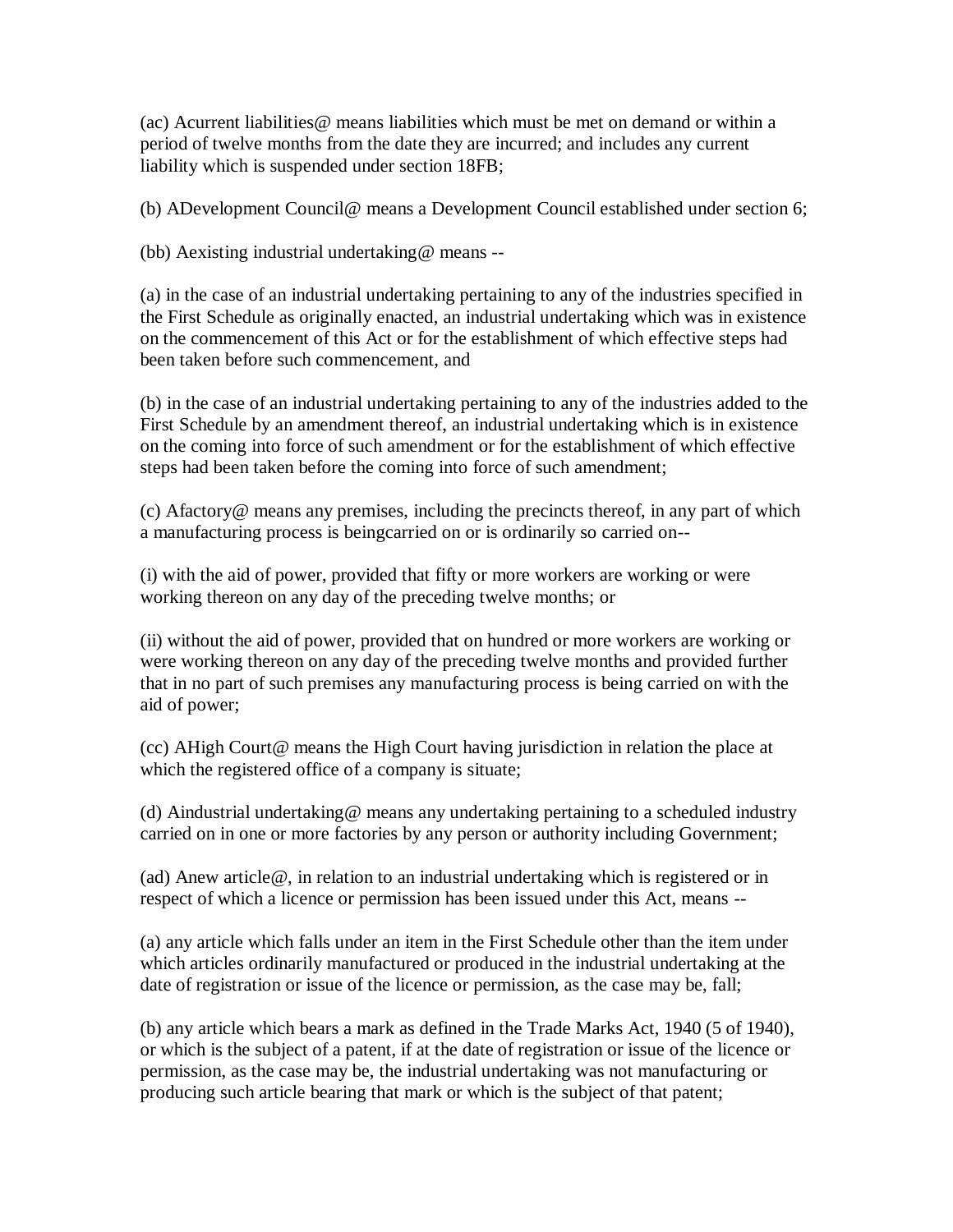(e) Anotified order@ means an order notified in the Official Gazette;

(f) Aowner@, in relation to an industrial undertaking, means the person who, or the authority which, has the ultimate control over the affairs of the undertaking, and, where the said affairs are entrusted to a manager, managing director or managing agent, such manager, managing director or managing agent shall be deemed to be the owner of the undertaking;

(g) Aprescribed@ means prescribed by rules made under this Act;

(h) Aschedule@ means a Schedule to this Act;

(i) Ascheduled industry@ means any of the industries specified in the First Schedule;

(j) Asmall scale industrial undertaking@ means an industrial undertaking which, in accordance with the requirements specified under sub-section (1) of section 11B, is entitled to be regarded as a small scale industrial undertaking for the purposes of this Act;

(k) words and expressions used herein but not defined in this Act and defined in the Companies Act, 1956 (1 of 1956), have the meanings respectively assigned to them in that Act.

4. [Saving.] Rep., by the Industries (Development and Regulation) Amendment Act, 1953 (26 of 1953), s.3 (w.e.f. 1.10.1953).

### CHAPTER II

#### THE CENTRAL ADVISORY COUNCIL AND DEVELOPMENT COUNCILS

**5. Establishment and constitution of Central Advisory Council and its functions.- (1)** For the purpose of advising it on matters concerning the development and regulation of scheduled industries, the Central Government may, by notified order, establish a Council to be called the Central Advisory Council.

(2) The Advisory Council shall consist of a Chairman and such other members, not exceeding thirty in number, all of whom shall be appointed by the Central Government from among persons who are in its opinion capable of representing the interests of-

(a) owners of industrial undertakings in scheduled industries;

(b) persons employed in industrial undertakings in scheduled industries;

(c) consumers of goods manufactured or produced by scheduled industries;

(d) such other class of persons including primary producers, as in the opinion of the Central Government, ought to be represented on the Advisory Council.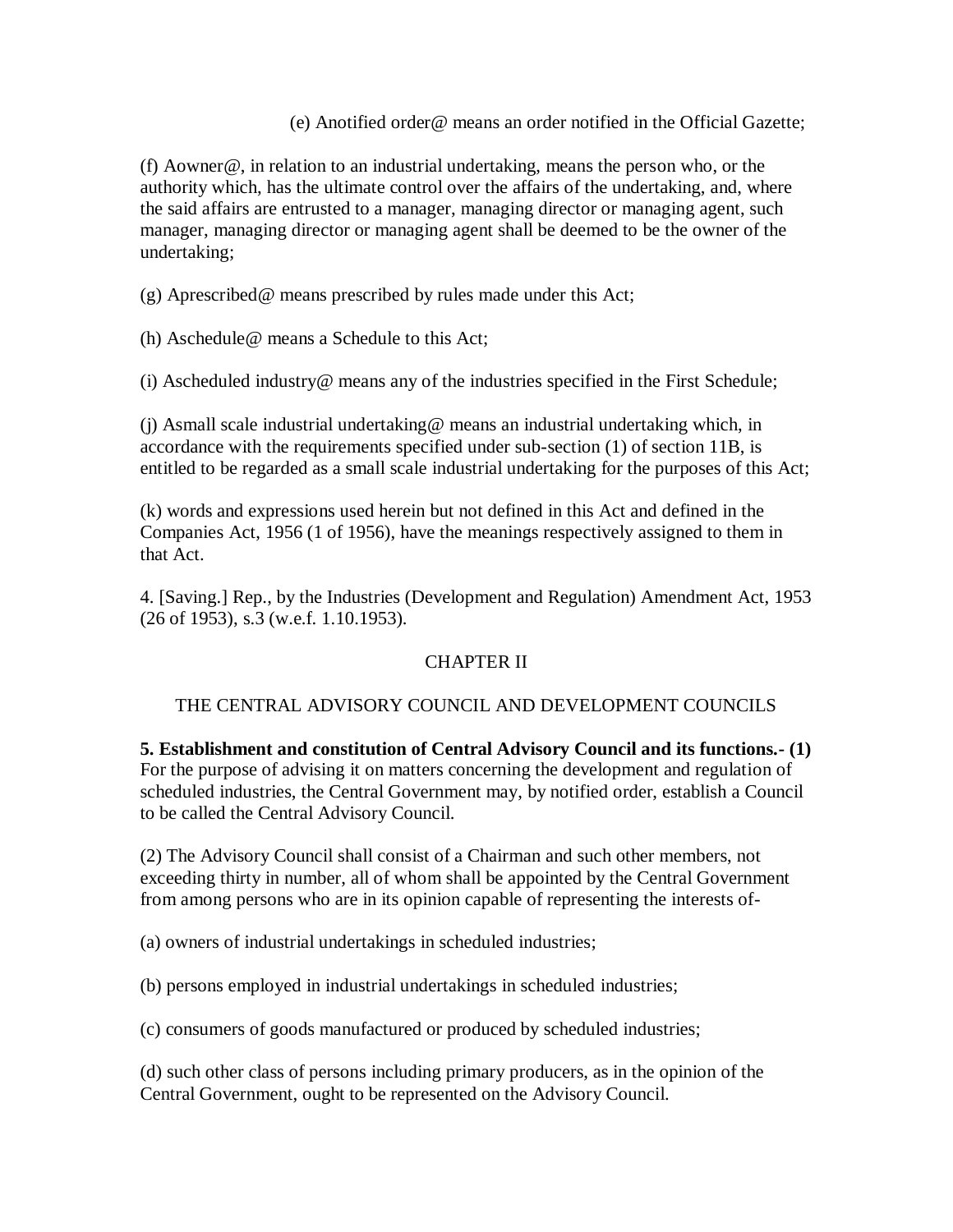(3) The term of office of, the procedure to be followed in the discharge of their functions by, and the manner of filling casual vacancies among, members of the Advisory Council, shall be such as may be prescribed.

(4) The Central Government shall consult the Advisory Council in regard to-

(a) the making of any rules, other than the first rules to be made under sub-section(3); and may consult the Advisory Council in regard to any other matter connected with the administration of this Act in respect of which the Central Government may consider it necessary to obtain the advice of the Advisory Council.

# **6. Establishment and constitution of Development Councils and their functions - (1)**The Central Government may, by notified order, establish for any scheduled industry

or group of scheduled industries, a body of persons to be called a Development Council which shall consist of members who in the opinion of the Central Government are-

(a) persons capable of representing the interests of owners of industrial undertakings in the scheduled industry or group of scheduled industries;

(b) persons having special knowledge of matters relating to the technical or other aspects of the scheduled industry or group of scheduled industries;

(c) persons capable of representing the interests of persons employed in industrial undertakings in the scheduled industry or group of scheduled industries;

(d) persons not belonging to any of the aforesaid categories, who are capable of representing the interests of consumers of goods manufactured or produced by the scheduled industry or group of scheduled industries.

(2) The number and the term of office of, and the procedure to be followed in the discharge of their functions by, and the manner of filling casual vacancies among members of a Development Council shall be such as may be prescribed.

(3) Every Development Council shall be, by virtue of this Act, a body corporate by such name as may be specified in the notified order establishing it, and may hold and transfer property and shall by the said name sue and be sued.

(4) A Development Council shall perform such functions of a kind specified in the Second Schedule as may be assigned to it by the Central Government and for whose exercise by the Development Council it appears to the Central Government expedient to provide in order to increase the efficiency or productivity in the scheduled industry or group of scheduled industries for which the Development Council is established, to improve or develop the service that such industry or group of industries renders or could render to the community, or to enable such industry or group of industries to render such service more economically.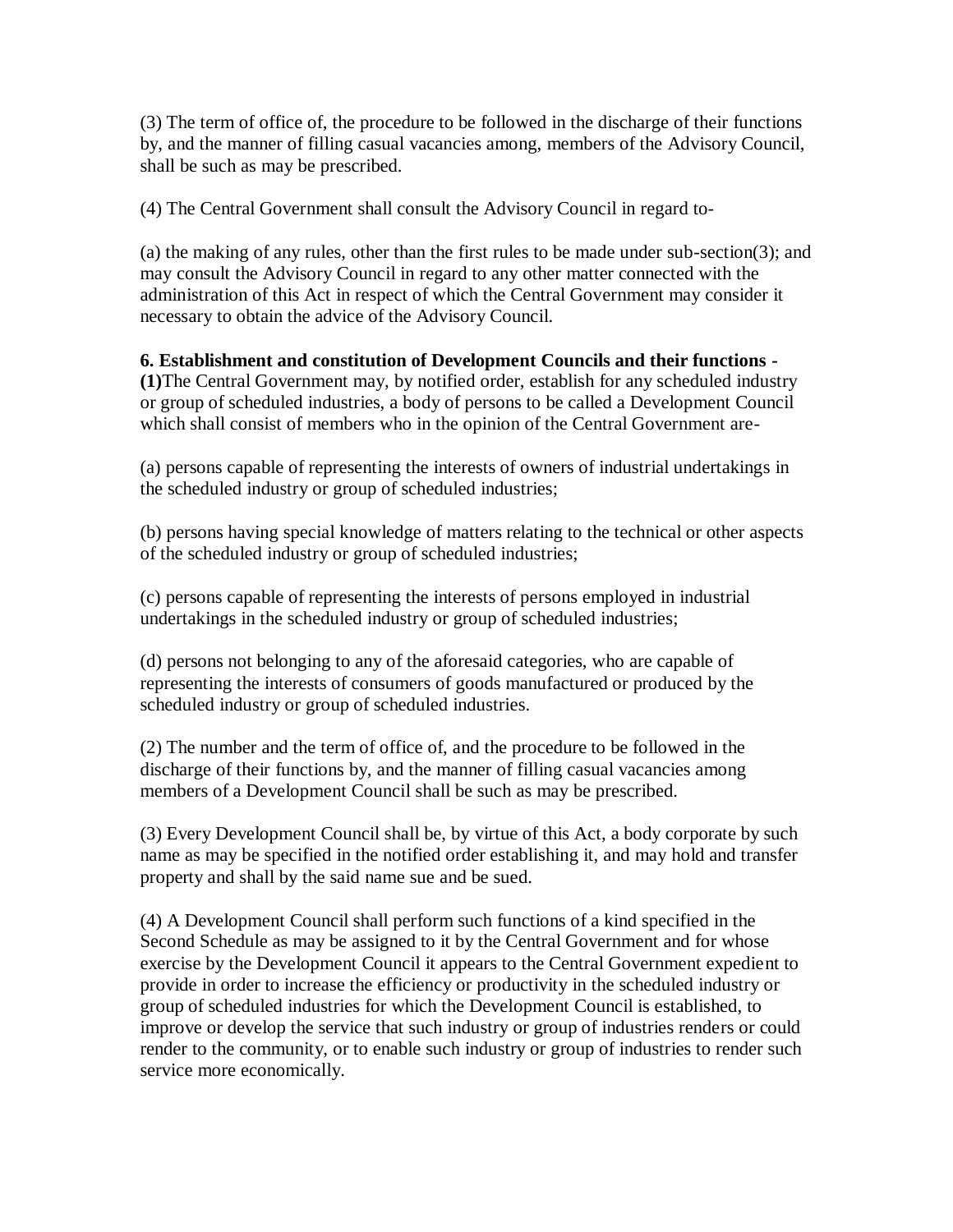(5) A Development Council shall also perform such other functions as it may be required to perform by or under any other provision of this Act.

**7. Reports and Accounts of Development Councils.- (1)** A Development Council shall prepare and transmit to the Central Government and the Advisory Council, annually, a report setting out what has been done in the discharge of its functions during the financial year last completed.

(2) The Report shall include a statement of the account of the Development Council for that year, and shall be transmitted as soon as accounts therefor have been audited, together with a copy of any report made by the auditors on the accounts.

(3) The statement of account shall be in such form as may be prescribed being a form which shall conform to the best commercial standards, and the statement shall show the total of remuneration and allowances paid during the year to members and officers of the Council.

(4) A copy of each such report of a Development Council, or made by the auditors on its accounts, shall be laid before Parliament by the Central Government.

**8. Dissolution of Development Council - (1)** The Central Government may, if it is satisfied that a Development Council should cease to continue in being, by notified order, dissolve that Development Council.

(2) On the dissolution of a Development Council under sub-section (1), the assets of the Development Council, after its liabilities, if any, are met therefrom, shall vest in the Central Government for the purposes of this Act.

**9. Imposition of cess on scheduled industries in certain cases - (**1) There may be levied and collected as a cess for the purposes of this Act on all goods manufactured or produced in any such scheduled industry as may be specified in this behalf by the Central Government by notified order a duty of excise at such rate as may be specified in the notified order, and different rates may be specified for different goods or different classes of goods:

Provided that no such rate shall in any case exceed two annas per cent of the value of the goods.

*Explanation.*- In this sub-section, the expression Avalue @ in relation to any goods shall be deemed to be the wholesale cash price for which such goods of the like kind and quality are sold or are capable of being sold for delivery at the place of manufacture and at the time of their removal therefrom, without any abatement or deduction whatever except trade discount and the amount of duty then payable.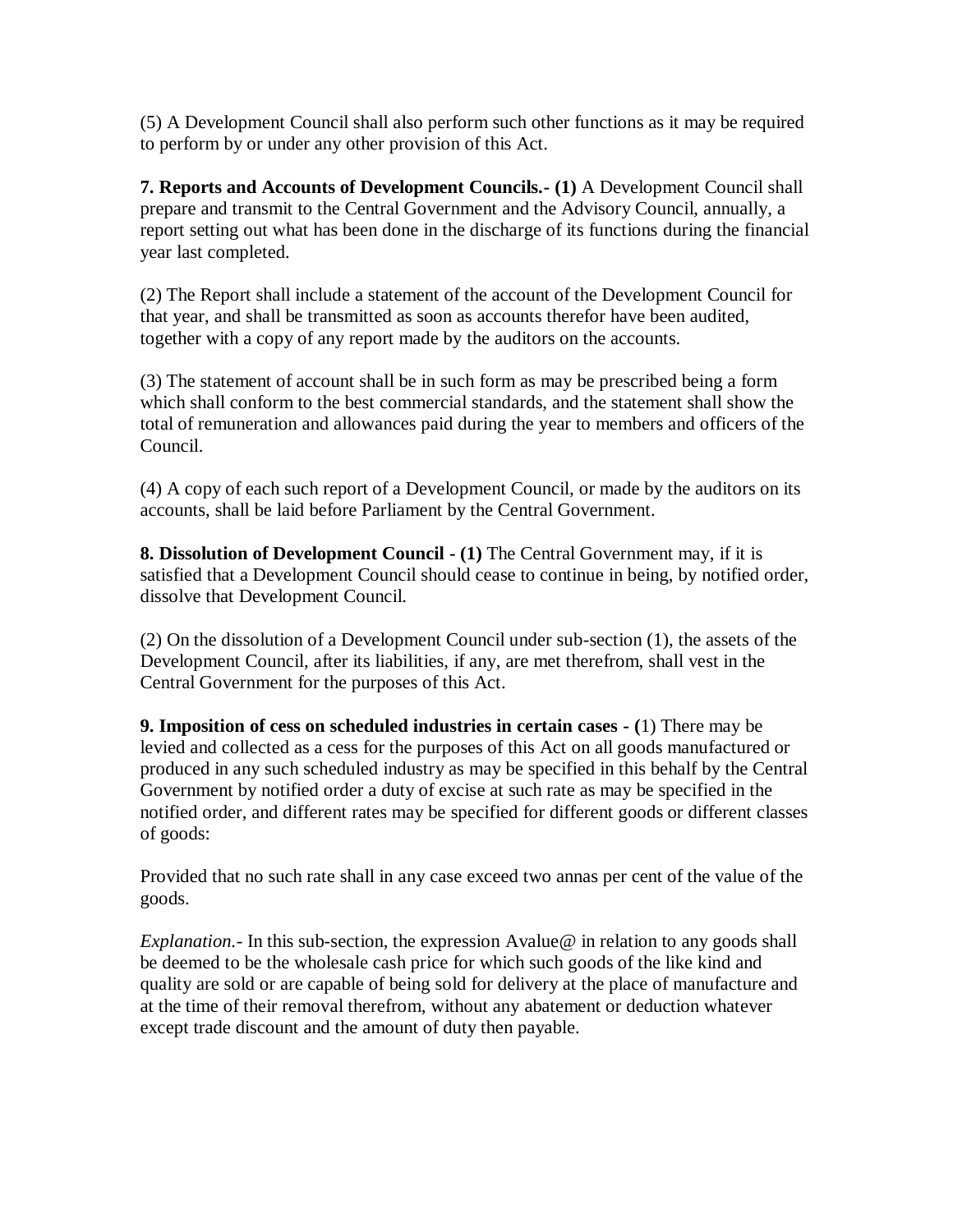(2) The cess shall be payable at such intervals, within such time and in such manner as may be prescribed, and any rules made in this behalf may provide for the grant of a rebate for prompt payment of the cess.

(3) The said cess may be recovered in the same manner as an arrear of land revenue.

(4) The Central Government may hand over the proceeds of the cess collected under this section in respect of the goods manufactured or produced by any scheduled industry or group of scheduled industries to the Development Council established for that industry or group of industries, and where it does so, the Development Council shall utilise the said proceeds -

(a) to promote scientific and industrial research with reference to the scheduled industry or group of scheduled industries in respect of which the Development Council is established;

(b) to promote improvements in design and quality with reference to the products of such industry or group of industries;

(c) to provide for the training of technicians and labour in such industry or group of industries;

(d) to meet such expenses in the exercise of its functions and its administrative expenses as may be prescribed.

### CHAPTER III

### REGULATION OF SCHEDULED INDUSTRIES

**10. Registration of existing industrial undertakings C** (1) The owner of every existing industrial undertaking, not being the Central Government, shall, within such period as the Central Government may, by notification in the Official Gazette, fix in this behalf with respect to industrial undertakings generally or with respect to any class of them, register the undertaking in the prescribed manner.

(2) The Central Government shall also cause to be registered in the same manner every existing industrial undertaking of which it is the owner.

(3) Where an industrial undertaking is registered under this section, there shall be issued to the owner of the undertaking or the Central Government, as the case may be, a certificate of registration containing the productive capacity of the industrial undertaking and such other particulars as may be prescribed.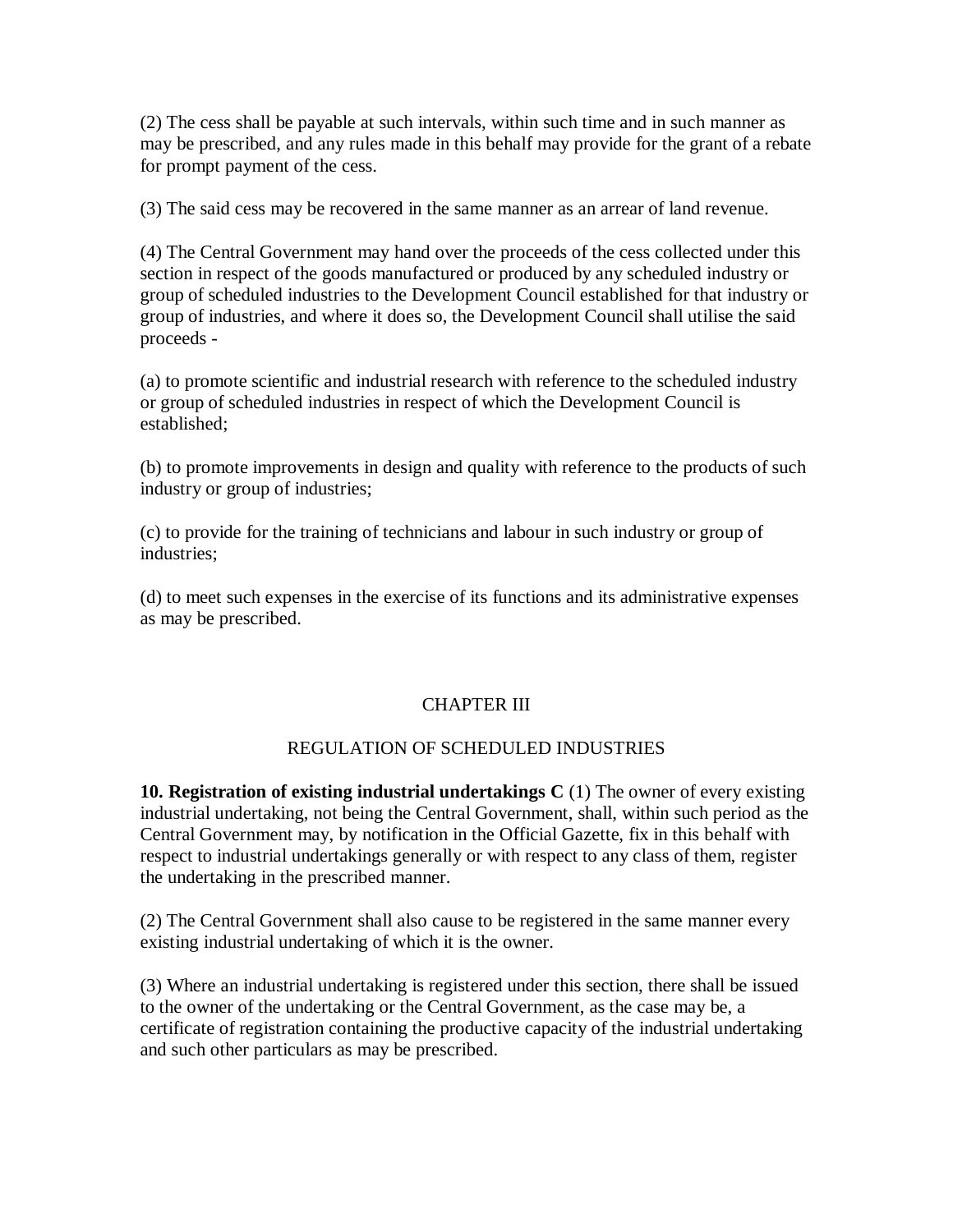(4) The owner of every industrial undertaking to whom a certificate of registration has been issued under this section before the commencement of the Industries (Development and Regulation) Amendment Act, 1973 (67 of 1973), shall, if the undertaking falls within such class of undertakings as the Central Government may, by notification in the Official Gazette, specify in this behalf, produce, within such period as may be specified in such notification, the certificate of registration for entering therein the productive capacity of the industrial undertaking and other prescribed particulars.

(5) In specifying the productive capacity in any certificate of registration issued under sub-section (3), the Central Government shall take into consideration the productive or installed capacity of the industrial undertaking as specified in the application for registration made under sub-section (1), the level of production immediately before the date on which the application for registration was made under sub-section (1), the level of the highest annual production during the three years immediately preceding the introduction in Parliament of the Industries (Development and Regulation) amendment Bill, 1973, the extent to which production during the said period was utilised for export and such other factors as the Central Government may consider relevant including the extent of underutilisation of capacity, if any, during the relevant period due to any cause.

**10A. Revocation of registration in certain cases C** If the Central Government is satisfied that the registration of any industrial undertaking has been obtained by misrepresentation as to an essential fact or that any industrial undertaking has ceased to be registrable under this Act by reason of any exemption granted under this Act becoming applicable thereto or that for any other reason the registration has become useless or ineffective and therefore requires to be revoked the Central Government may after giving an opportunity to the owner of the undertaking to be heard revoke the registration.

**11. Licensing of new industrial undertakings C** (1) No person or authority other than the Central Government, shall, after the commencement of this Act, establish any new industrial undertaking, except under and in accordance with a licence issued in that behalf by the Central Government:

Provided that a Government other than the Central Government may, with the previous permission of the Central Government, establish a new industrial undertaking.

(2) A licence or permission under sub-section (1) may contain such conditions including, in particular, conditions as to the location of the undertaking and the minimum standards in respect of size to be provided therein as the Central Government may deem fit to impose in accordance with the rules, if any, made under section 30.

**11A. Licence for producing or manufacturing new articles C** The owner of an industrial undertaking not being the Central Government which is registered under section 10 or in respect of which a licence or permission has been issued under section 11 shall not produce or manufacture any new article unless --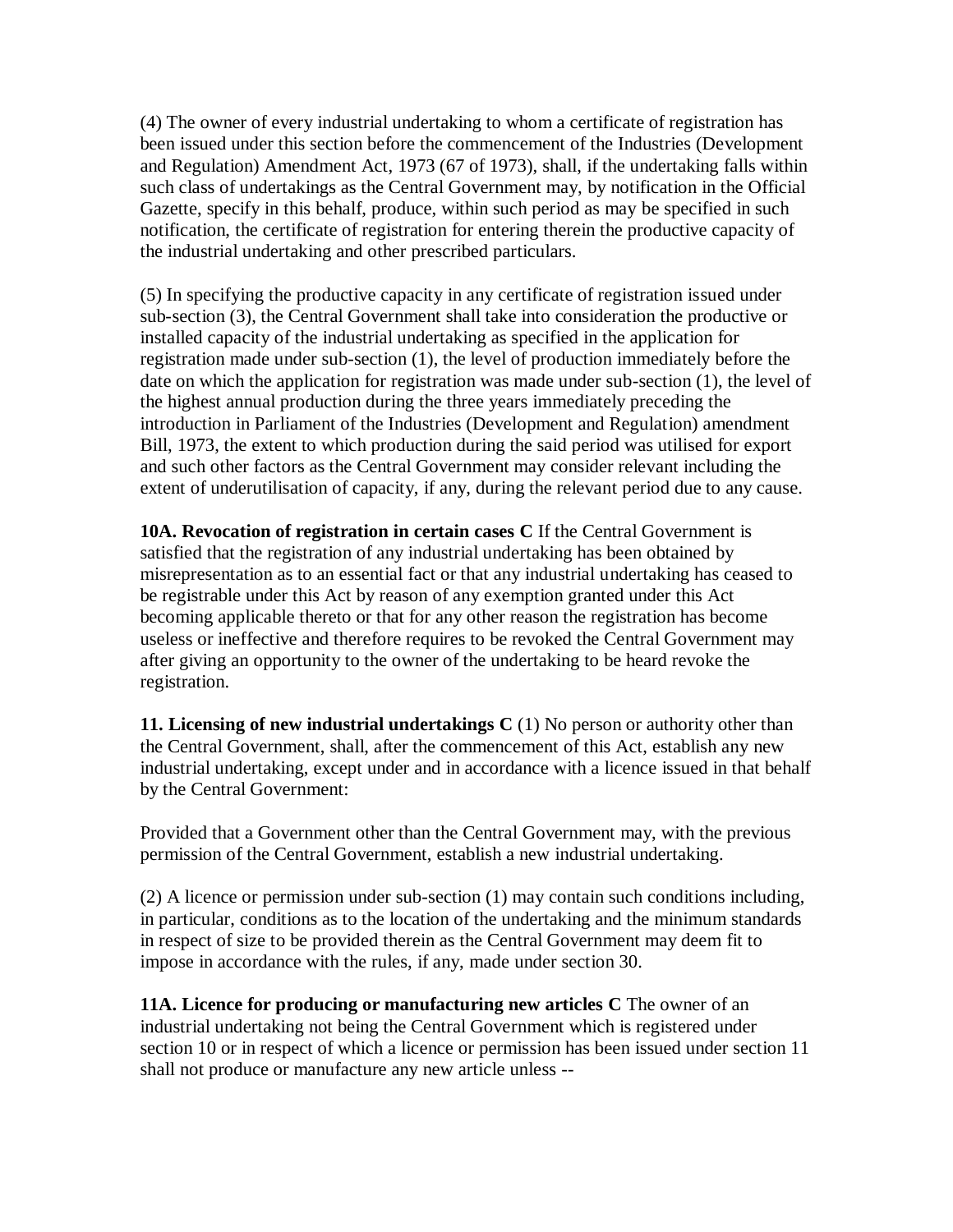(a) in the case of an industrial undertaking registered under section 10, he has obtained a licence for producing or manufacturing such new article; and

(b) in the case of an industrial undertaking in respect of which a licence or permission has been issued under section 11, he has had the existing licence or permission amended in the prescribed manner.

**11B. Power of Central Government to specify the requirements which shall be complied with by small scale industrial undertakings -** (1) The Central Government may, with a view to ascertaining which ancillary and small scale industrial undertakings need supportive measures, exemptions or other favourable treatment under this Act to enable them to maintain their viability and strength so as to be effective in -

(a) promoting in a harmonious manner the industrial economy of the country and easing the problem of unemployment, and

(b) securing that the ownership and control of the material resources of the community are so distributed as best to subserve the common good,

specify, having regard to the factors mentioned in sub-section (2), by notified order, the requirements which shall be complied with by an industrial undertaking to enable it to be regarded, for the purposes of this Act, as an ancillary, or a small scale, industrial undertaking and different requirements may be so specified for different purposes or with respect to industrial undertakings engaged in the manufacture or production of different articles :

Provided that no industrial undertaking shall be regarded as an ancillary industrial undertaking unless it is, or is proposed to be, engaged in -

(i) the manufacture of parts, components, sub-assemblies, toolings or intermediates; or

(ii) rendering of services, or supplying or rendering, not more than fifty per cent of its production or its total services, as the case may be, to other units for production of other articles.

(2) The factors referred to in sub-section (1) are the following, namely :-

(a) the investment by the industrial undertaking in -

(i) plant and machinery, or

- (ii) land, buildings, plant and machinery;
- (b) the nature of ownership of the industrial undertaking;
- (c) the smallness of the number of workers employed in the industrial undertaking;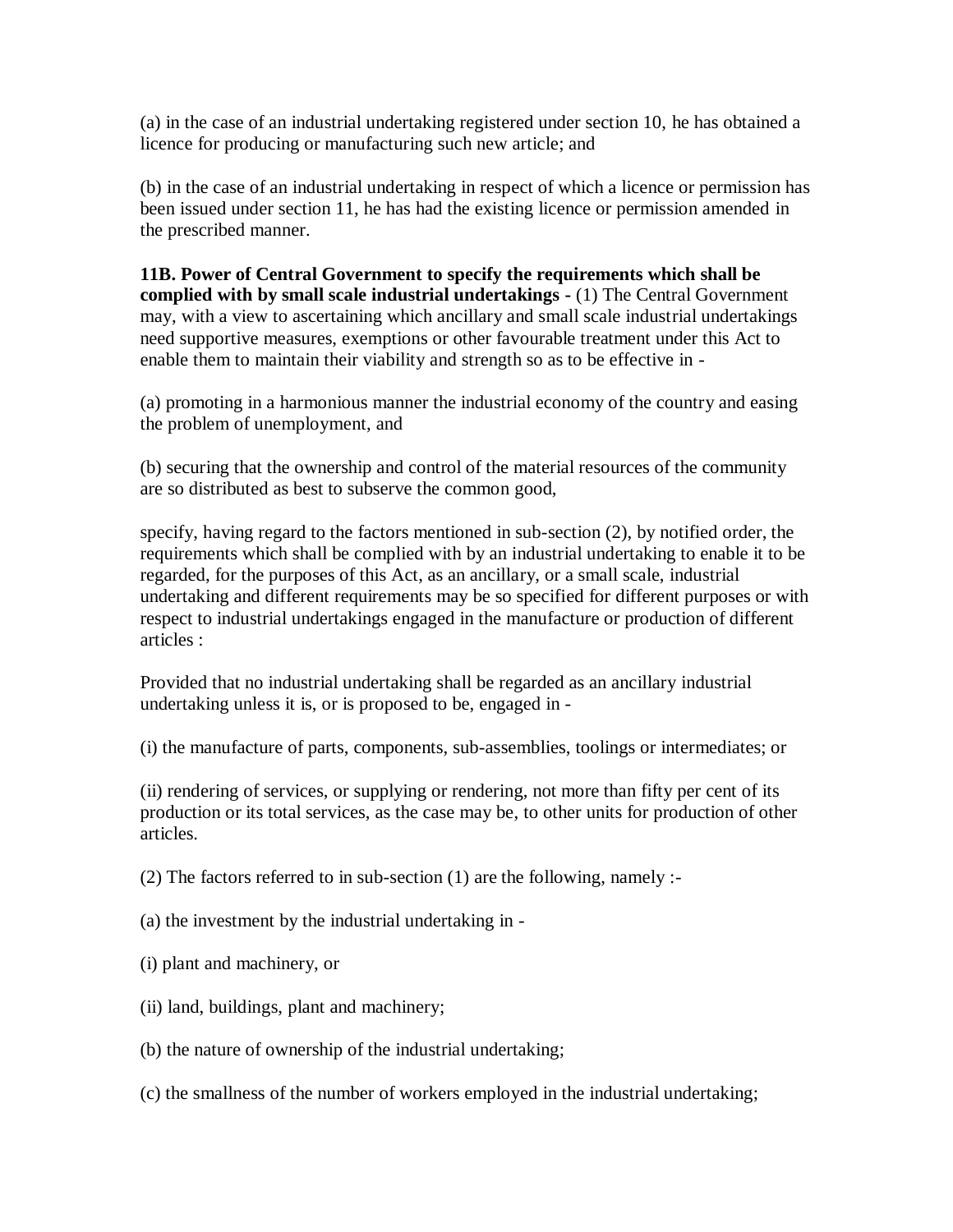(d) the nature, cost and quality of the product of the industrial undertaking;

(e) foreign exchange, if any, required for the import of any plant or machinery by the industrial undertaking; and

(f) such other relevant factors as may be prescribed.

(3) A copy of every notified order proposed to be made under sub-section (1) shall be laid in draft before each House of Parliament, while it is in session, for a total period of thirty days which may be comprised in one session or in two or more successive sessions, and if, before the expiry of the session immediately following the session or the successive sessions aforesaid, both Houses agree in disapproving the issue of the proposed notified order or both Houses agree in making any modification in the proposed notified order, the notified order shall not be made, or, as the case may be, shall be made only in such modified form as may be agreed upon by both the Houses.

(4) Notwithstanding anything contained in sub-section (1), an industrial undertaking which, according to the law for the time being in force, fell, immediately before the commencement of the Industries (Development and Regulation) Amendment Act, 1984, under the definition of an ancillary, or small scale, industrial undertaking, shall, after such commencement, continue to be regarded as an ancillary, or small scale, industrial undertaking for the purposes of this Act until the definition aforesaid is altered or superseded by any notified order made under sub-section (1).

**12. Revocation and amendment of licences in certain cases** - (1) If the Central Government is satisfied, either on a reference made to it in this behalf or otherwise, that any person or authority, to whom or to which, a licence has been issued under section 11, has, without reasonable cause, failed to establish or to take effective steps to establish the new industrial undertaking in respect of which the licence has been issued within the time specified therefor or within such extended time as the Central Government may think fit to grant in any case, it may revoke the licence.

(2) Subject to any rules that may be made in this behalf, the Central Government may also vary or amend any licence issued under section 11:

Provided that no such power shall be exercised after effective steps have been taken to establish the new industrial undertaking in accordance with the licence issued in this behalf.

(3) The provisions of this section shall apply in relation to a licence issued under section 11A or where a licence has been amended under that section, to the amendment thereof, as they apply in relation to a licence issued under section 11.

**13. Further provision for licensing or industrial undertakings in special cases** - (1) No owner of an industrial undertaking, other than the Central Government, shall -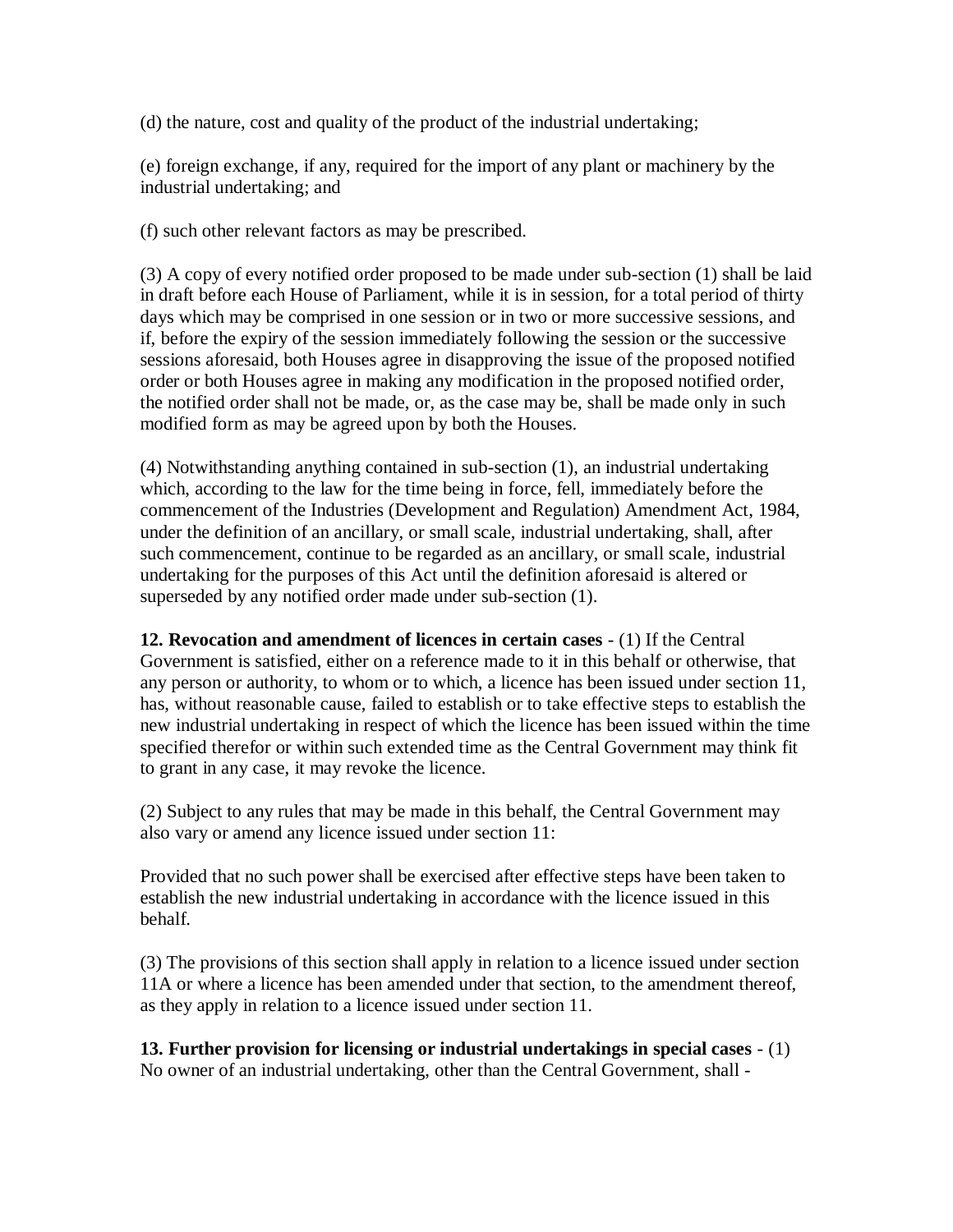(a) in the case of an industrial undertaking required to be registered under section 10, but which has not been registered within the time fixed for the purpose under that section, carry on the business of that undertaking after the expiry of such period, or

(b) in the case of an industrial undertaking the registration in respect of which has been revoked under section 10A, carry on the business of the undertaking after the revocation, or

(c) in the case of an industrial undertaking to which the provisions of this Act did not originally apply but became applicable after the commencement of this Act for any reason, carry on the business of the undertaking after the expiry of three months from the date on which the provisions of this Act became so applicable, or

(d) effect any substantial expansion of an industrial undertaking which has been registered or in respect of which a licence or permission has been issued, or

(e) change the location of the whole or any part of an industrial undertaking which has been registered,

except under, and in accordance with, a licence issued in that behalf by the Central Government, and, in the case of a State Government, except under and in accordance with the previous permission of the Central Government.

(2) The provisions of sub-section (2) of section 11 and of section 12 shall apply, so far as may be, in relation to the issue of licences or permissions to any industrial undertaking referred to in this section as they apply in relation to the issue of licences or permissions to a new industrial undertaking.

*Explanation* - For the purposes of this section, Asubstantial expansion@means the expansion of an existing industrial undertaking which substantially increases the productive capacity of the undertaking, or which is of such a nature as to amount virtually to a new industrial undertaking, but does not include any such expansion as is normal to the undertaking having regard to its nature and the circumstances relating to such expansion.

**14. Procedure for the grant of licence or permission** - Before granting any licence or permission under section 11, section 11A, section 13 or section 29B, the Central Government may require such officer or authority as it may appoint for the purpose, to make a full and complete investigation in respect of applications received in this behalf and report to it the result of such investigation and in making any such investigation, the officer or authority shall follow such procedure as may be prescribed.

**15. Power to cause investigation to be made into scheduled industries or industrial undertakings -** Where the Central Government is of the opinion that -

(a) in respect of any scheduled industry or industrial undertaking or undertakings-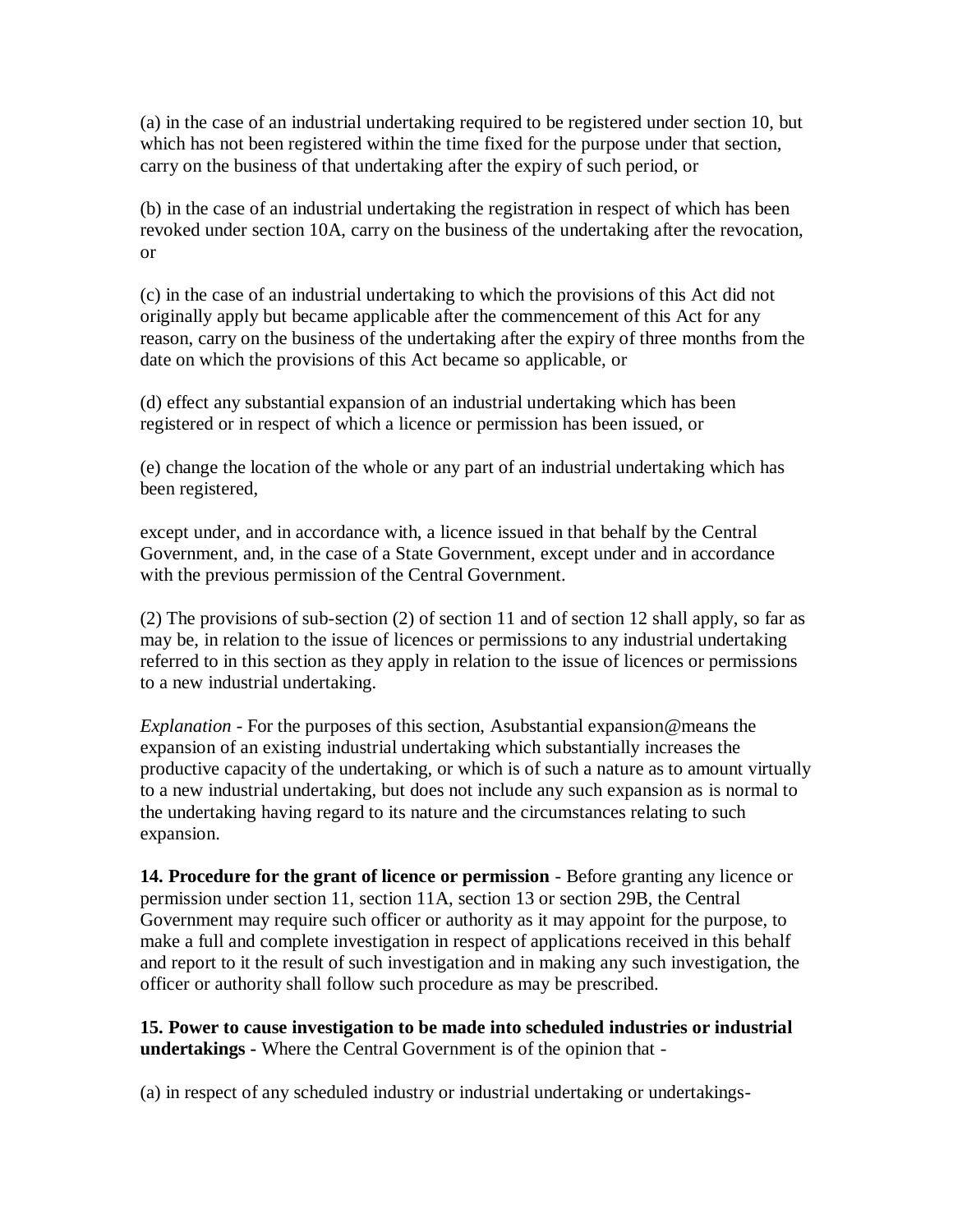(i) there has been, or is likely to be, a substantial fall in the volume of production in respect of any article or class of articles relatable to that industry or manufactured or produced in the industrial undertaking or undertakings, as the case may be; for which, having regard to the economic conditions prevailing, there is no justification; or

(ii) there has been, or is likely to be, a marked deterioration in the quality of any article or class of articles relatable to that industry or manufactured or produced in the industrial undertaking or undertakings, as the case may be, which could have been or can be avoided; or

(iii) there has been or is likely to be a rise in the price of any article or class of articles relatable to that industry or manufactured or produced in the industrial undertaking or undertakings, as the case may be, for which there is no justification; or

(iv) it is necessary to take any such action as is provided in this Chapter for the purpose of conserving any resources of national importance which are utilised in the industry or the industrial undertaking or undertakings, as the case may be; or

(b) any industrial undertaking is being managed in a manner highly detrimental to the scheduled industry concerned or to public interest,

the Central Government may make or cause to be made a full and complete investigation into the circumstances of the case by such person or body of persons as it may appoint for the purpose.

**15A. Power to investigate into the affairs of a company in liquidation -** (1) Where a company, owing an industrial undertaking, is being wound up by or under the supervision of the High Court, and the business of such company is not being continued, the Central Government may, if it is of opinion that it is necessary, in the interests of the general public and, in particular, in the interests of production, supply or distribution of articles or class of articles relatable to the concerned scheduled industry, to investigate into the possibility of running or re-starting the industrial undertaking, make an application to the High Court praying for permission to make, or cause to be made, an investigation into such possibility by such person or body of persons as that Government may appoint for the purpose.

(2) Where an application is made by the Central Government under sub-section (1), the High Court shall, notwithstanding anything contained in the Companies Act, 1956 (7 of 1956), or in any other law for the time being in force, grant the permission prayed for.

**16. Powers of Central Government on completion of investigation under section 15-**

(1) If after making or causing to be made any such investigation as is referred to in section 15 the Central Government is satisfied that action under this section is desirable, it may issue such directions to the industrial undertaking or undertakings concerned as may be appropriate in the circumstances for all or any of the following purposes, namely:-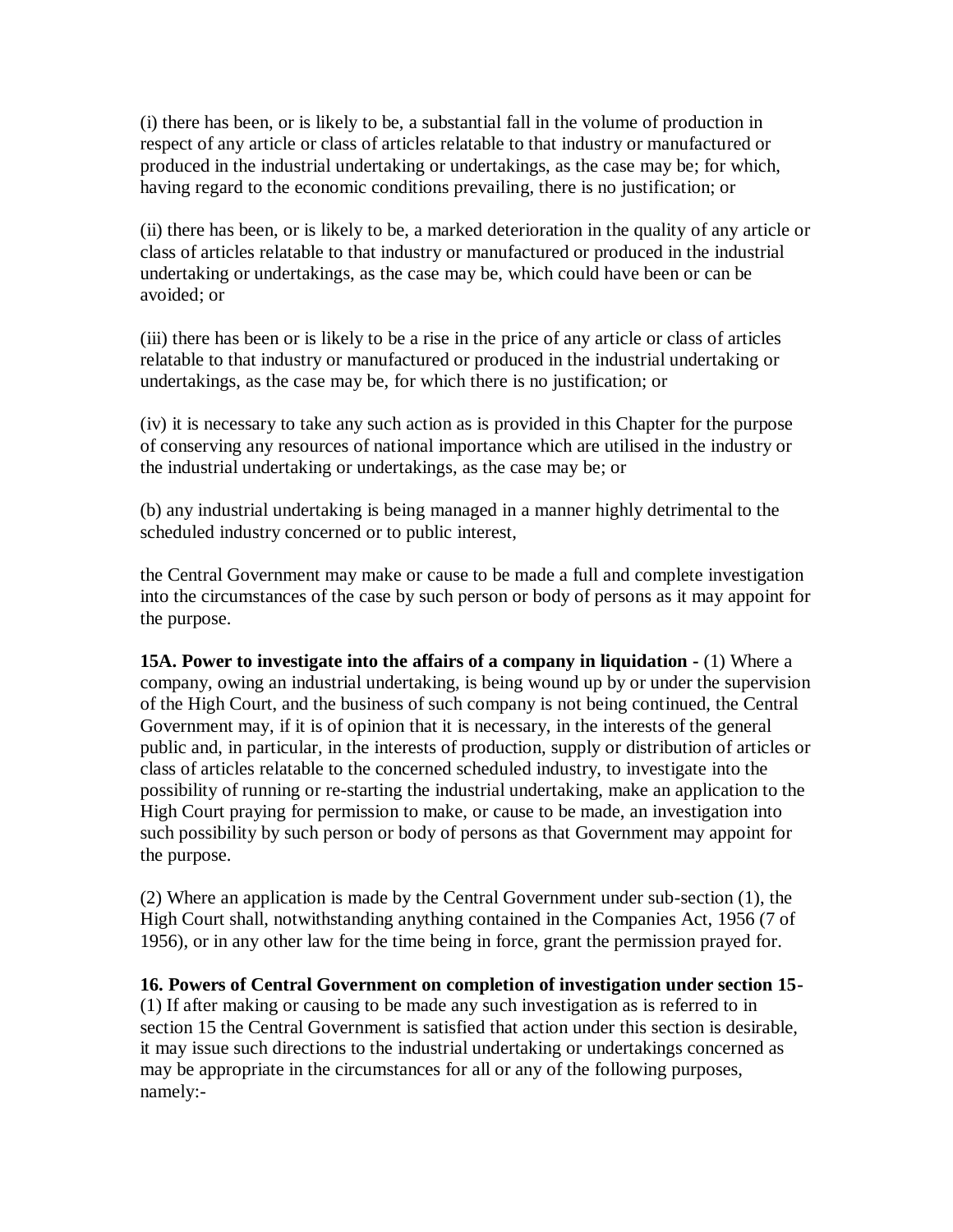(a) regulating the production of any article or class of articles by the industrial undertaking or undertakings and fixing the standards of production;

(b) requiring the industrial undertaking or undertakings to take such steps as the Central Government may consider necessary to stimulate the development of the industry to which the undertaking or undertakings relates or relate;

(c) prohibiting the industrial undertaking or undertakings from resorting to any act or practice which might reduce its or their production, capacity or economic value;

(d) controlling the prices, or regulating the distribution, of any article or class of articles which have been the subject-matter of investigation.

(2) Where a case relating to any industry or industrial undertaking or undertakings is under investigation, the Central Government may issue at any time any direction of the nature referred to in sub-section (1) to the industrial undertaking or undertakings concerned, and any such direction shall have effect until it is varied or revoked by the Central Government.

**17.** *[Special provisions for direct control by Central Government in certain cases.] Rep. by the Industries (Development and Regulation) Amendment Act, 1953 (26 of 1953), s.12 (w.e.f. 1-10-1053).*

**18. Power of person or body of persons appointed under section 15 to call for assistance in any investigation -** (1) The person or body of persons appointed to make any investigation under section 15 [or section 15A] may choose one or more persons possessing special knowledge of any matter relating to the investigation to assist him or it in holding the investigation.

(2) The person or body of persons so appointed shall have all the powers of a civil court under the Code of Civil Procedure, 1908 (5 of 1908), for the purpose of taking evidence on oath (which he or it is hereby empowered to administer) and of enforcing the attendance of witnesses and compelling the production of documents and material objects, and the person or body of persons shall be deemed to be a civil court for all the purposes of section 195 and Chapter XXXV of the Code of Criminal Procedure, 1898 (5 of 1898).

### **CHAPTER IIIA**

### **DIRECT MANAGEMENT OR CONTROL OF INDUSTRIAL UNDERTAKINGS BY CENTRAL GOVERNMENT IN CERTAIN CASES**

**18A. Power of Central Government to assume management or control of an industrial undertaking in certain cases -** (1) If the Central Government is of opinion that -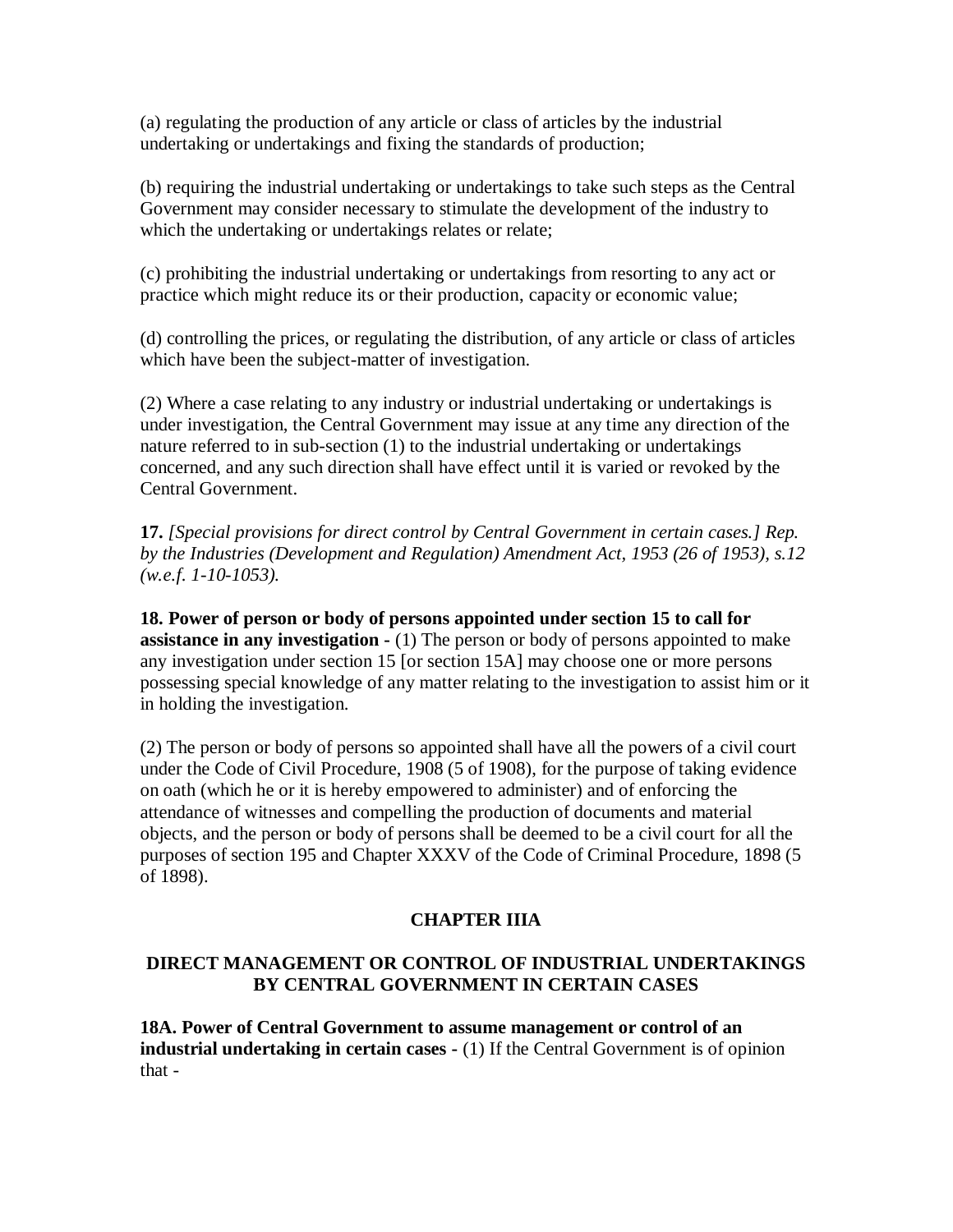(a) an industrial undertaking to which directions have been issued in pursuance of section 16 has failed to comply with such directions, or

(b) an industrial undertaking in respect of which an investigation has been made under section 15 (whether or not any directions have been issued to the undertaking in pursuance of section 16), is being managed in a manner highly detrimental to the scheduled industry concerned or to public interest,

the Central Government may, by notified order, authorise any person or body of persons to take over the management of the whole or any part of the undertaking or to exercise in respect of the whole or any part of the undertaking such functions of control as may be specified in the order.

(2) Any notified order issued under sub-section (1) shall have effect for such period not exceeding five years as may be specified in the order:

[Provided that if the Central Government is of opinion that it is expedient in the public interest that any such notified order should continue to have effect after the expiry of the period of five years aforesaid, it may from time to time issue directions for such continuance for such period, not exceeding two years at a time, as may be specified in the direction, so however that the total period of such continuance (after the expiry of the said period of five years) does not exceed [twelve years]; and where any such direction is issued, a copy thereof shall be laid, as soon as may be, before both Houses of Parliament.]

*Explanation -* The power to authorise a body of persons under this section to take over the management of an industrial undertaking which is a company includes also a power to appoint any individual, firm or company to be the managing agent of the industrial undertaking on such terms and conditions as the Central Government may think fit.

**18AA. Power to take over industrial undertakings without investigation under certain circumstances -** (1) Without prejudice to any other provision of this Act, if, from the documentary or other evidence in its possession, the Central Government is satisfied, in relation to an industrial undertaking, that -

(a) the persons in charge of such industrial undertaking have, by reckless investments or creation of incumbrances on the assets of the industrial undertaking, or by diversion of funds, brought about a situation which is likely to affect the production of articles manufactured or produced in the industrial undertaking, and that immediate action is necessary to prevent such a situation; or

(b) it has been closed for a period of not less than three months (whether by reason of the voluntary winding up of the company owing the industrial undertaking or for any other reason) and such closure is prejudicial to the concerned scheduled industry and that the financial condition of the company owing the industrial undertaking and the condition of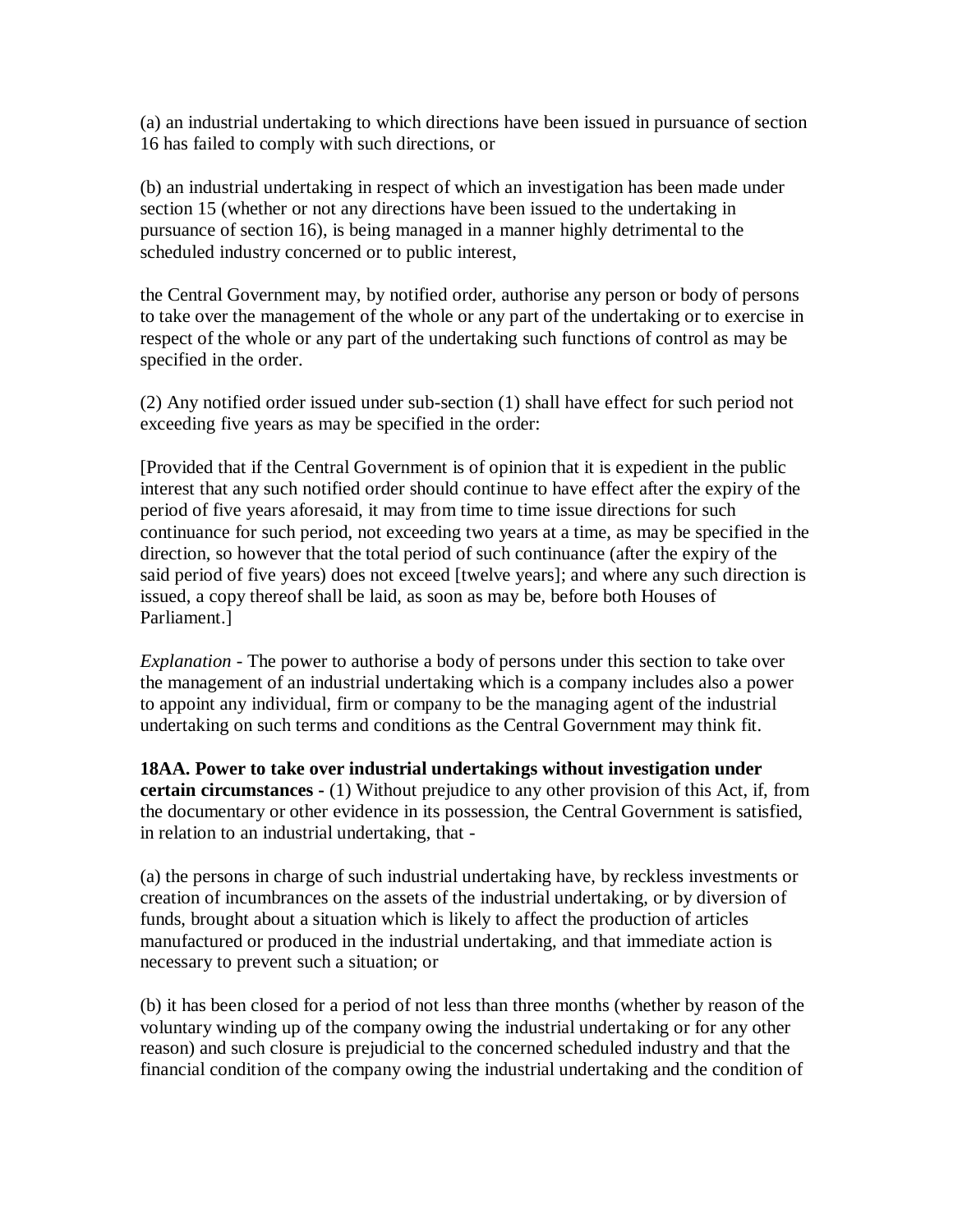the plant and machinery of such undertaking are such that it is possible to re-start the undertaking and such re-starting is necessary in the interests of the general public.

it may, by a notified order, authorise any person or body of persons (hereafter referred to as the Aauthorised person@) to take over the management of the whole or any part of industrial undertaking or to exercise in respect of the whole or any part of the undertaking such functions of control as may be specified in the order.

(2) The provisions of sub-section (2) of section 18A shall, as far as may be, apply to a notified order made under sub-section (1) as they apply to a notified order made under sub-section (1) of section 18A.

(3) Nothing contained in sub-section (1) and sub-section (2) shall apply to an industrial undertaking owned by a company which is being wound up by or under the supervision of the court.

(4) Where any notified order has been made under sub-section (1), the person or body of persons having for the time being, charge of the management or control of the industrial undertaking, whether by or under the orders of any court or any contract, instrument or otherwise, shall, notwithstanding anything contained in such order, contract, instrument or other arrangement, forthwith make over the charge of management or control, as the case may be, of the industrial undertaking to the authorised person.

(5) The provisions of sections 18B to 18E (both inclusive) shall, as far as may be, apply to, or in relation to, the industrial undertaking, in respect of which a notified order has been made under sub-section (1), as they apply to an industrial undertaking in relation to which a notified order has been issued under section 18A.

**18B. Effect of notified order under section 18A -** (1) On the issue of a notified order under section 18A authorizing the taking over of the management of an industrial undertaking-

(a) all persons in charge of the management, including persons holding office as managers or directors of the industrial undertaking immediately before the issue of the notified order, shall be deemed to have vacated their offices as such;

(b) any contract of management between the industrial undertaking and any managing agent or any director thereof holding office as such immediately before the issue of the notified order shall be deemed to have terminated;

(c) the managing agent, if any appointed under section 18A, shall be deemed to have been duly approinted as the managing agent in pursuance of the Indian Companies Act, 1913 (7 of 1913)[See now the Companies Act, 1956 (1 of 1956)], and the memorandum and articles of association of the industrial undertaking, and the provisions of the said Act and of the memorandum and articles shall, subject to the other provisions contained in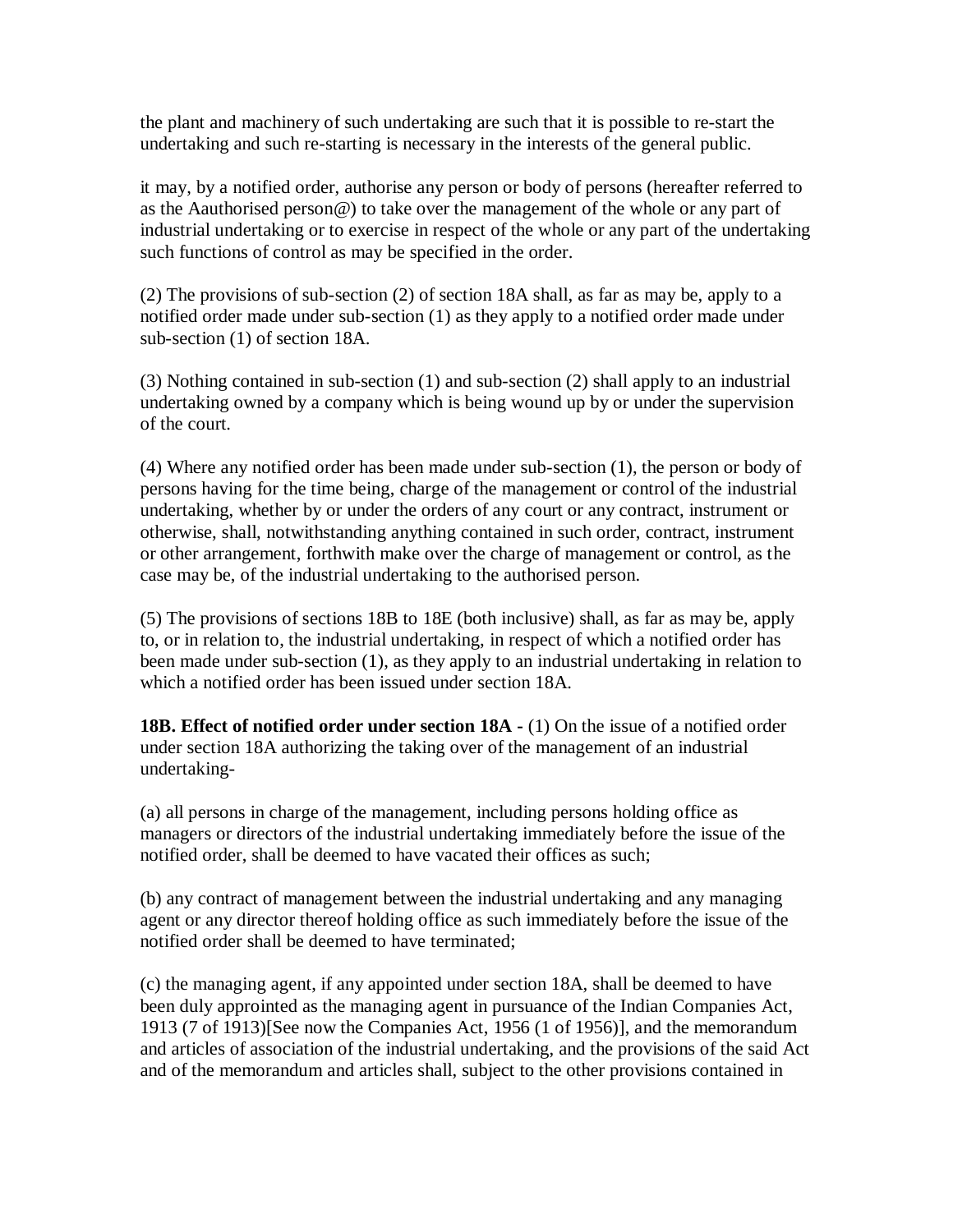this Act, apply accordingly, but no such managing agent shall be removed from office except with the previous consent of the Central Government;

(d) the person or body of persons authorized under section 18A to take over the management shall take all such steps as may be necessary to take into his or their custody or control all the property, effects and actionable claims to which the industrial undertaking is or appears to be entitled, and all the property and effects of the industrial undertaking shall be deemed to be in the custody of the person or, as the case may be, the body of persons as from the date of the notified order; and

(e) the persons, if any, authorized under section 18A to take over the management of an industrial undertaking which is a company shall be for all purposes the directors of the industrial undertaking duly constituted under the Indian Companies Act, 1913 (7 of 1913)[See now the Companies Act, 1956 (1 of 1956)], and shall alone be entitled to exercise all the powers of the directors of the industrial undertaking, whether such powers are derived from the said Act or from the memorandum or articles of association of the industrial undertaking or from any other source.

(2) Subject to the other provisions contained in this Act and to the control of the Central Government, the person or body of persons authorized to take over the management of an industrial undertaking, shall take such steps as may be necessary for the purpose of efficiently managing the business of the industrial undertaking and shall exercise such other powers and have such other duties as may be prescribed.

(3) Where any person or body of persons has been authorized to exercise any functions of control in relation to an industrial undertaking, the undertaking shall be carried on pursuant to any directions given by the authorized person in accordance with the provisions of the notified order, and any person having any functions of management in relation to the undertaking or part thereof shall comply with all such directions.

(4) The person or body of persons authorized under section 18A shall, notwithstanding anything contained in the memorandum or articles of association of the industrial undertaking, exercise his or their functions in accordance with such directions as may be given by the Central Government so, however, that he or they shall not have any power to give any other person any directions under this section inconsistent with the provisions of any Act or instrument determining the functions of the authority carrying on the undertaking except in so far as may be specifically provided by the notified order.

**18C. Contracts in bad faith, etc., may be cancelled or varied -** Without prejudice to the provisions contained in section 18B, the person or body of persons authorized under section 18A to take over the management of an industrial undertaking may, with the previous approval of the Central Government, make an application to any court having jurisdiction in this behalf for the purpose of cancelling or varying any contract or agreement entered into, at any time before the issue of the notified order under section 18A, between the industrial undertaking and any other person and the court may, if satisfied after due inquiry that such contract or agreement had been entered into in bad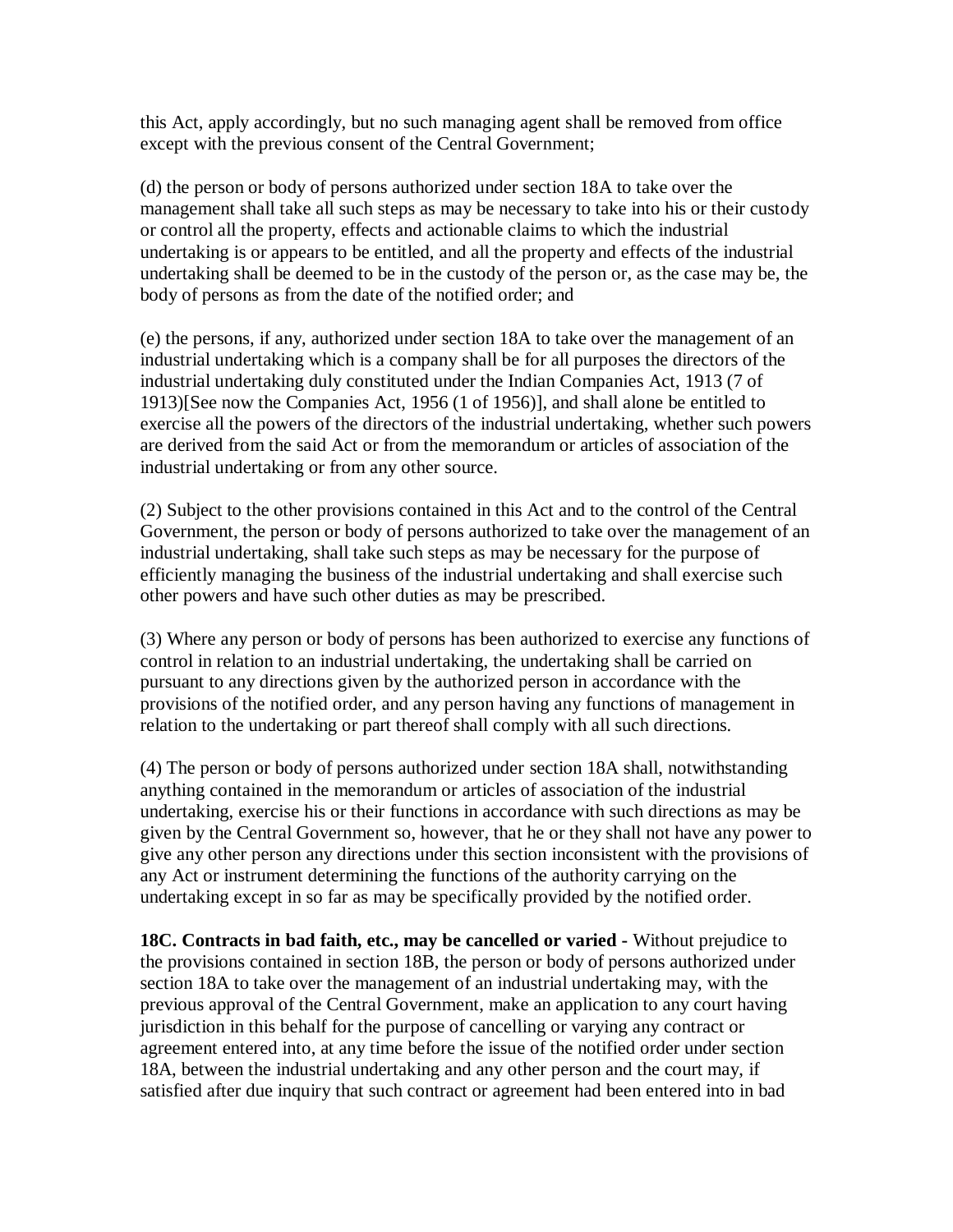faith and is, detrimental to the interests of the industrial undertaking, make an order cancelling or varying (either unconditionally or subject to such conditions as it may think fit to impose) that contract or agreement, and the contract or agreement shall have effect accordingly.

#### **18D. No right to compensation for termination of office or contract -**

Notwithstanding anything contained in any law for the time being in force, no person who ceases to hold any office by reason of the provisions contained in clause (a) of section 18B, or whose contract of management is terminated by reason of the provisions contained in clause (b) of that section, shall be entitled to any compensation for the loss of office or for the premature termination of his contract of management:

Provided that nothing contained in this section shall affect the right of any such person to recover from the industrial undertaking moneys recoverable otherwise than by way of such compensation.

**18E. Application of Act 7 of 1913 -** (1) Where the management of an industrial undertaking, being a company as defined in the Indian Companies Act, 1913(Now the Companies Act, 1956 (1 of 1956), is taken over by the Central Government, then, notwithstanding anything contained in the said Act or in the memorandum or articles of association of such undertaking,-

(a) it shall not be lawful for the shareholders of such undertaking or any other person to nominate or appoint any person to be a director of the undertaking;

(b) no resolution passed at any meeting of the shareholders of such undertaking shall be given effect to unless approved by the Central Government;

(c) no proceeding for the winding up of such undertaking or for the appointment of a receiver in respect thereof shall lie in any court except with the consent of the Central Government.

(2) Subject to the provisions contained in sub-section (1), and to the other provisions contained in this Act and subject to such other exceptions, restrictions and limitations, if any, as the Central Government may, by notification in the Official Gazette, specify in this behalf, the Indian Companies Act, 1913(now the Companies Act, 1956 (1 of 1956), shall continue to apply to such undertaking in the same manner as it applied thereto before the issue of the notified order under section 18A.

**18F. Power of Central Government to cancel notified order under section 18A -** If at any time it appears to the Central Government on the application of the owner of the Industrial undertaking or otherwise that the purpose of the order made under section 18A has been fulfilled or that for any other reason it is not necessary that the order should remain in force, the Central Government may, by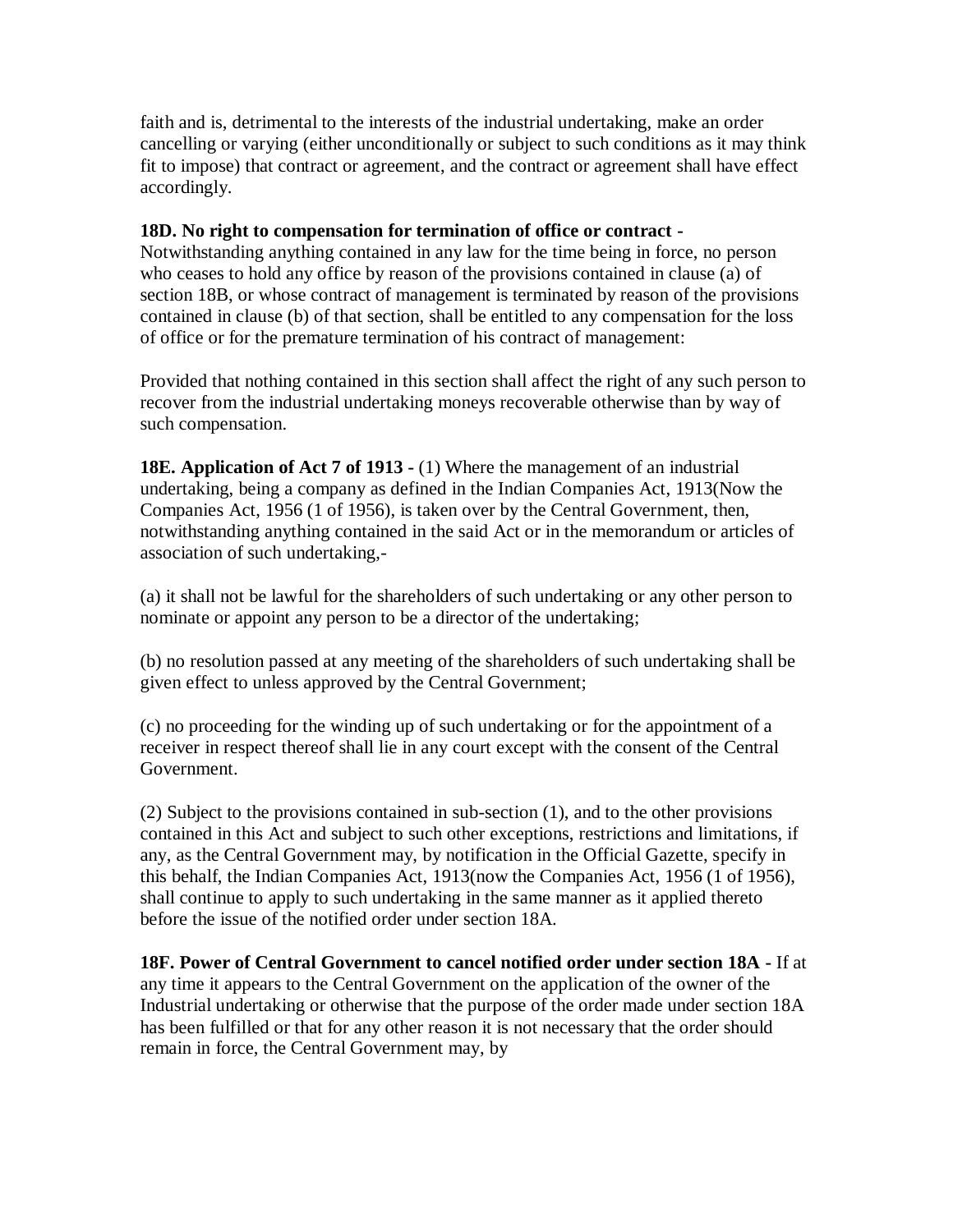notified order, cancel such order and on the cancellation of any such order the management or the control, as the case may be, of the industrial undertaking shall vest in the owner of the undertaking.

#### **CHAPTER IIIAA**

#### **MANAGEMENT OR CONTROL OF INDUSTRIAL UNDERTAKINGS OWNED BY**

#### **COMPANIES IN LIQUIDATION**

**18FA. Power of Central Government to authorise, with the permission of the High Court, persons to take over management or control of industrial undertakings -** (1) If the Central Government is of opinion that there are possibilities of running or restarting an industrial undertaking, in relation to which an investigation has been made under section 15A, and that such industrial undertaking should be run or re-started, as the case may be, for maintaining or increasing the production, supply or distribution of articles or class of articles relatable to the scheduled industry, needed by the General public, that Government may make an application to the High Court praying for permission to appoint any person or body of persons to take over the management of the industrial undertaking or to exercise in respect of the whole or any part of the industrial undertaking such functions of control as may be specified in the application.

(2) Where an application is made under sub-section (1), the High Court shall made an order empowering the Central Government to authorise any person or body of persons (hereinafter referred to as the Aauthorised person@) to take over the management of the industrial undertaking or to exercise functions of control in relation to the whole or any part of the industrial undertaking (hereinafter referred to as the Aconcerned part@) for a period not exceeding five years:

Provided that if the Central Government is of opinion that it is expedient in the interests of the general public that the authorised person should continue to manage the industrial undertaking, or continue to exercise functions of control in relation to the concerned part, as the case may be, after the expiry of the period of five years aforesaid, it may make an application to the High Court for the continuance of such management or functions of control, for such period not exceeding two years at a time, as may be specified in the application and thereupon the High Court may make an order permitting the authorised person to continue to manage the industrial undertaking or to exercise functions of control in relation to the concerned part:

Provided further that the total period of such continuance (after the expiry of the initial period of five years) shall not, in any case, be permitted to exceed twelve years.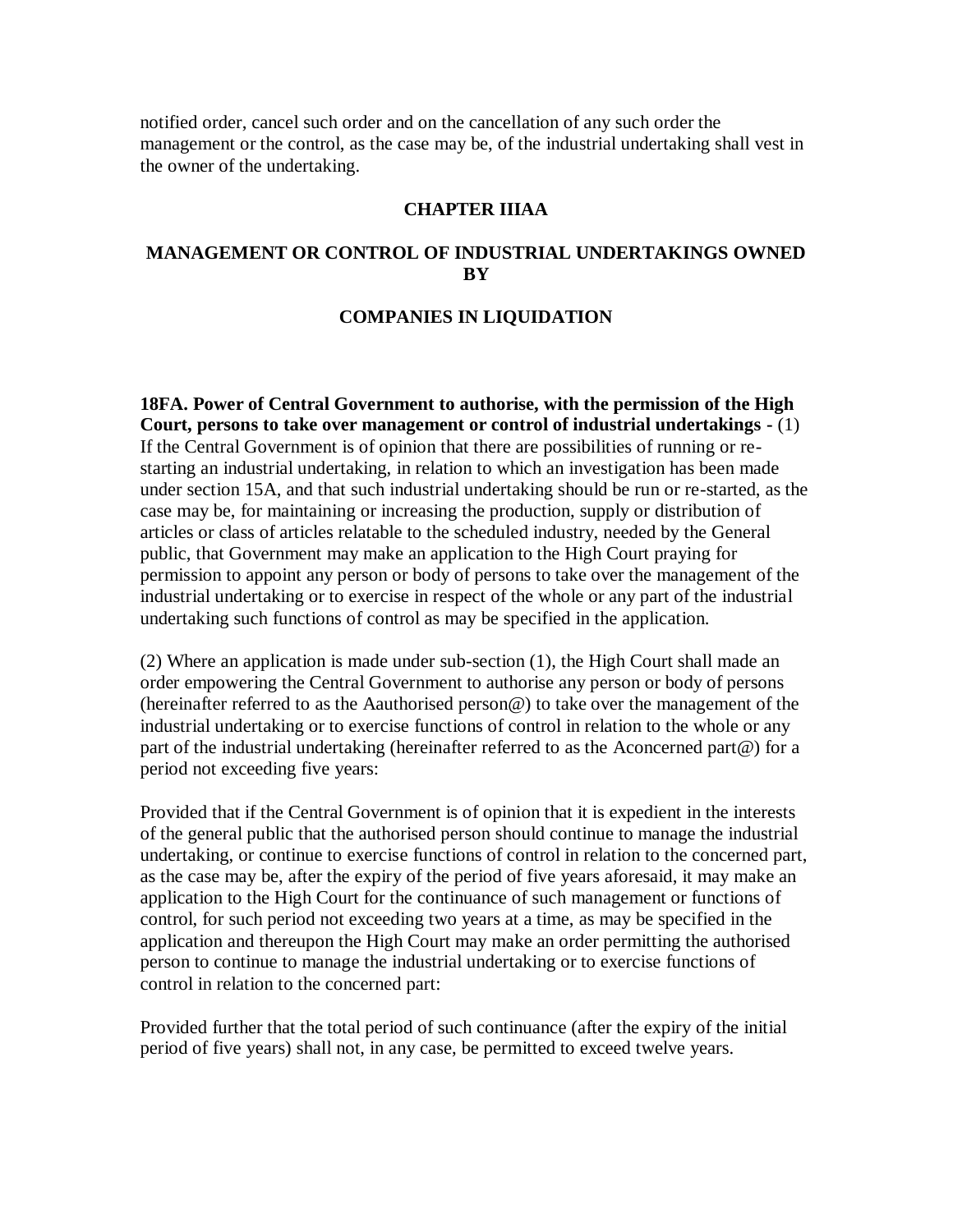(3) Where an order has been made by the High Court under sub-section (2), the High Court shall direct the Official Liquidator or any other person having, for the time being, charge of the management or control of the industrial undertaking, whether by or under the orders of any court, or any contract or instrument or otherwise, to make over the management of such undertaking or the concerned part, as the case may be, to the authorised person and thereupon the authorised person shall be deemed to be the Official Liquidator in respect of the industrial undertaking or the concerned part, as the case may be.

(4) Before making over the possession of the industrial undertaking or the concerned part to the authorised person, the Official Liquidator shall make a complete inventory of all the assets and liabilities of the industrial undertaking or the concerned part, as the case may be, in the manner specified in section 18FG and deliver a copy of such inventory to the authorised person, who shall, after verifying the correctness thereof, sign on the duplicate copy thereof as evidence of the receipt of the inventory by him.

(5) On taking over the management of the industrial undertaking, or on the commencement of the exercise of functions of control in relation to the concerned part, the authorised person shall take immediate steps to so run the industrial undertaking or the concerned part as to ensure the maintenance of production.

(6) The authorised person may, on such terms and conditions and subject to such limitations or restrictions as may be prescribed, raise any loan for the purpose of running the industrial undertaking or the concerned part, and may, for that purpose, create a floating charge on the current assets of the industrial undertaking or the concerned part, as the case may be.

(7) Where the authorised person is of opinion that the replacement or repair of any machinery of the industrial undertaking or the concerned part is necessary for the purpose of efficient running the industrial undertaking or such part, he shall, on such terms and conditions and subject to such limitations or restrictions as may be prescribed, make such replacement or repair, as the case may be.

(8) The loan obtained by the authorised person shall be recovered from the assets of the industrial undertaking or the concerned part, in such manner and subject to such conditions as may be prescribed.

(9) For the purpose of running the industrial undertaking, or exercising functions of control in relation to the concerned part, the authorised person may employ such of the former employees of the industrial undertaking whose services became discharged by reason of the winding up of the company owning such undertaking and every such person employed by the authorised person shall be deemed to have entered into a fresh contract of service with the company.

(10) The proceedings in the winding up of the company in so far as they relate to -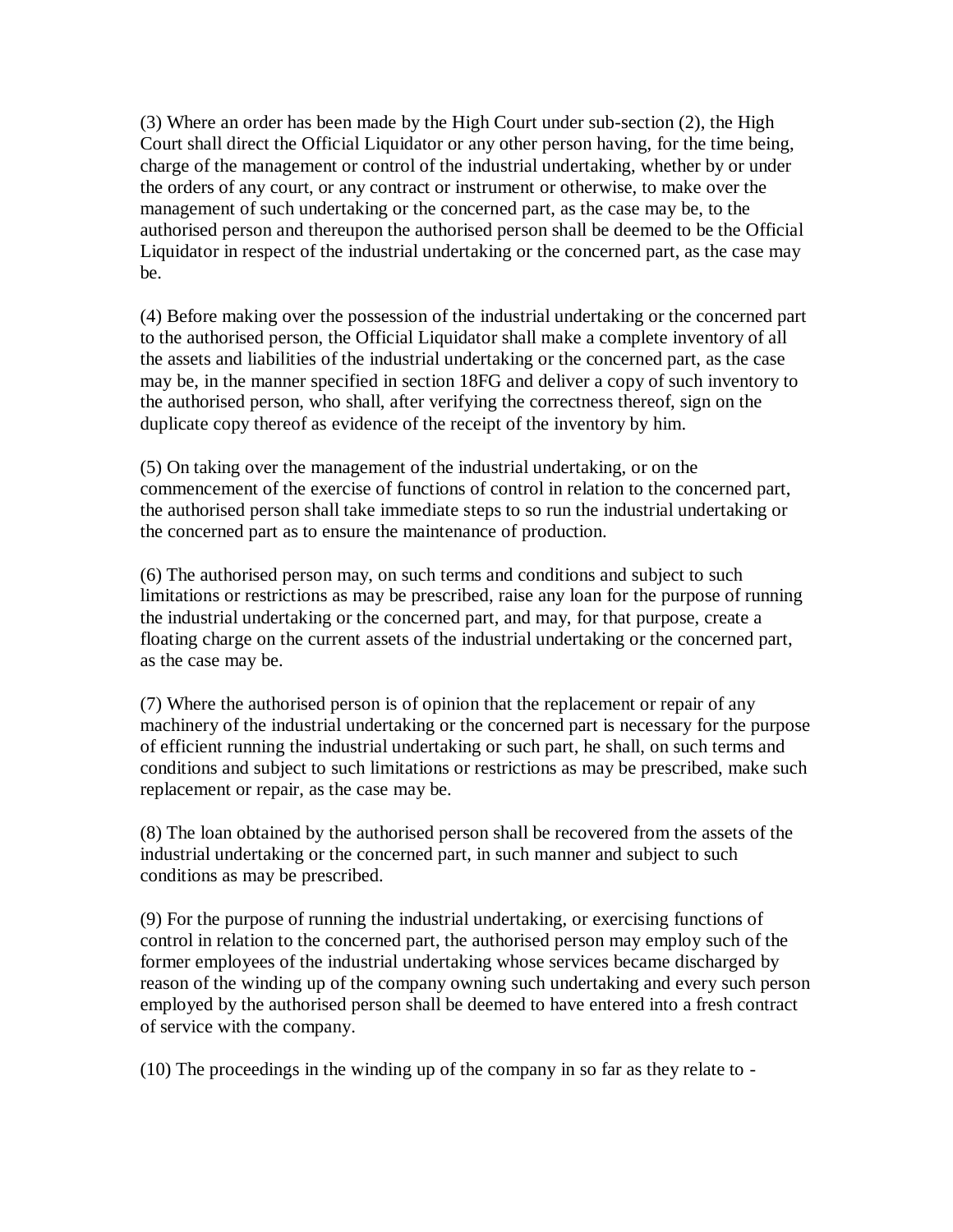(a) the industrial undertaking, the management of which has been taken over by the authorised person under this section, or

(b) the concerned part in relation to which any function of control is exercised by the authorised person under this section,

shall, during the period of such management or control, remain stayed, and, in computing the period of limitation for the enforcement of any right, privilege, obligation or liability in relation to such undertaking or the concerned part, the period during which such proceedings remained stayed shall be excluded.

#### CHAPTER IIIAB

### **POWER TO PROVIDE RELIEF TO CERTAIN INDUSTRIAL UNDERTAKINGS**

**18FB. Power of Central Government to make certain declarations in relation to industrial undertakings, the management or control of which has been taken over under section 18A, section 18AA. or section 18FA -** (1) The Central Government may, if it is satisfied, in relation to an industrial undertaking or any part thereof, the management or control of which has been taken over under section 18A, whether before or after the commencement of the Industries (Development and Regulation) Amendment Act, 1971 (72 of 1971) or under section 18AA or section 18FA, that it is necessary so to do in the interests of the general public with a view to preventing fall in the volume of production of any scheduled industry, it may, be notified order, declare that -

(a) all or any of the enactments specified in the Third Schedule shall not apply or shall apply with such adaptations whether by way of modification, addition or omission (which does not, however, affect the policy of the said enactments) to such industrial undertaking, as may be specified in such notified order, or

(b) the operation of all or nay, of the contracts, assurances of property, agreements, settlements, awards, standing orders or other instruments in force (to which such industrial undertaking or the company owning such undertaking is a party or which may be applicable to such industrial undertaking or company) immediately before the date of issue of such notified order shall remain suspended or that all or any of the rights, privileges, obligations and liabilities accruing or arising thereunder before the said date, shall remain suspended or shall be enforceable with such adaptations and in such manner as may be specified in the notified order.

(2) The notified order made under sub-section (1) shall remain in force, in the first instance, for a period of one year, but the duration of such notified order may be extended from time to time by a further notified order by a period not exceeding one year at a time :

Provided that no such notified order shall, in any case, remain in force -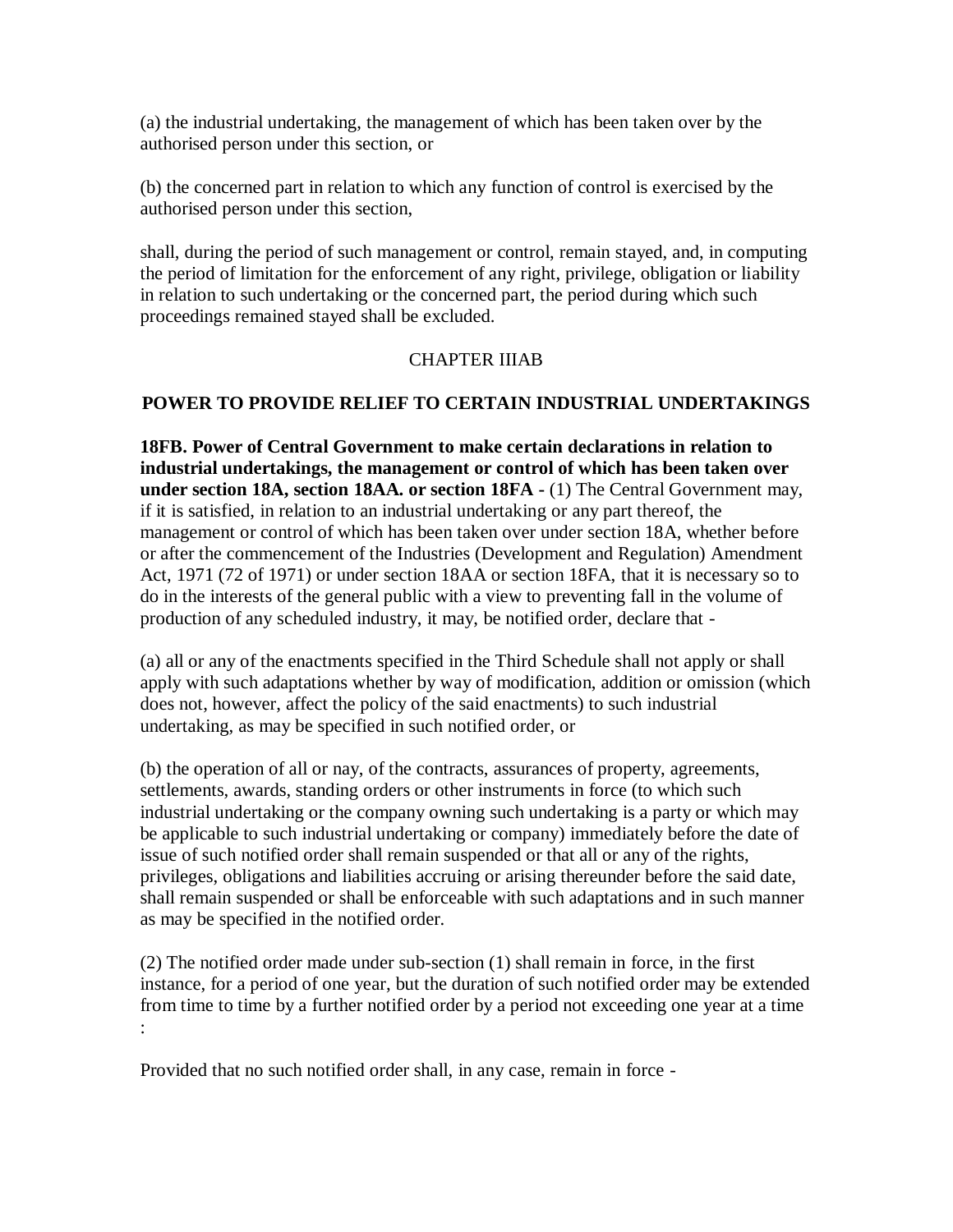(a) after the expiry of the period for which the management of the industrial undertaking was taken over under section 18A, section 18AA or section 18FA, or

(b) for more than eight years in the aggregate from the date of issue of the first notified order,

whichever is earlier.

(3) Any notified order made under sub-section (1) shall have effect notwithstanding anything to the contrary contained in any other law, agreement or instrument or any decree or order of a court, tribunal, officer or other authority or of any submission, settlement or standing order.

(4) Any remedy for the enforcement of any right, privilege, obligation or liability referred to in clause (b) of sub-section (1) and suspended or modified by a notified order made under that sub-section shall, in accordance with the terms of the notified order, remain suspended or modified, and all proceedings relating thereto pending before any court, tribunal, officer or other authority shall accordingly remain stayed or be continued subject to such adaptations, so, however, that on the notified order ceasing to have effect -

(a) any right, privilege, obligation or liability so remaining suspended or modified shall become revived and enforceable as if the notified order had never been made;

(b) any proceeding so remaining stayed shall be proceeded with, subject to the provisions of any law which may then be in force, from the stage which had been reached when the proceedings became stayed.

(5) In computing the period of limitation for the enforcement of any right, privilege, obligation or liability referred to in clause (b) of sub-section (1), the period during which it or the remedy for the enforcement thereof remained suspended shall be excluded.

# CHAPTER IIIAC

# LIQUIDATION OR RECONSTRUCTION OF COMPANIES

**18FC. Power of Central Government to call for report on the affairs and working of managed company -** Where the management or control of an industrial undertaking has been taken over under section 18A, whether before or after the commencement of the Industries (Development and Regulation ) Amendment Act, 1971 (72 of 1971), or under section 18AA or section 18FA, the Central Government may, at any time during the continuance of such management or control, call for a report from the authorised person on the affairs and working of the industrial undertaking an in submitting the report the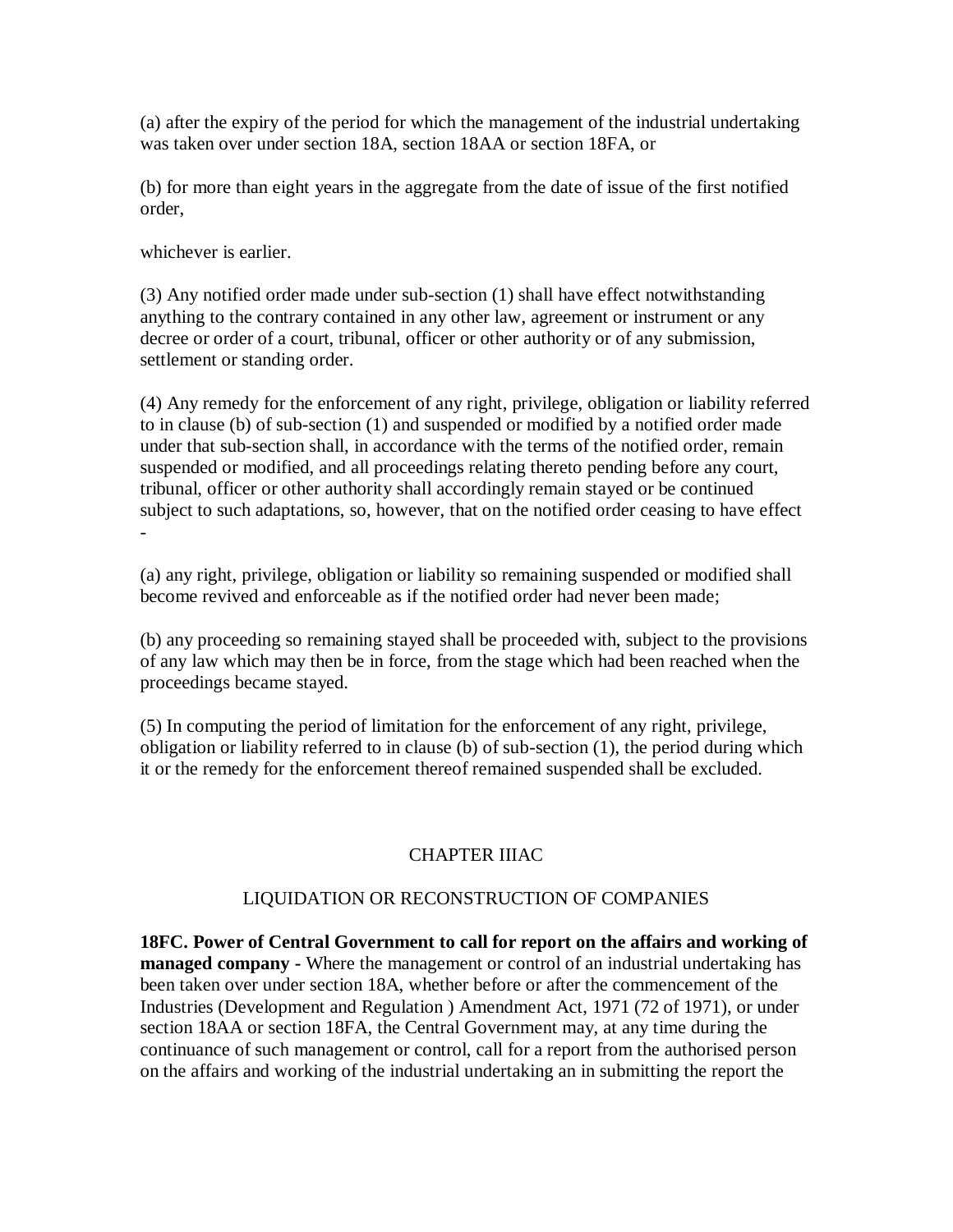authorised person shall take into account the inventory and the lists of members and creditors prepared under section 18FG.

**18FD. Decision of Central Government in relation to managed company -** (1) If, on receipt of the report submitted by the authorised person, the Central Government is satisfied, -

(a) in relation to the company owning the industrial undertaking, which is not being wound up by the High Court, that the financial condition and other circumstances of the company are such that it is not in a position to meet its current liabilities out of its current assets, that Government may, if it considers necessary or expedient in the interests of the general public so to do, by order, decide that the industrial undertaking should be sold as a running concern as provided in section 18FE and proceedings should simultaneously be started for the winding up, by the High Court, of the company;

(b) in relation to the company, owning the industrial undertaking, which is being wound up by the High Court, that its assets and liabilities are such that in the interests of its creditors and contributories the industrial undertaking should be sold as a running concern as provided in section 18FE, it may, by order, decide accordingly.

(2) Notwithstanding anything contained in sub-section (1), if, on receipt of the report submitted by the authorised person, the Central Government is satisfied that -

- (a) in the interests of the general public, or
- (b) in the interests of the shareholders, or

(c) to secure the proper management of the company owning the industrial undertaking, it is necessary so to do, that Government may, by order, decide to prepare a scheme for the reconstruction of the company owning the industrial undertaking:

Provided that no such scheme shall be prepared in relation to a company which is being wound up by or under the supervision of the High Court, except with the previous permission of that Court.

(3) The powers exercisable by the Central Government under section 18F, in relation to an undertaking taken over under section 18A, shall also be exercisable in relation to an undertaking taken over under section 18AA or section 18FA, but such powers shall not be exercised after the making of an order under sub-section (1) or, as the case may be, under sub-section (2) of this section.

**18FE. Provisions where Government decides to follow the course of action specified in section 18FD(1) -** (1) The provisions hereinafter laid down shall apply where the Central Government decides that the course of action specified in sub-section (1) of section 18FD should be followed, namely :-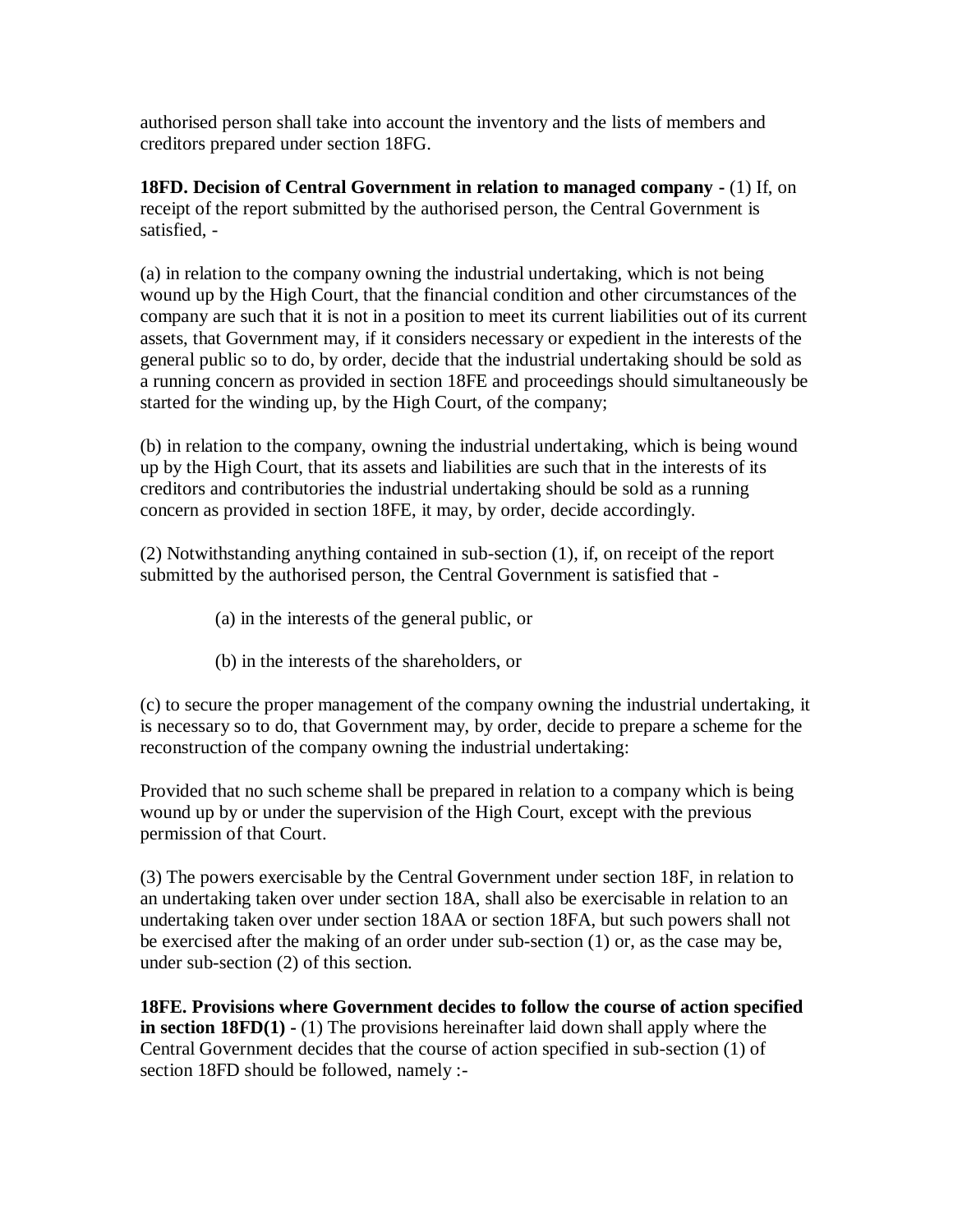(a) the decision of the Central Government that the course of action specified in clause (a) of sub-section (1) of section 18FD should be followed in relation to a company owning an industrial undertaking shall be deemed to be a ground specified in section 433 of the Companies Act, 1956 (1 of 1956), on which the company may be wound up by the High Court;

(b) the authorised person shall, as soon as may be, after the decision specified in clause (a) of sub-section (1) of section 18FD has been taken by the Central Government, present an application to the High Court for the winding up of the company owning the industrial undertaking;

(c) when an application is made by the authorised person, under clause (b), for the winding up, by the High Court, of the company owning the industrial undertaking, the High Court shall order the winding up of the company and shall, notwithstanding anything contained in the Companies Act, 1956 (1 of 1956), appoint the authorised person as the Official Liquidator in relation to such undertaking;

(d) whenever the Central Government decides under clause (b) of sub-section(1) of section 18FD that the industrial undertaking should be sold as a running concern, it shall cause a copy of its decision to be laid before the High Court;

(e) until the industrial undertaking referred to in clause (a) or clause (b) of sub-section (1) of section 18FD is sold or purchased in pursuance of this section, the authorised person shall continue to function as the Official Liquidator in relation to the said undertaking in the winding up proceedings of the company, and, thereafter the Official Liquidator appointed by the Central Government under section 448 of the Companies Act, 1956 (1 of 1956) shall take over and function as the Official Liquidator in the said proceedings.

(2) The authorised person shall make a report to the Central Government as to what should be the reserve price for the sale of the industrial undertaking as a running concern.

(3) In making a report under sub-section (2), the authorised person shall have regard to-

(a) the financial condition of the company owning the industrial undertaking on the date on which the order under section 18FD is made-

(i) as disclosed in its books of account,

(ii) as disclosed in its balance-sheet and profit and loss account during a period of five years immediately preceding the said date;

(b) the condition and nature of the plant, machinery, instruments and other equipment from the point of view of their suitability for profitable use in the running of the industrial undertaking;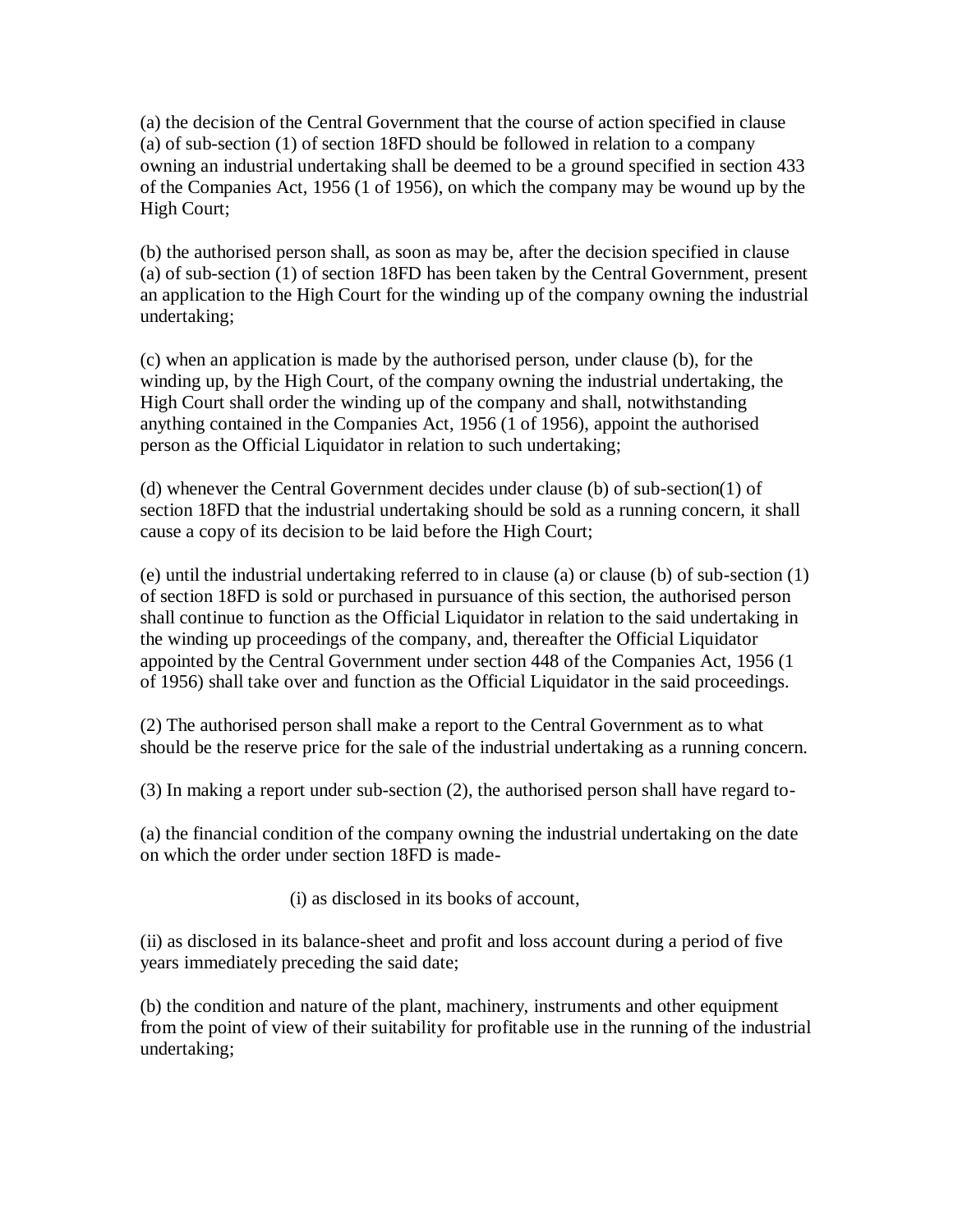(c) the total amount of liability on account of secured and unsecured debts including overdrafts, if any, drawn on banks, liabilities on account of terminal benefits to the employees and other borrowings and other liabilities of the company; and

(d) other relevant factors including the factor that the industrial undertaking will be sold free from all incumbrances.

(4) Notice of the reserve price determined by the authorised person shall be given in such manner as may be prescribed to the members and creditors of the company owning such industrial undertaking to make representations within a specified time to the Central Government through the authorised person and the Central Government shall, after considering the representations received and the report of the authorised person, determine the reserve price.

(5) The authorised person shall thereafter, with the permission of the High Court, invite tenders from the public in such manner as may be determined by the High Court for the sale of the industrial undertaking as a running concern subject to the condition that it will be sold to the person offering the highest price which shall not be less than the reserve price determined under sub-section (4):

Provided that the High Court shall not refuse to grant such permission if it is satisfied that the company is not in a position to meets its current liabilities out of its current assets.

(6) The industrial undertaking shall be sold to the highest bidder, as a running concern, only if the price offered by him therefor is not less than the reserve price.

(7) Where no offer of price is equal to, or moe than, the reserve price, the industrial undertaking shall be purchased by the Central Government at the reserve price.

(8) (a) The amount realised from the sale of the industrial undertaking as a running concern together with any other sum which may be realised from any contributory, purchaser or any other person from whom any money is due to the company shall be utilised in accordance with the provisions of the Companies Act, 1956 (1 of 1956), in discharging the liabilities of the company and distributing the balance, if any, amongst the members of the company.

(b) In other respects, the provisions of the Companies Act, 1956 (1 of 1956), relating to the winding up of a company by High Court shall, as far as may be, apply.

(9) When an industrial undertaking is sold to any person under sub-section (6), or purchased by the Central Government under sub-section (7), there shall be transferred to and vested in the purchaser, free from all incumbrances, all such assets relating to the industrial undertaking as are referred to in sub-clause (i) of clause (a) of section 18FG and existing at the time of the sale or purchase.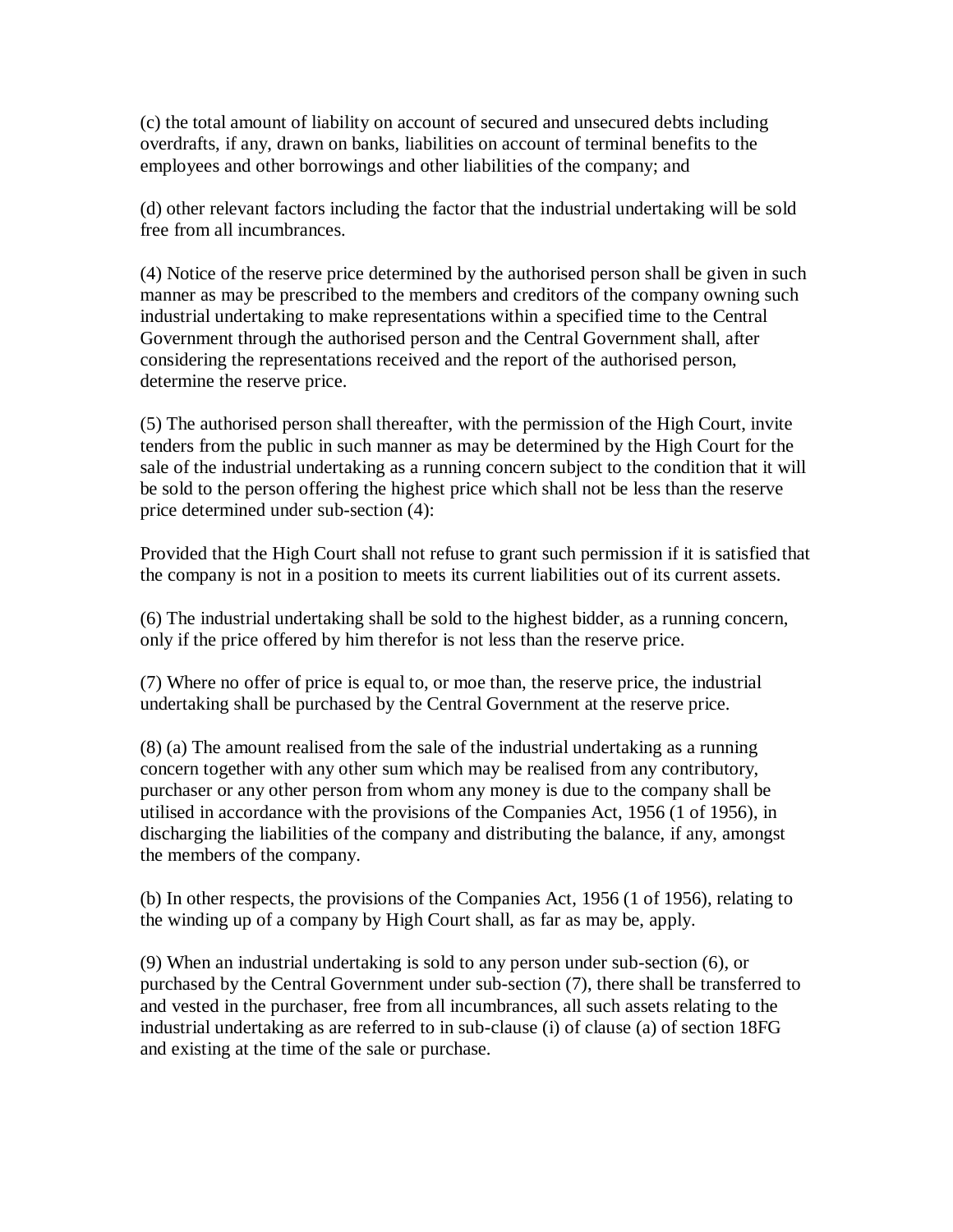**18FE. Provisions where Government decides to follow the course of action specified in section 18FD(2) -** (1) Where in any case the Central Government decides that the course of action specified in sub-section (2) of section 18FD should be followed, it shall, subject to the provisions of that sub-section, cause to be prepared, by the authorised person, a scheme for the reconstruction of the company, owning the industrial undertaking, in accordance with the provisions hereinafter contained and the authorised person shall submit the same for the approval of that Government.

(2) The scheme for the reconstruction of the company owning the industrial undertaking may contain provisions for all or any of the following matters, namely :-

(a) the constitution, name and registered office, the capital, assets, powers, rights, interests, authorities and privileges, the liabilities, duties and obligations of the company on its reconstruction;

(b) any change in the Board of directors, or the appointment of a new Board of directors of the company on its reconstruction and the authority by whom, the manner in which and the other terms, and conditions on which, such change or appointment shall be made and in the case of appointment of a new Board of directors or of any director, the period for which such appointment shall be made;

(c) the vesting of controlling interest, in the reconstructed company, in the Central Government either by the appointment of additional directors or by the allotment of additional shares;

(d) the alteration of the memorandum and articles of association of the company, on its reconstruction, to give effect to such reconstruction;

(e) subject to the provisions of the scheme, the continuation by or against the company, on its reconstruction, of any action or proceedings pending against the company immediately before the date of its reconstruction;

(f) the reduction of the interest or rights which the members and creditors have in or against the company before its reconstruction to such extent as the Central Government may consider necessary in the interests of the general public or in the interests of the members and creditors or for the maintenance of the business of the company:

Provided that nothing contained in this clause shall be deemed to authorise the reduction of the interest or rights of any creditor (including Government) in respect of any loan or advance made by that creditor to the company after the date on which the management of the industrial undertaking of the company has been taken over under section 18A, section 18AA, or section 18FA;

(g) the payment in cash or otherwise to the creditors in full satisfaction of their claim-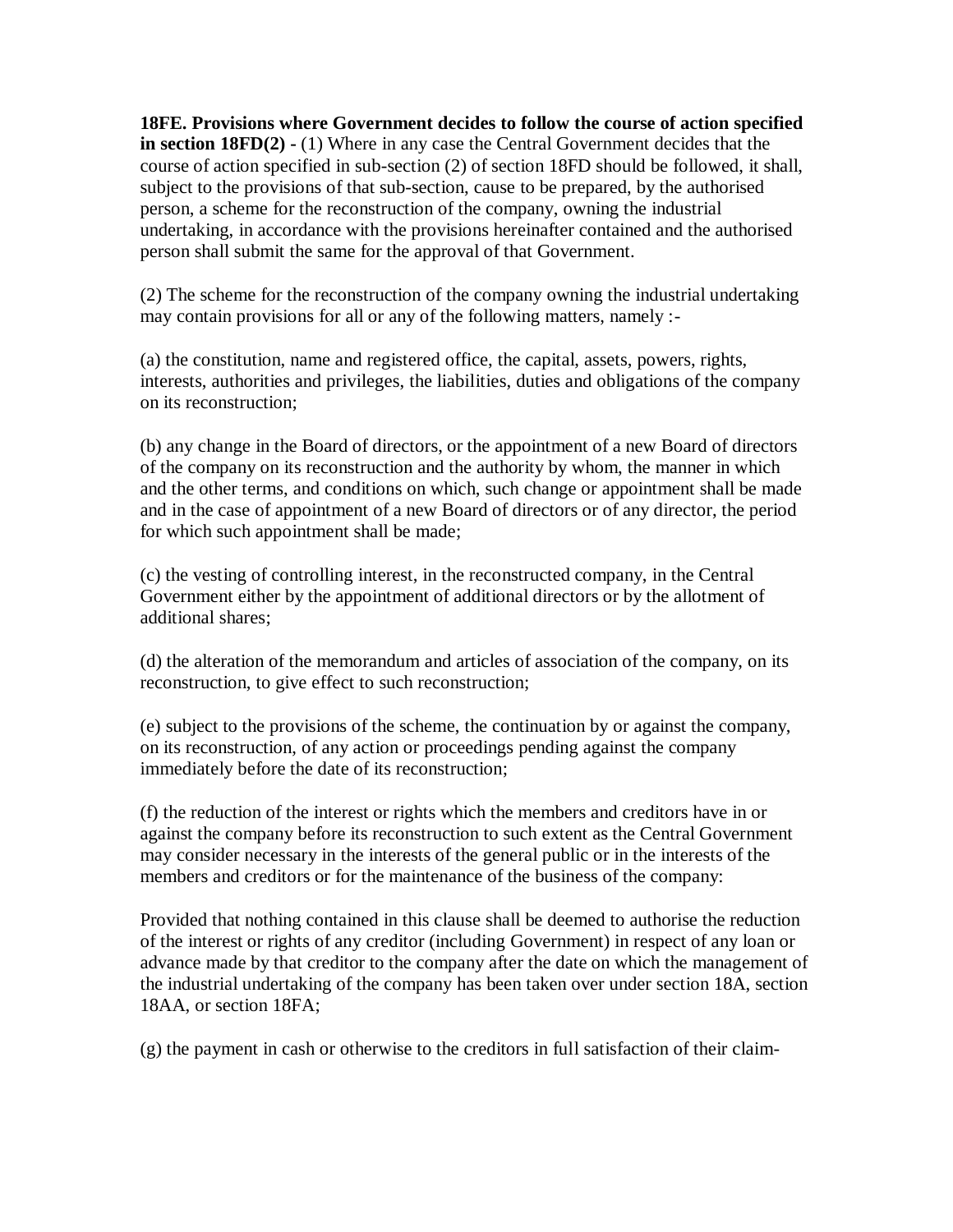(i) in respect of their interest or rights in or against the company before its reconstruction; or

(ii) where their interest or rights in or against the company has or have been reduced under clause (f), in respect of such interest, or rights as so reduced;

(h) the allotment to the members of the company for shares held by them therein before its reconstruction [whether their interest in such shares has been reduced under clause (f) or not], of shares in the company on its reconstruction and where it is not possible to allot shares to any members, the payment in case to those members in full satisfaction of their claim-

(1) in respect of their interest in shares in the company before its reconstruction; or

(2) where such interest has been reduced under clause (f), in respect of their interest in shares as so reduced;

(i) the offer by the Central Government to acquire by negotiations with the members of the company their respective shares on payment in case to those members who may volunteer to sell their shares to the Central Government in full satisfaction of their claim-

(1) in respect of their interest in shares in the company before its reconstruction; or

(2) where such interest has been reduced under clause (f), in respect of their interest in shares as so reduced;

(j) the conversion of any debentures issued by the company after the taking over of the management of the company under section 18A or section 18AA or section 18FA or of any loans obtained by the company after that date or of any part of such debentures or loans, into shares in the company and the allotment of those shares to such debentureholders or creditors, as the case may be;

(k) the increase of the capital of the company by the issue of new shares and the allotment of such new shares to the Central Government;

(l) the continuance of the services of such of the employees of the company as the Central Government may specify in the scheme in the company itself, on its reconstruction, on such terms and conditions as the Central Government thinks fit;

(m) notwithstanding anything contained in clause (l), where any employees of the company whose services have been continued under clause (l), have, by notice in writing given to the company at any time before the expiry of one month next following the date on which the scheme is sanctioned by the High Court, intimated their intention of not becoming employees of the company, on its reconstruction, the payment to such employees and to other employees whose services have not been continued on the reconstruction of the company, of compensation, if any, to which they are entitled under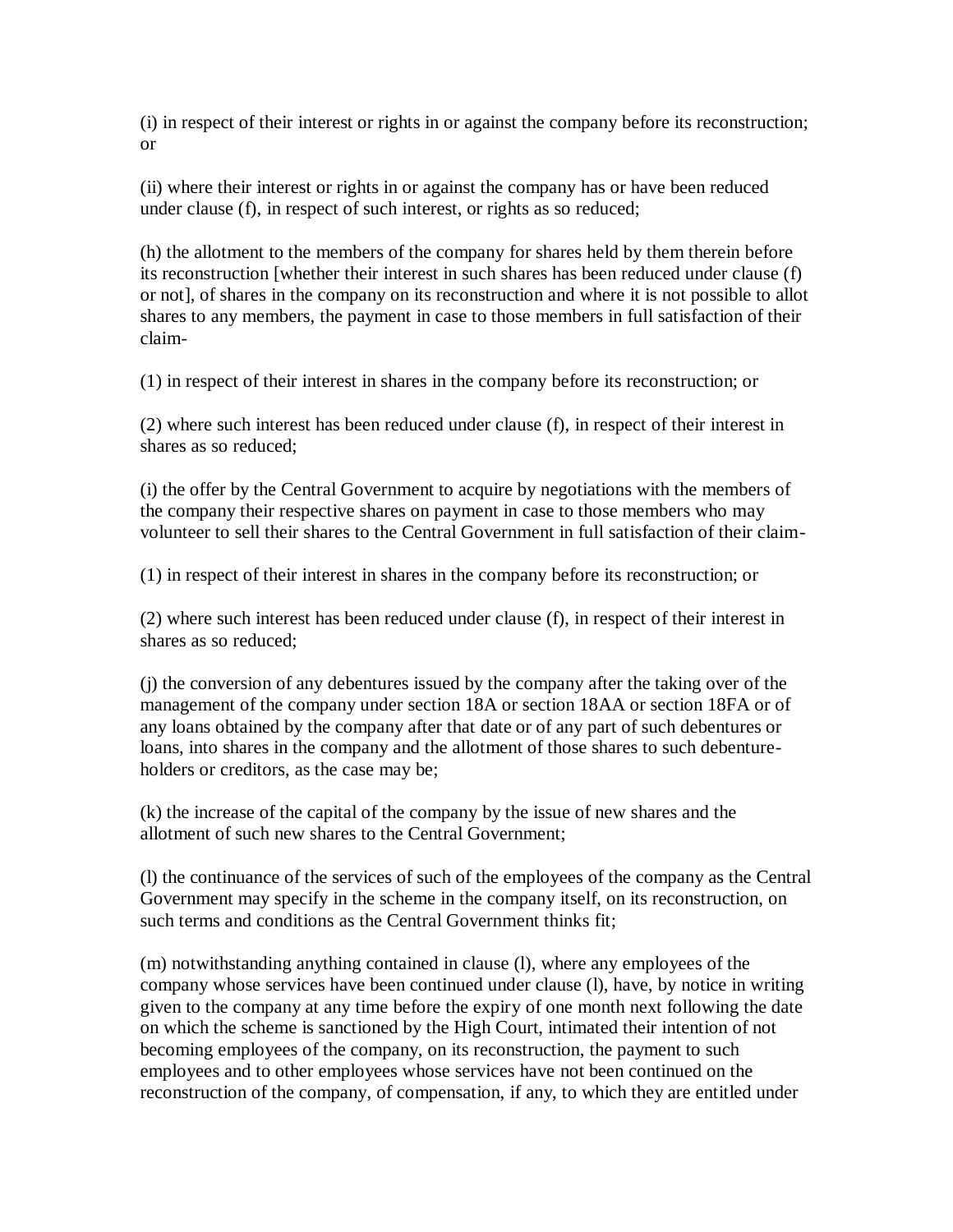the Industrial Disputes Act, 1947 (14 of 1947), and such pension, gratuity, provident fund and other retirement benefits ordinarily admissible to them under the rules or authorisations of the company immediately before the date of its reconstruction;

(n) any other terms and conditions for the reconstruction of the company;

(o) such incidental, consequential and supplemental matters as are necessary to secure that the reconstruction of the company shall be fully and effectively carried out.

(3) (a) A copy of the scheme, as approved by the Central Government, shall be sent in draft to the company, to the registered trade unions, if any, of which the employees of the company are members and to the creditors thereof for suggestions and objections, if any, whthin such period as the Central Government may specify for this purpose.

(b) The Central Government may make such modifications, if any, in the draft scheme as it may consider necessary in the light of the suggestions and objections received from the company, from the registered trade unions of which the employees of the company are members and from any members or creditors of the company.

(4) The scheme shall thereafter be placed before the High Court for its sanction and the High Court, if satisfied that the scheme is in the interests of the general public or in the interests of the shareholders or for securing the proper management of the company and that the scheme is designed to be fair and reasonable to the members and creditors of the company, may, after giving a reasonable opportunity to the company and to its members and creditors of showing cause, sanction the scheme without any modification or with such modifications as it may consider necessary.

(5) The scheme, as so sanctioned by the High Court, shall come into force on such date as that Court may specify in this behalf:

Provided that different dates may be specified for different provisions of the scheme.

(6) The sanction accorded by the High Court under sub-section (4) shall be conclusive evidence that all the requirements of this section relating to the reconstruction of the company have been complied with, and a copy of the sanctioned scheme certified by the High Court to be a true copy thereof, shall, in all legal proceedings (whether original or in appeal or otherwise), be admitted as evidence to the same extent as the original scheme.

(7) On and from the date of the coming into operation of the scheme or any provision thereof, the scheme or such provision shall be binding on the company and also on all the members and other creditors and employees of the company and on any other person having any right or liability in relation to the company.

(8) On the coming into operation of the scheme or any provision thereof, the authorised person shall cease to function, and the management of the reconstructed company shall be assumed by the Board of directors as provided in the scheme.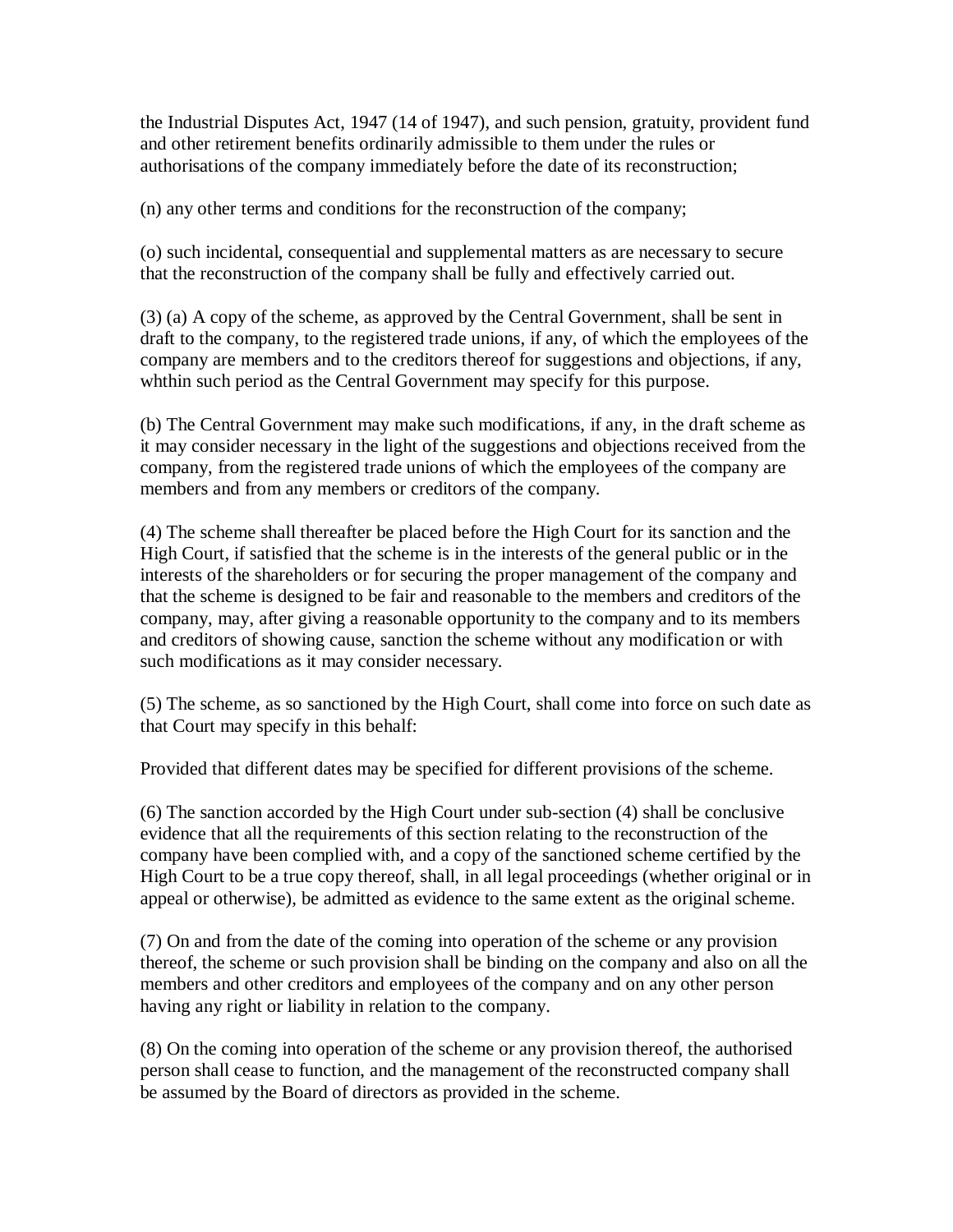(9) Copies of the scheme shall be laid before each House of Parliament, as soon as may be, after the scheme has been sanctioned by the Court.

(10) The provisions of this section and of any scheme made thereunder shall have effect notwithstanding anything contained in section 391 to 394A (both inclusive) of the Companies Act, 1956 (1 of 1956).

**18FG. Preparation of inventory of assets and liabilities and list of members and creditors of managed company -** For the purposes of this Act, the authorised person shall, as soon as may be, after taking over the management of the industrial undertaking of a company under section 18A or section 18AA or section 18FA,-

(a) prepare a complete inventory of -

(i) all properties, movable and immovable, including lands, buildings, works, workshops, stores, instruments, plant, machinery, automobiles and other vehicles, stocks of materials in the course of production, storage or transit, raw materials, cash balances, cash in hand, deposits in bank or with any other person or body or on loan, reserve funds, investments and book debts and all other rights and interests arising out of such property as were immediately before the date of taking over of the industrial undertaking, in the ownership, possession, power or control of the company, whether within or without India; and all books of account, registers, maps, plans, sections, drawings, records, documents or titles of ownership of property and all other documents of whatever nature relating thereto; and

(ii) all borrowings, liabilities and obligations of whatever kind of the company including liability on account of terminal benefits to its employees subsisting immediately before the said date;

(b) prepare separately a list of members, and a list of creditors, of such company as on the date of taking over of the management of the industrial undertaking showing separately in the list of creditors, the secured creditors and the unsecured creditors:

Provided that where the management of the industrial undertaking of a company has been taken over under the said section 18A before the commencement of the Industries (Development and Regulation) Amendment Act, 1971 (72 of 1971), the aforesaid functions shall be performed by the authorised person within six months from such commencement.

**18FH. Stay of suits and other proceedings -** In the case of a company in respect of which an order under section 18FD has been made, no suit or other legal proceeding shall be instituted or continued against the company except with the previous permission of the Central Government or any officer or authority authorised by that Government in this behalf.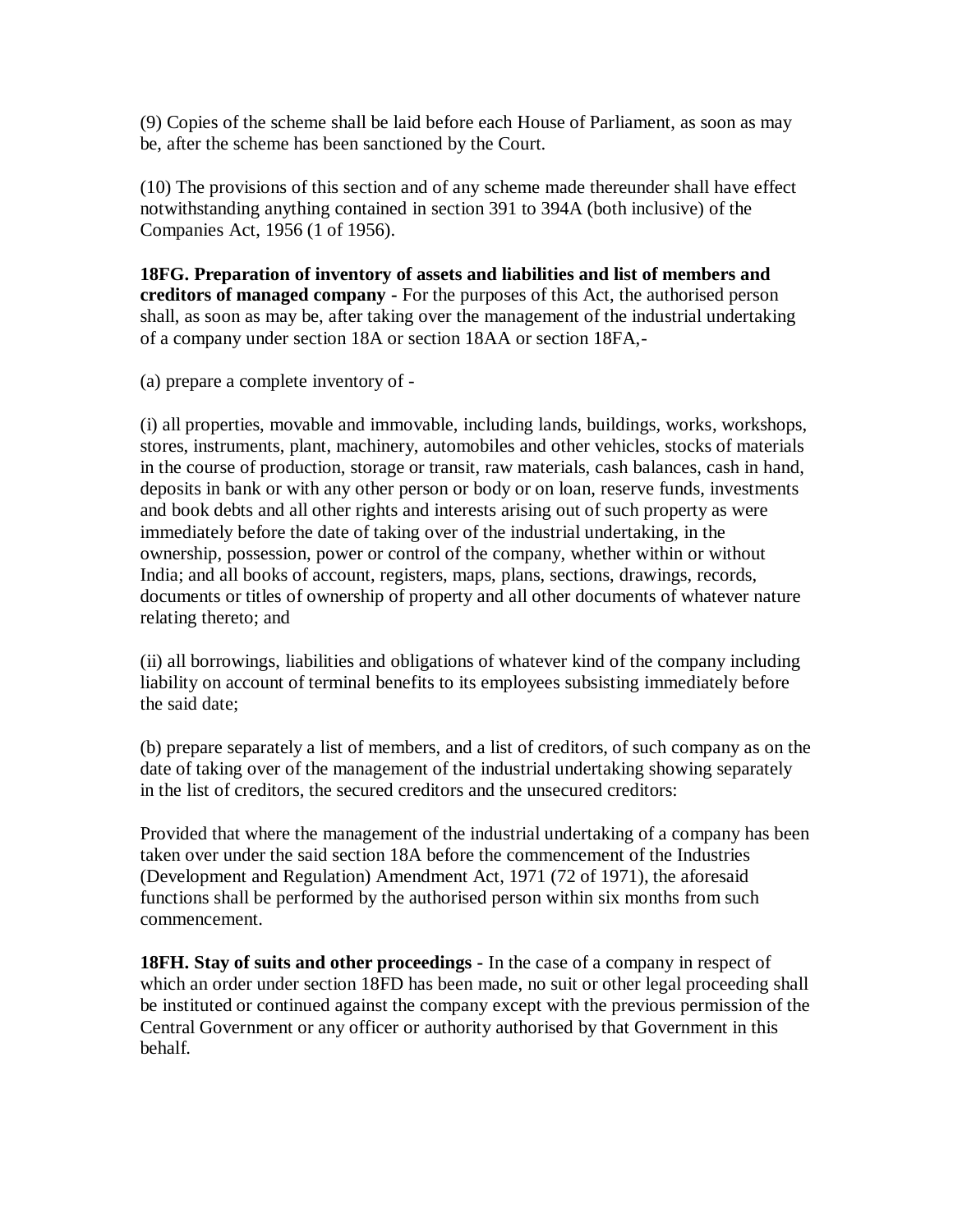#### CHAPTER IIIB.

#### CONTROL OF SUPPLY, DISTRIBUTION, PRICE ETC., OF CERTAIN ARTICLES

**18G. Power to control supply, distribution, price, etc., of certain articles -** (1) The Central Government, so far as it appears to it to be necessary or expedient for securing the equitable distribution and availability at fair prices of any article or class of articles relatable to any scheduled industry, may, notwithstanding anything contained in any other provisions of this Act, by notified order, provide for regulating the supply and distribution thereof and trade and commerce therein.

(2) Without prejudice to the generality of the powers conferred by sub-section (1), a notified order made thereunder may provide -

(a) for controlling the prices at which any such article or class thereof may be bought or sold;

(b) for regulating by licences, permits or otherwise the distribution, transport, disposal, acquisition, possession, use or consumption of any such article or class thereof;

(c) for prohibiting the withholding from sale of any such article or class thereof ordinarily kept for sale;

(d) for requiring any person manufacturing, producing or holding in stock any such article or class thereof to sell the whole or part of the articles so manufactured or produced during a specified period or to sell the whole or a part of the articles so held in stock to such person or class of persons and in such circumstances as may be specified in the order;

(e) for regulating or prohibiting any class of commercial or financial transactions relating to such article or class thereof which in the opinion of the authority making the order are, or if unregulated are likely to be, detrimental to public interest;

(f) for requiring persons engaged in the distribution and trade and commerce in any such article or class thereof to mark the articles exposed or intended for sale with the sale price or to exhibit at some easily accessible place on the premises the price-lists of articles held for sale and also to similarly exhibit on the first day of every month, or at such other time as may be prescribed, a statement of the total quantities of any such articles in stock;

(g) for collecting any information or statistics with a view to regulating or prohibiting any of the aforesaid matters; and

(h) for any incidental or supplementary matters, including, in particular, the grant of issue of licences, permits or other documents and the charging of fees therefor.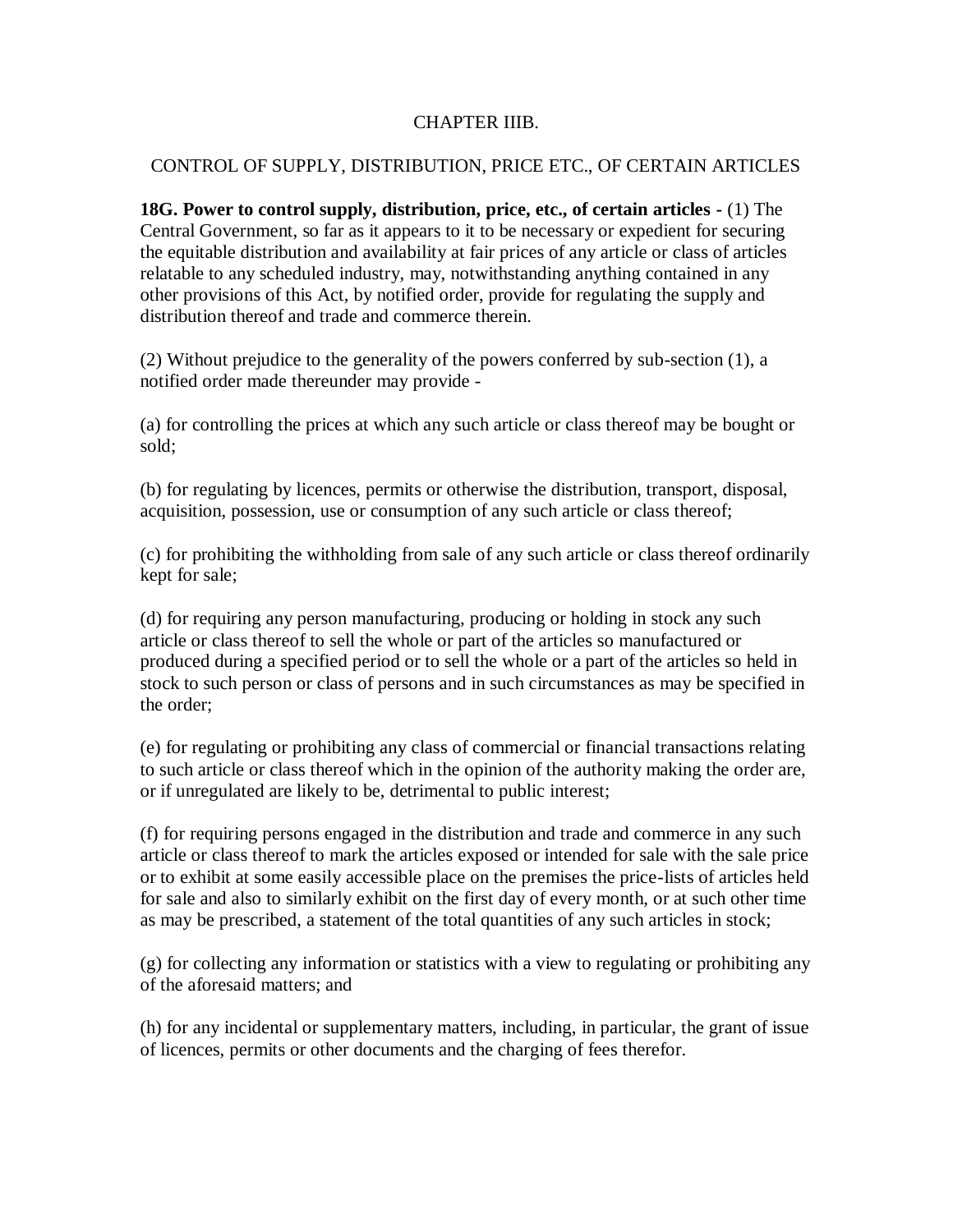(3) Where, in pursuance of any order made with reference to clause (d) of sub-section (2), any person sells any article, there shall be paid to him the price therefor-

(a) where the price can consistently with the controlled price, if any, be fixed by agreement, the price so agreed upon;

(b) where no such agreement can be reached, the price calculated with reference to the controlled price, if any, fixed under this section;

(c) where neither clause (a) nor clause (b) applies, the price calculated at the market rate prevailing in the locality at the date of sale.

(4) No order made in exercise of any power conferred by this section shall be called in question in any court.

(5) Where an order purports to have been made and signed by an authority in exercise of any power conferred by this section, a court shall, within the meaning of the Indian Evidence Act, 1872 (1 or 1872), presume that such order was so made by that authority.

*Explanation.*- In this section, the expression Aarticle or class of articles @ relatable to any scheduled industry includes any article or class of articles imported into India which is of the same nature or description as the article or class of articles manufactured or produced in the scheduled industry.

# CHAPTER IV

### **MISCELLANEOUS**

**19. Powers of inspection -** (1) For the purpose of ascertaining the position or working of any industrial undertaking or for any other purpose mentioned in this Act or the rules made thereunder, any person authorised by the Central Government in this behalf shall have the right-

(a) to enter and inspect any premises;

(b) to order the production of any document, book, register or record in the possession or power of any person having the control of, or employed in connection with, any industrial undertaking; and

(c) to examine any person having the control of, or employed in connection with, any industrial undertaking.

(2) Any person authorized by the Central Government under sub-section (1) shall be deemed to be a public servant within the meaning of section 21 of the Indian Penal Code (45 of 1860).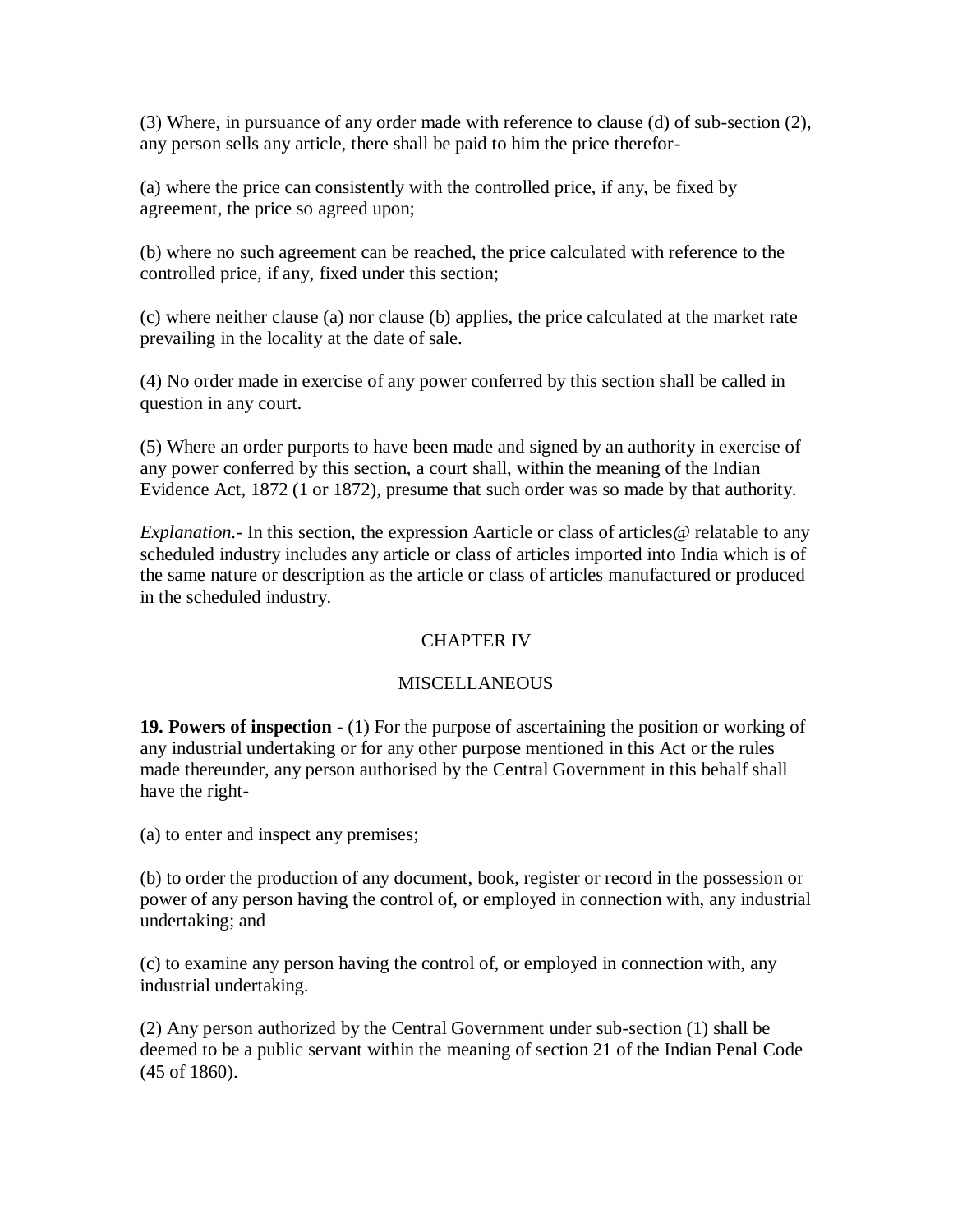**20. General prohibition of taking over management or control of industrial undertakings-** After the commencement of this Act, if shall not be competent for any State Government or a local authority to take over the management or control of any industrial undertaking under any law for the time being in force which authorizes any such Government or local authority so to do.

**21. Certain administrative expenses of Development Councils to be paid from moneys provided by Parliament -** Such administrative expenses as relate to the emoluments of officers of a Development Council who are appointed by or with the approval of the Central Government, shall be defrayed out of moneys provided by Parliament.

**22. Power of the Central Government to issue directions to Development Councils -** In the exercise of its functions under this Act, every Development Council shall be guided by such instructions as may be given to it by the Central Government and such instructions may include directions relating to the manner in which, and the purpose for which, any proceeds of the cess levied under section 9 which may have been handed over to it, shall be expanded.

**23. Decision of Central Government final respecting certain matter -** If, for the purposes of this Act, any question arises as to whether-

(a) there has been a substantial expansion of an industrial undertaking, or

(b) an industrial undertaking is producing or manufacturing any new article,

the decision of the Central Government thereon shall be final.

**24. Penalties -** (1) if any person contravenes or attempts to contravene or abets the contravention of-

(i) the provisions of sub-section  $(1)$ , or sub-section  $(4)$  of section 10 or of sub-section  $(1)$ of section 11 or of section 11A or of sub-section (1) of section 13 or of sub-section (2), (2A), (2D), (2F) and (2G) of section 29B, or

(ii) any direction issued under section 17 or sub-section (3) of section 18B, or

(iii) any order made under section 18G, or

(iv) any rule the contravention of which is made punishable under this section,

he shall be punishable with imprisonment which may extend to six months, or with fine which may extend to five thousand rupees, or with both, and, in the case of continuing contravention, with an additional fine which may extend to five hundred rupees for every day during which such contravention continues after conviction for the first such contravention.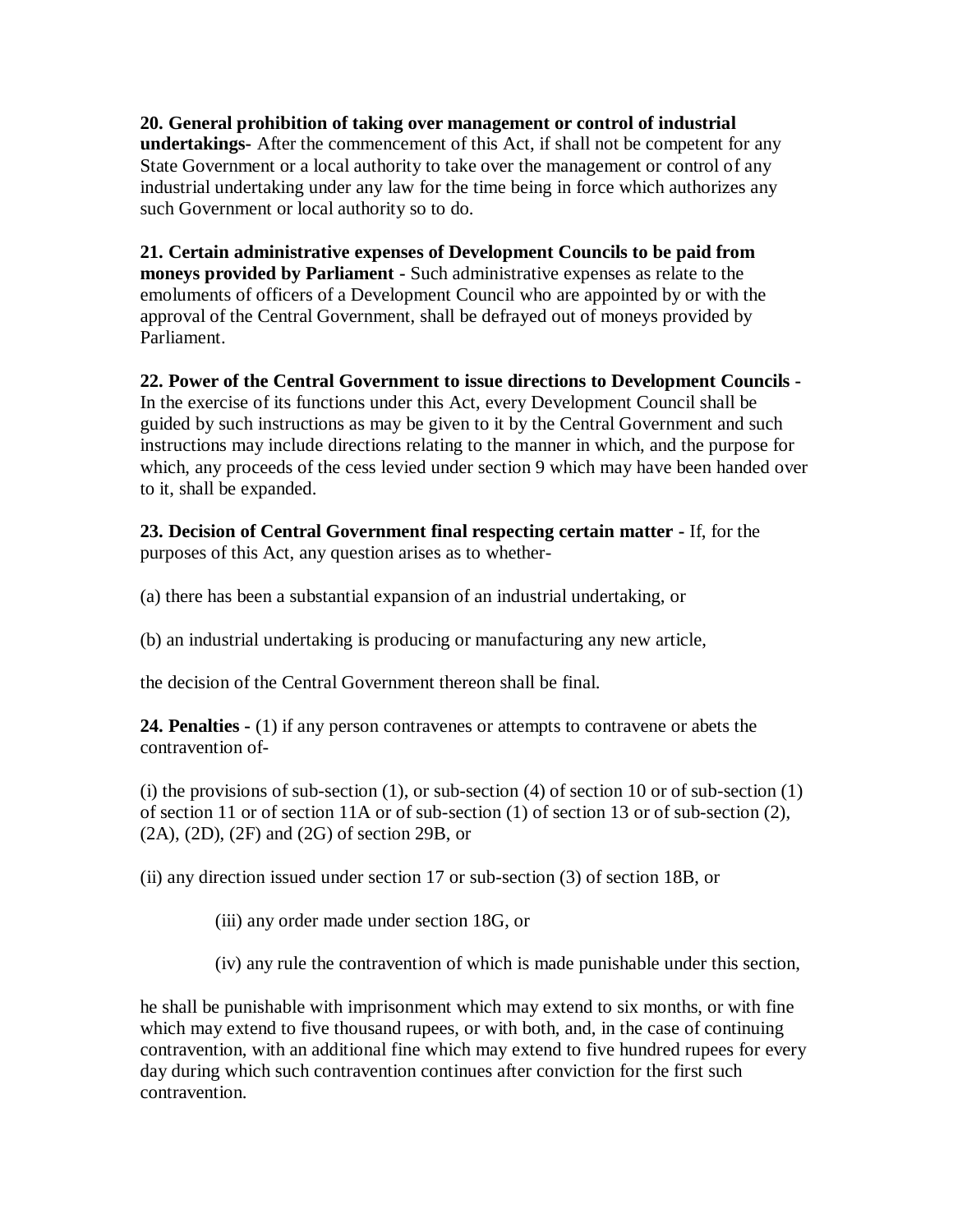(2) If the person contravening any of the said provisions is a company every person who at the time the offence was committed was in charge of, and was responsible to the company for the conduct of the business of the company, as well as the company, shall be deemed to be guilty of the contravention and shall be liable to be proceeded against and punished accordingly:

Provided that nothing contained in this sub-section shall render any such person liable to any punishment provided in this Act, if he proves that the offence was committed without his knowledge or that he exercised all due diligence to prevent the commission of such offence.

(3) Notwithstanding anything contained in sub-section (2), where an offence under this Act has been committed by a company and it is proved that the offence has been committed with the consent or connivance of, or is attributable to any neglect on the part of, any director or manager, secretary, or other officer of the company, such director, manager, secretary or other officer shall also be deemed to be guilty of that offence and shall be liable to be proceeded against and punished accordingly.

*Explanation.-* For the purposes of this section,-

(a) Acompany@ means any body corporate and includes a firm or other association of individuals; and

(b) Adirector@ in relation to a firm means a partner in the firm.

### **24A. Penalty for false statements -** If any person,-

(a) when required by this Act or by any order under this Act to make any statement or furnish any information, makes any statement or furnishes any information which is false in any material particular and which he knows or has reasonable cause to believe to be false or does not believe to be true; or

(b) makes any such statement as aforesaid in any book, account, record, declaration return or other document which he is required by any order made under this Act to maintain or furnish;

he shall be punishable with imprisonment which may extend to three months or with fine which may extend to two thousand rupees, or with both.

**25. Delegation of powers -** (1) The Central Government may, by notified order, direct that any power exercisable by it under this Act (other than the power given to it by sections 16, 18A, 18AA and 18FA shall, in relation to such matters and subject to such conditions, if any, as may be specified in the direction, be exercisable also by such officer or authority (including in the said expressions any Development Council, State Government or officer or authority subordinate to the Central Government) as may be specified in the direction.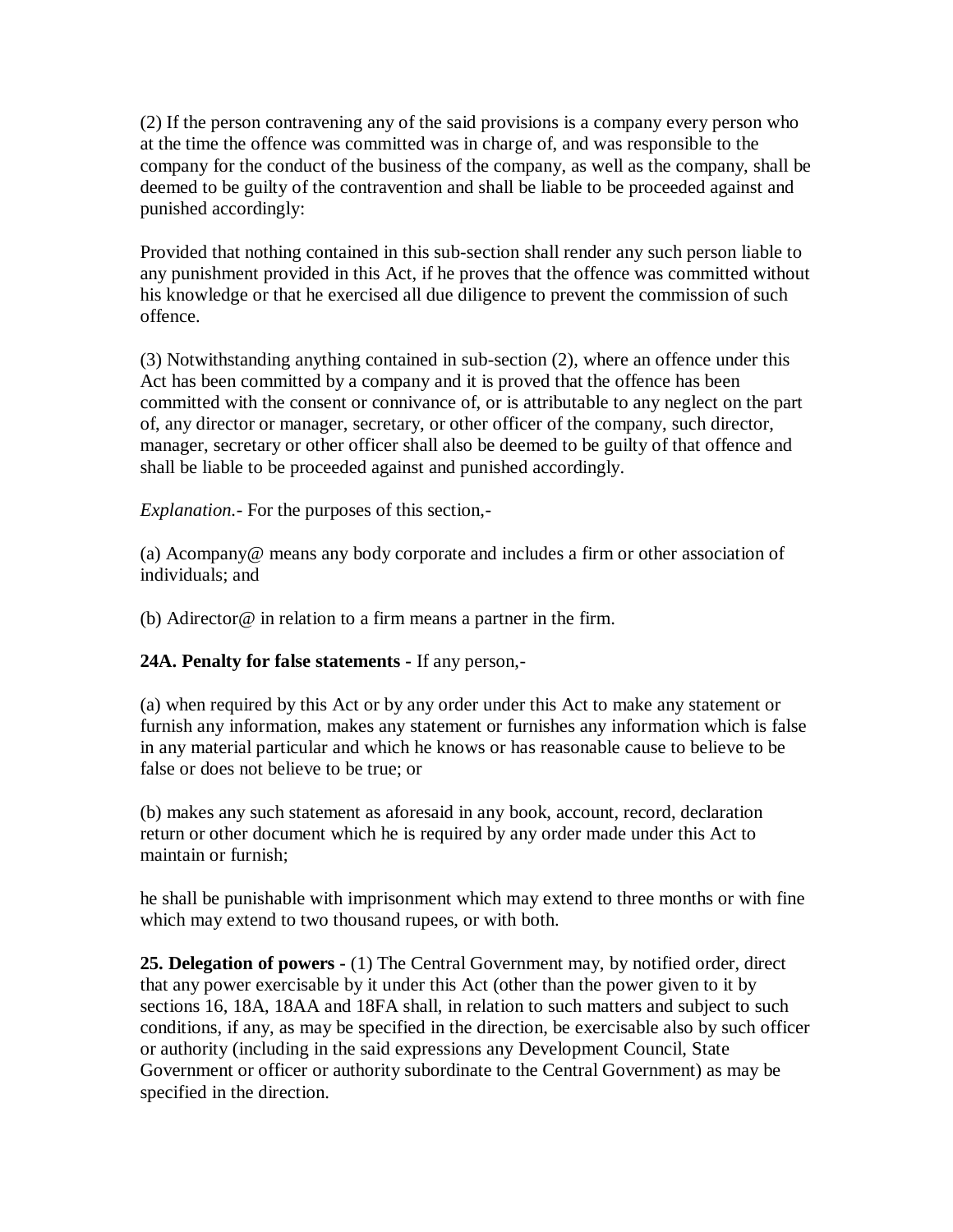(2) Any power exercisable by a State Government by virtue of a direction under subsection (1) may, unless otherwise provided in such direction, be exercised also by such officer or authority subordinate to that State Government as it may, by notified order, specify in this behalf.

**26. Power to issue directions -** The Central Government may give directions to any State Government as to the carrying into execution in the State of any of the provisions of this Act or of any order or direction made thereunder.

**27. Cognizance of offences -** No court shall take cognizance of any offence punishable under this Act except on a report in writing of the facts constituting such offence made by a person who is a public servant as defined in section 21 of the Indian Penal Code (45 of 1860).

**28. Burden of proof in certain cases -** Where any person is prosecuted for contravening any order made under section 18G which prohibits him from doing an act or being in possession of a thing without lawful authority or without a permit, licence or other document, the burden of proving that he has such authority, permit, licence or other document shall be on him.

**29. Jurisdiction of courts -** (1) Subject to the provisions of sub-section (2), no court inferior to that of a presidency magistrate or a magistrate of the first clasds shall try any offence punishable under this Act.

(2) Any magistrate or bench of magistrates empowered, for the time being, to try in a summary way the offence specified in sub-section 91) of section 260 of the Code of Criminal Procedure, 1898 ( 5 of 1898), may, on application in this behalf being made by the prosecution, try in accordance with the provisions contained in sections 262 to 265 of the said Code any offence which consists of a contravention of an order made under section 18G.

**29A. Special provision regarding fines -** Notwithstanding anything contained in section 32 of the Code of Criminal Procedure, 1898 (5 of 1898), it shall be lawful for any magistrate of the first class and for any presidency magistrate to pass a sentence of fine exceeding one thousand rupees on any person convicted of any offence under this Act.

**29B. Power to exempt in special cases -** (1) If the Central Government is of opinion, having regard to the smallness of the number of workers employed or to the amount invested in any industrial undertaking or to the desiarbility of encouraging small undertakings generally or to the stage of development of any scheduled industry, that it would not be in public interest to apply all or any of the provisions of this Act thereto, it may, by notification in the Official Gazette, exempt, subject to such conditions as it may think fit to impose, any industrial undertaking or class of industrial undertakings or any schedule industry or class of scheduled industries as it may specify in the notification from the operation of all or any of the provisions of this Act or of any rule or order made thereunder.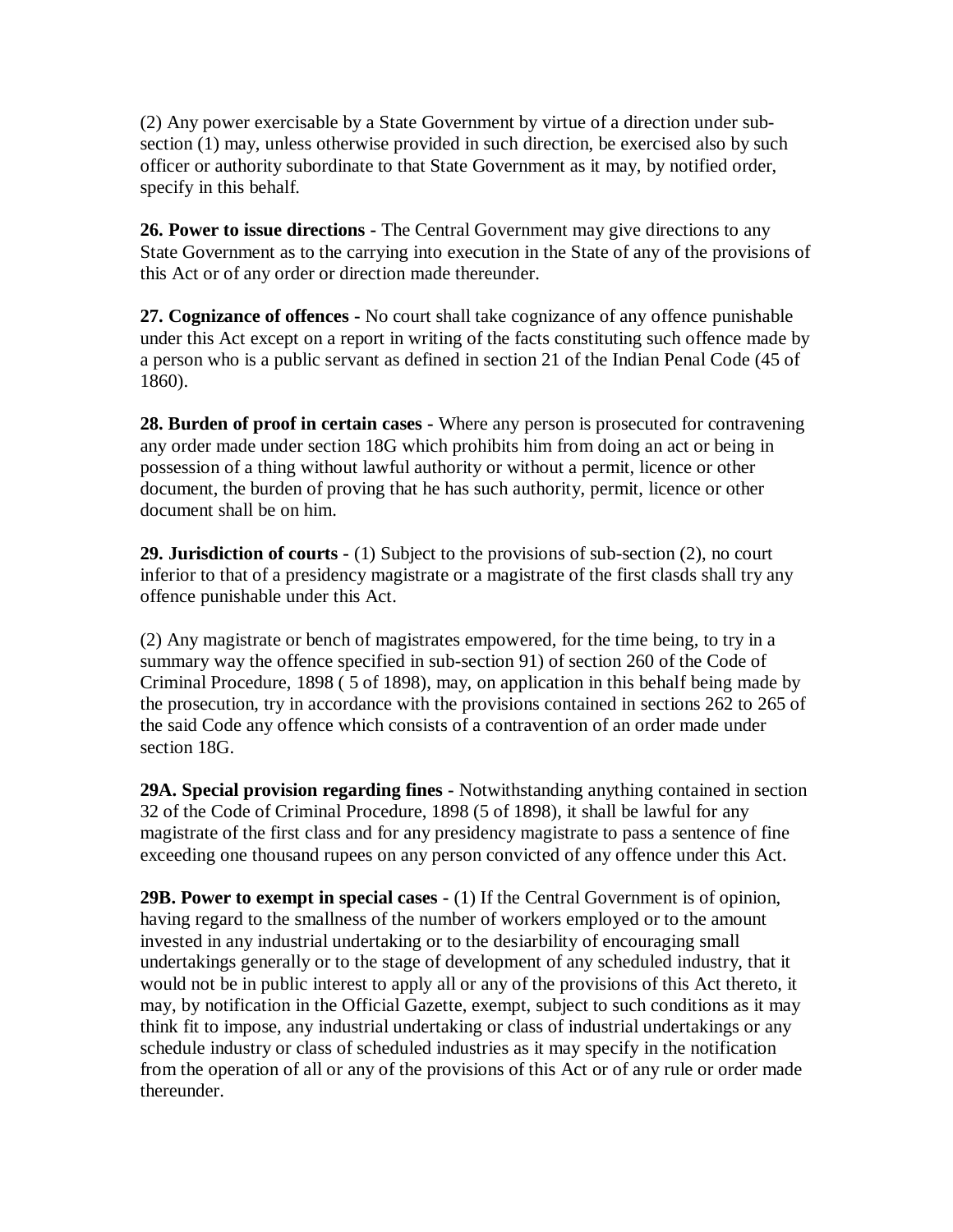(2) Where any notification under sub-section (1) granting any exemption is cancelled, no owner of any industrial undertaking to which the provisions of section 10, section 11, section 11A or clause (d) of sub-section (1) of section 13 would have applied, if the notification nunder sub-section (1) had not been issued, shall carry on the business of the undertaking after the expiry of such period as may be specified in the notification cancelling the exemption except under and in accordance with a licence issued in this behalf by the Central Government and, in the case of a State Government, except under an in accordance with the previous permission of the Central Government.

(2A) In particular, and without prejudice to the generality of the provisions of sub-section (1), the Central Government may, if it is satisfied, after considering the recommendations made to it by the Advisory Committee constituted under sub-section (2B), that it is necessary so to do for the development and expansion of ancillary, or small scale, industrial undertakings, by notified order, direct that any article or class of articles specified in the First Schedule shall, on and from such date as may be specified in the notified order (hereafter in this section referred to as the Adate of reservation@), be reserved for exclusive production by the ancillary, or small scale, industrial undertakings (hereafter in this section referred to as Areserved article@).

(2B) The Central Government shall, with a view to determining the nature of any article or class of articles that may be reserved for production by the ancillary or small scale, industrial undertakings, constitute an Advisory Committee consisting of such persons as have in the opinion of that Government, the necessary expertise to give advice on the matter.

(2C) The Advisory Committee shall, after considering the following matters communicate its recommendations to the Central Government, namely:-

(a) the nature of any article or class of articles which may be produced economically by the ancillary, or small scale, industrial undertakings;

(b) the level of employment likely to be generated by the production of such article or class of articles by the ancillary, or small scale, industrial undertakings;

(c) the possibility of encouraging and diffusing entrepreneurship in industry;

(d) the prevention of concentration of economic power to the common detriment; and

(e) such other matters as the Advisory Committee may think fit.

(2D) The production of any reserved article or class of reserved articles by any industrial undertaking (not being an ancillary, or small scale, industrial undertaking) which, on the date of reservation, is engaged in, or has taken effective steps for, the production of any reserved article or class of reserved articles, shall, after the commencement of the Industries (Development and Regulation) Amendment Act, 1984, or, as the case may be,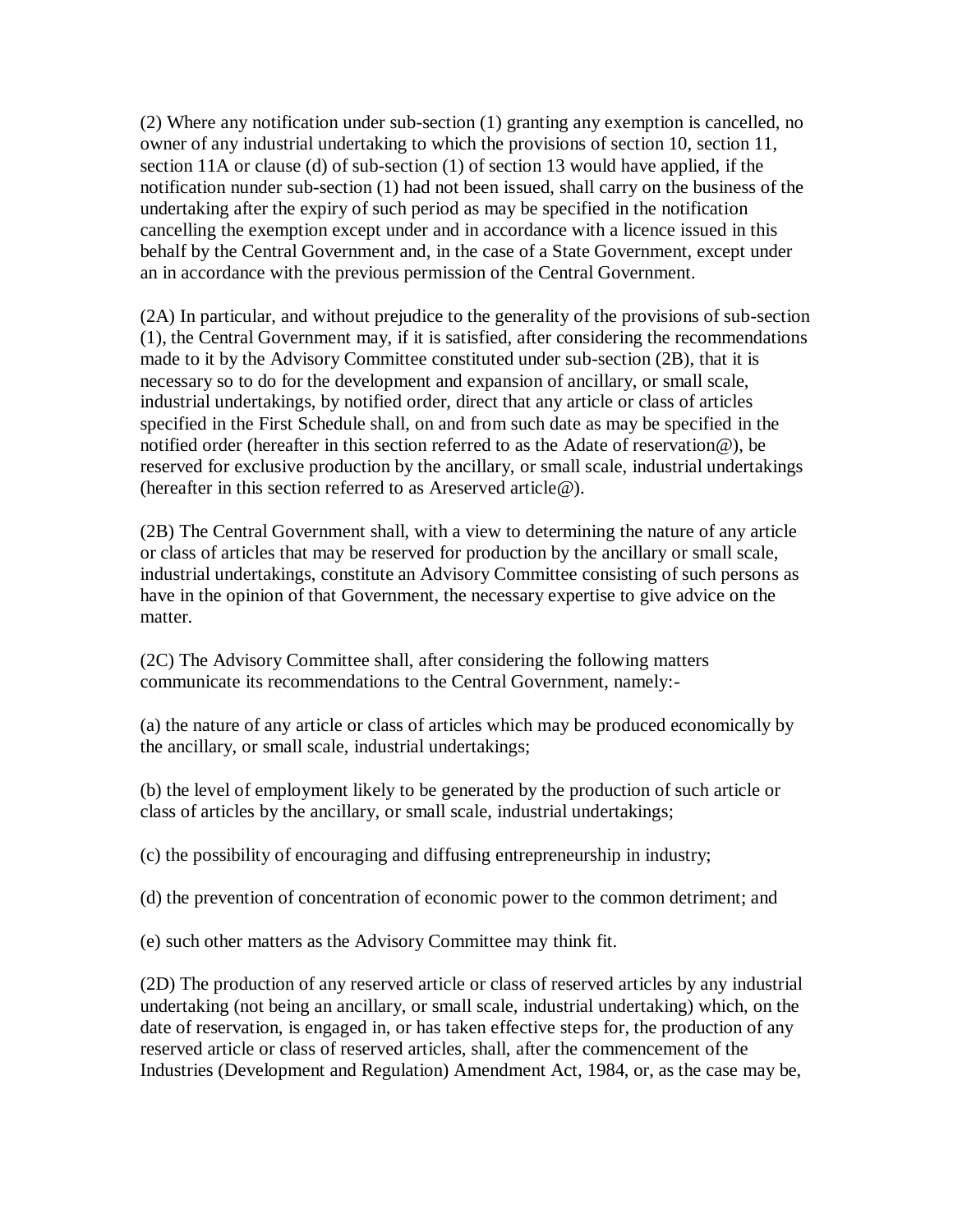the date of reservation, whichever is later, be subject to such conditions as the Central Government may, by notified order, specify.

(2E) While specifying any condition under sub-section (2D), the Central Government may take into consideration the level of production of any reserved article or class of reserved articles achieved, immediately before the date of reservation, by the industrial undertaking referred to in sub-section (2D), and such other factors as may be relevant.

(2F) Every person or authority, not being the Central Government, who, or which, is registered under section 10 or to whom, or to which, a licence has been issued or permission has been granted under section 11 for the production of any article or class of articles which has, or have, been subsequently reserved for the ancillary, or small scale, industrial undertakings, shall produce, such registration certificate, licence or permission, as the case may be, within such period as the Central Government may, by notified order, specify in this behalf, and the Central Government may enter therein all or any of the conditions specified by it under sub-section (2D), including the productive capacity of the industrial undertakings and other prescribed particulars.

(2G) The owner of every industrial undertaking (not being an ancillary, or small scale, industrial undertaking) which, immediately before the commencement of the Industries (Development and Regulation) Amendment Act, 1984, or the date of reservation, whichever is later, -

(a) was engaged in the production of any article or class of articles, which has, or have, been reserved for the ancillary, or small scale, industrial undertakings, or

(b) had before such commencement or before the date of such reservation, as the case may be, taken effective steps for commencing the production of such reserved article or class of reserved articles,

without being registered under section 10 or in respect of which a licence or permission has not been issued under section 11, shall refrain from the production of such reserved article or class or reserved articles, on and from the date of expiry of three months from such commencement or from the date of such reservation, whichever is later.

(2H) Every notified order made under sub-section (2A) shall be laid, as soon as may be after it is made, before each House of Parliament, while it is in session, for a total period of thirty days, which may be comprised in one session or in two or more successive sessions, and if, before the expiry of the session immediately following the session or the successive sessions aforesaid, both Houses agree in making any modification in the notified order or both Houses agree that the notified order should not be made, the notified order shall thereafter have effect only in such modified form or be of no effect, as the case may be; so, however, that any such modification or annulment shall be without prejudice to the validity of anything previously done under the notified order.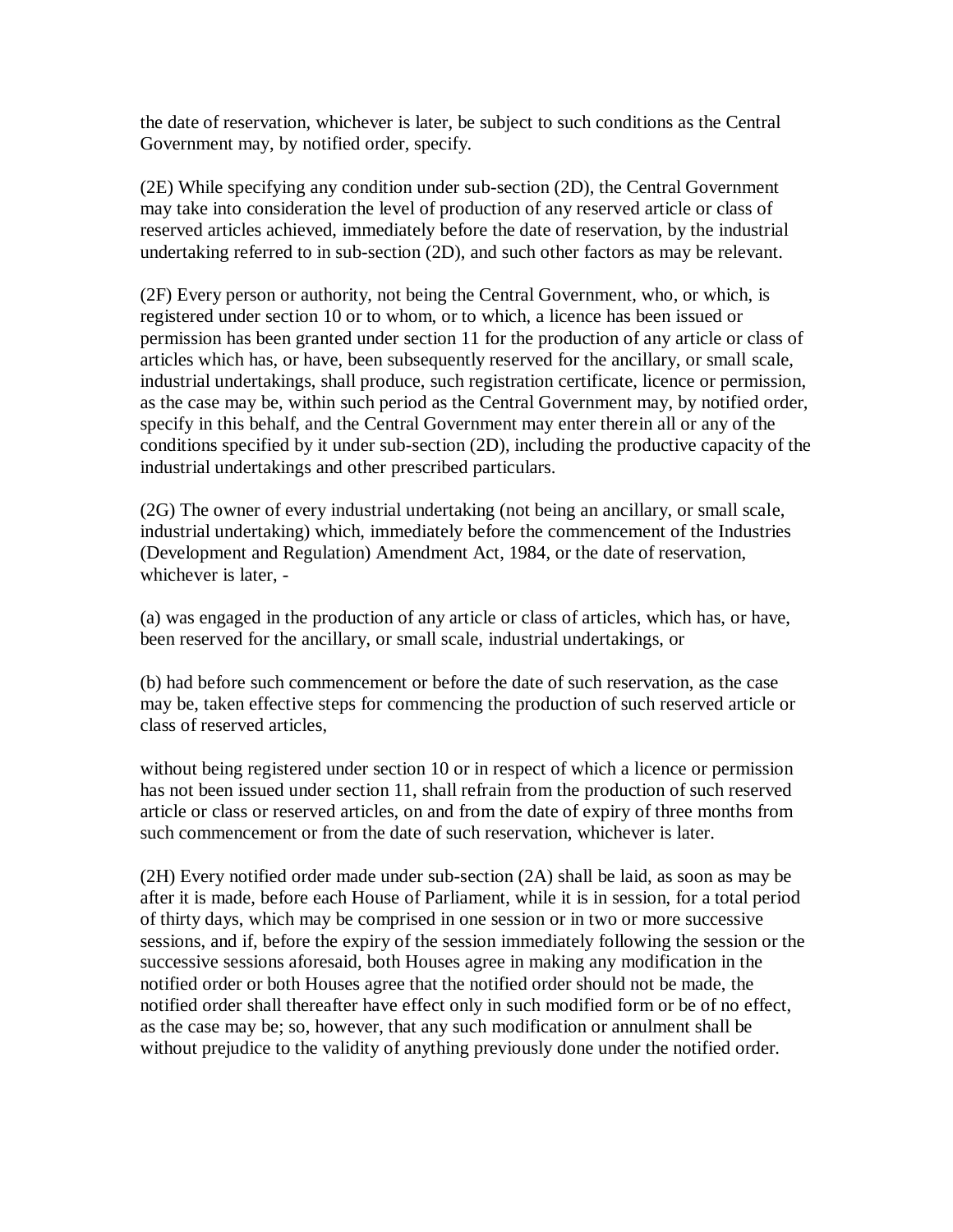(3) The provisions of this Act shall apply, so far as may be, in relation to the issue of a licence or permission to any industrial undertaking referred to in sub-section (2) as they apply in relation to the issue of a licence or permission to any industrial undertaking referred to in sub-section (2) as they apply in relation to the issue of a licence or permission to a new industrial undertaking.

**29C. Protection of action taken under the Act -** (1) No suit, prosecution or other legal proceeding shall lie against any person for anything which is in good faith done or intended to be done under this Act or any rule or order made thereunder.

(2) No suit or other legal proceeding shall lie against the Government for any damage caused or likely to be caused by anything which is in good faith done or intended to be done in pursuance of this Act or any rule or order made thereunder.

**29D. Debts incurred by the authorised person to have priority -** Every debt arising out of any loan obtained by the authorised person for carrying on the management of, or exercising functions of control in relation to, an industrial undertaking or part thereof, the management of which has been taken over under section 18A or section 18AA or section 18FA,-

(a) shall have priority over all other debts, whether secured or unsecured, incurred before the management of such industrial undertaking was taken over,

(b) shall be preferential debt within the meaning of section 530 of the Companies Act, 1956 (1 of 1956),

and such debts shall rank equally among themselves and be paid in full out of the assets of the industrial undertakings unless such assets are insufficient to meet them, in which case they shall abate in equal proportions.

**30. Power to make rules -** (1) The Central Government may, subject to the condition of previous publication, make rules for carrying out the purposes of this Act.

(2) In particular, and without prejudice to the generality of the foregoing power, such rules may provide for all or any of the following matters, namely :-

(a) the constitution of the Advisory Council and Development Councils, the term of office and other conditions of service of, the procedure to be followed by, and the manner of filling casual vacancies among members of the Advisory Council or a Development Council;

(b) the form of the statement of account to be furnished by a Development Council;

(c) the intervals at which, the time within which, and the manner in which the cess leviable under section 9 shall be payable and the rebate for the prompt payment of such cess;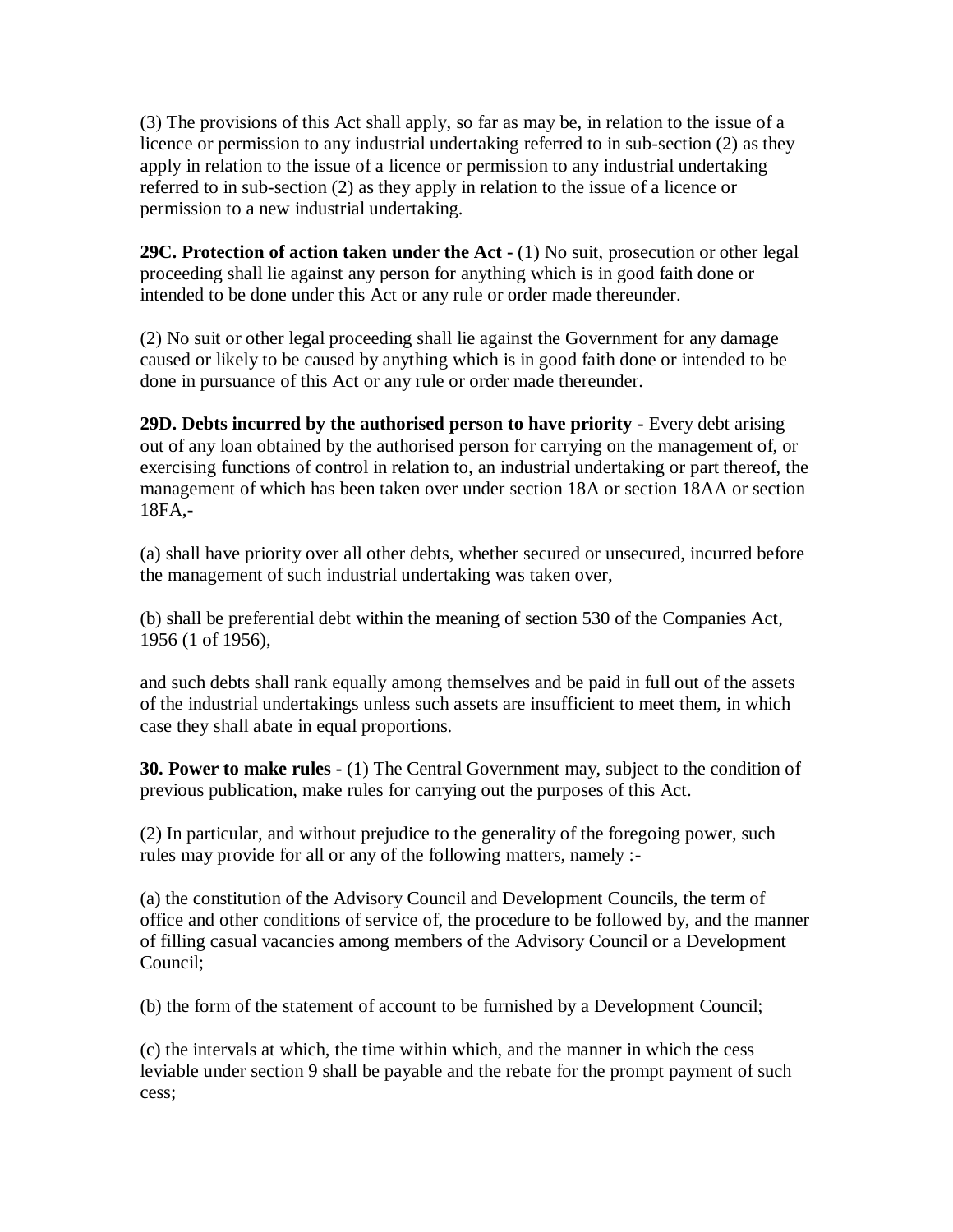(d) the expenses which a Development Council may meet from the proceeds of the cess levied under section 9 which may have been handed over to it;

(e) the appointment by or with the approval of the Central Government of any officers of a Development Council;

(f) the facilities to be provided by any industrial undertaking for the training of technicians and labour;

(g) the collection of any information or statistics in respect of any scheduled industry;

(h) the manner in which industrial undertakings may be registered under section 10 and the levy of a fee therefor;

(i) the procedure for the grant or issue of licences and permissions under section 11, section 11A, section 13 or section 29B, the time within which such licences or permissions shall be granted or issued including, in particular, the publication of notices calling for applications and the holding of such public inquiry in relation thereto as may be necessary in the circumstances;

(j) the fees to be levied in respect of licences and permissions issued under this Act;

(k) the matters which may be taken into account in the granting or issuing of licences and permissions, including in particular, the previous consultation by the Central Government with the Advisory Council or any Development Council or both in regard to the grant or issue of any such licences or permission;

(l) the procedure to be followed in making any investigation under this Act;

(m) the conditions which may be included in any licences and permissions;

(n) the conditions on which licences and permissions may be varied or amended under section 12;

(o) the maintenance of books, accounts and records relating to an industrial undertaking;

(p) the submission of special or periodical returns relating to an industrial undertaking by persons having the control of, or employed in connection with, such undertaking, and the forms in which, and the authorities to which, such returns and reports shall be submitted;

(pp) any matter which is to be or may be prescribed for giving effect to the provisions of Chapter IIIAA or Chapter IIIAC;

(q) any other matter which is to be or may be prescribed under this Act.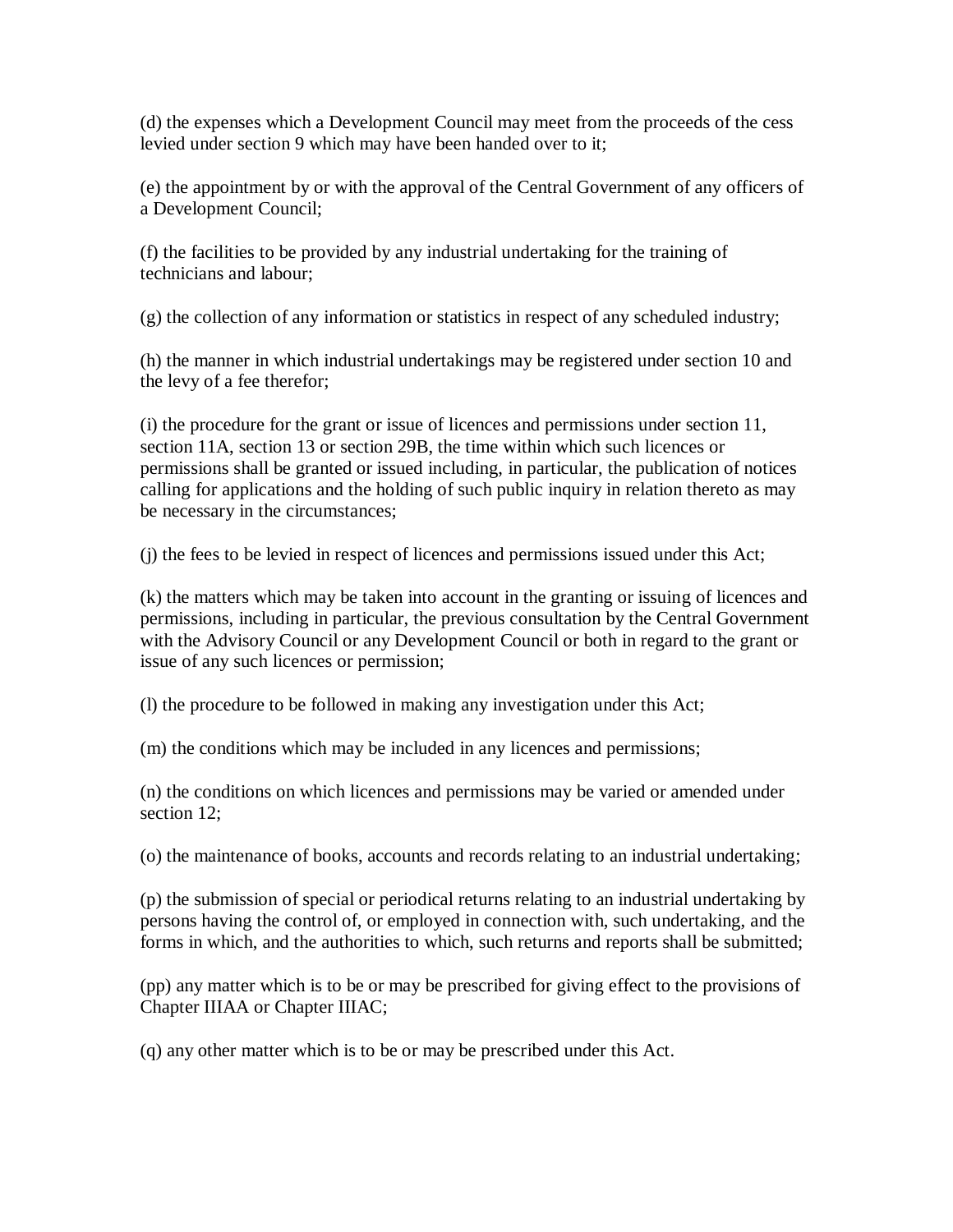(3) Any rule made under this section may provide that a contravention thereof shall be punishable under section 24.

(4) Every rule made under this section shall be laid, as soon as may be after it is made before each House of Parliament, while it is in session, for a total period of thirty days which may be comprised in one session or in two or more successive sessions, and if, before the expiry of the session immediately following the session or the successive sessions aforesaid, both Houses agree in making any modification in the rule or both Houses agree that the rule should not be made, the rule shall thereafter have effect only in such modified form or be of no effect, as the case may be; so, however, that any such modification or annulment shall be without prejudice to the validity of anything previously done under that rule.

**31. Application of other laws not barred--**The provisions of this Act shall be in addition to and not, save as otherwise, expressly provided in this Act, in derogation of any other Central Act for the time being in force, relating to any of the scheduled industries.

32. *Amendment of section 2, Act 14 of 1947.-- Rep. By Repealing and Amending Act, 1957 (36 of 1957), s.2 and Sch.I.*

### THE FIRST SCHEDULE

### [See sections 2 and 3(i)]

 Any industry engaged in the manufacture or production of any of the articles mentioned under each of the following heading or sub-headings, namely :-

1. METALLURGICAL INDUSTRIES:

A. *Ferrous* :

(1) Iron and steel (metal).

(2) Ferro- alloys.

- (3) Iron and steel castings and forgings.
- (4) Iron and steel structurals.
- (5) Iron and steel pipes.
- (6) Special steels.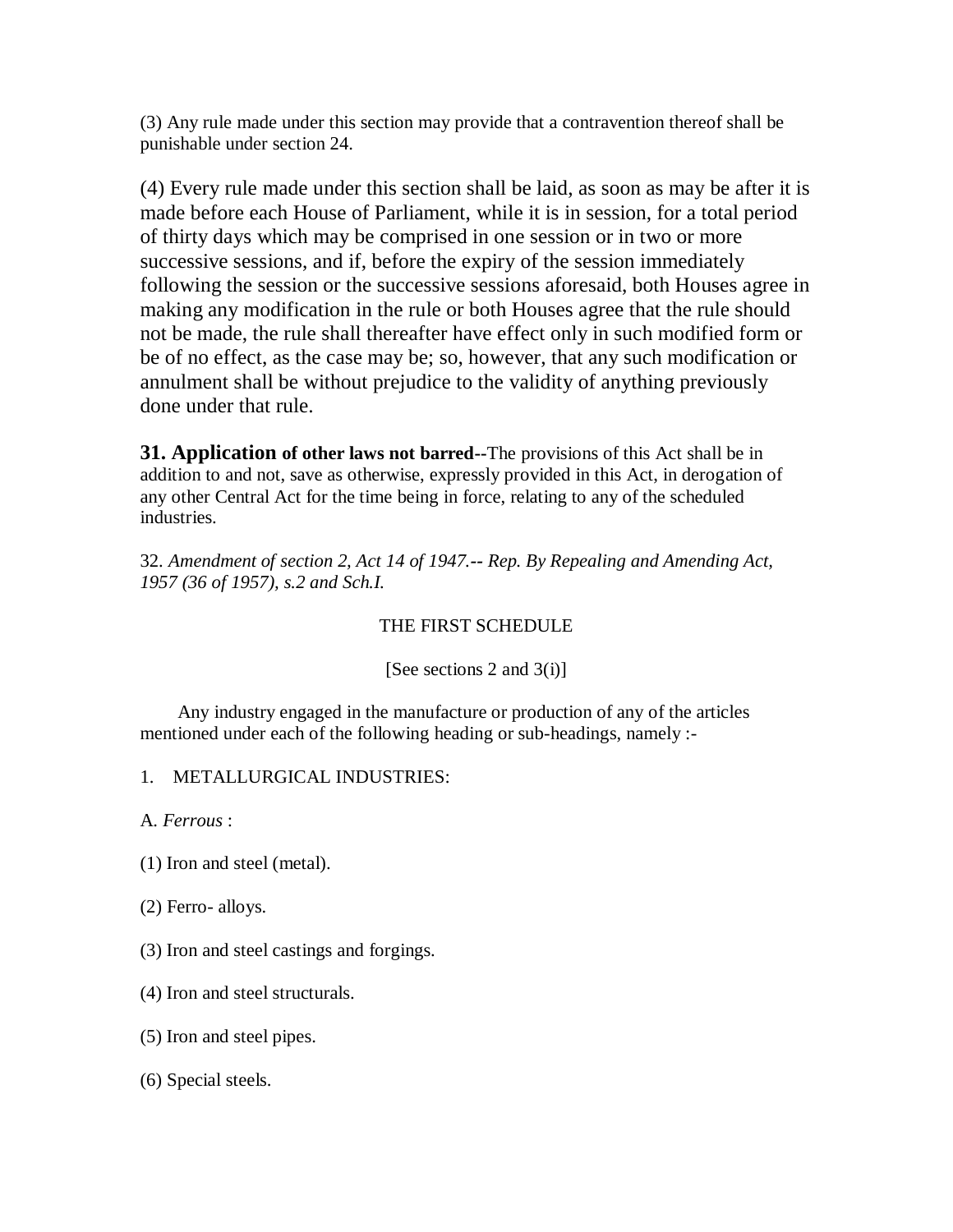(7) Other products of iron and steel.

B. *Non-ferrous* :

[(1) Precious metals, including gold and silver, and their alloys.

(1A) Other non-ferrous metals and their alloys.]

(2) Semi-manufactures and manufactures.

2. FUELS :

(1) Coal, lignite, coke and their derivatives.

(2) Mineral oil (crude oil), motor and aviation spirit, diesel oil, kerosene oil, fuel oil, diverse hydrocarbon oils and their blends including synthetic fuels, lubricating oils and the like.

(3) Fuel gases-(coal gas, natural gas and the like).

## 3. BOILERS AND STEAM GENERATING PLANTS:

Boilers and steam generating plants.

### 4. PRIME MOVERS (OTHER THAN ELECTRICAL GENERATORS) :

- (1) Steam engines and turbines.
- (2) Internal combustion engines.
- 5. ELECTRICAL EQUIPMENT :

(1) Equipment for generation, transmission and distribution of electricity including transformers.

- (2) Electrical motors.
- (3) Electrical fans.
- (4) Electrical lamps.
- (5) Electrical furnaces.
- (6) Electrical cables and wires.
- (7) X-ray equipment.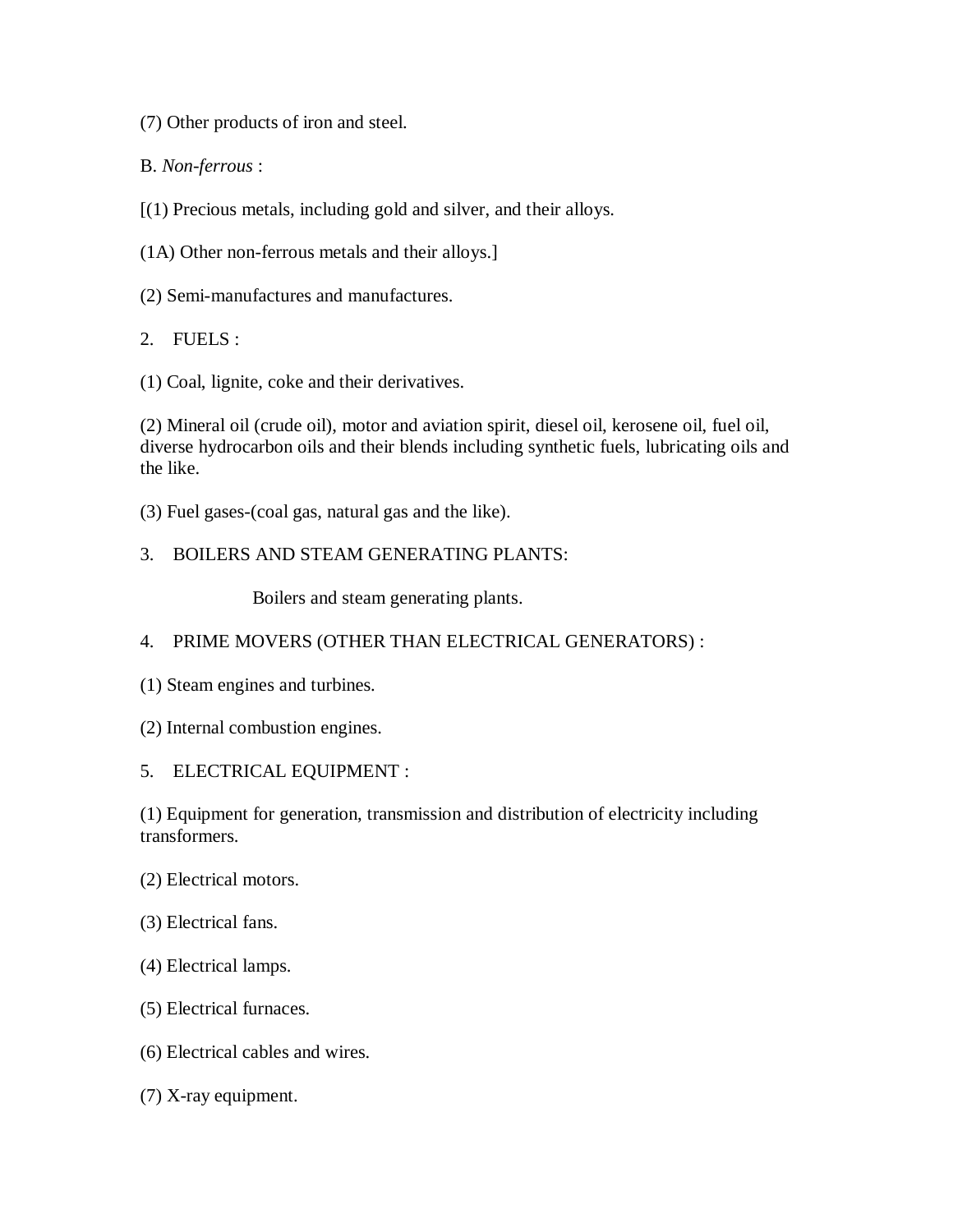- (8) Electronic equipment
- (9) Household appliances such as electric irons, heaters and the like.
- (10) Storage batteries.
- (11) Dry cells.
- 6. TELECOMMUNICATIONS :
- (1) Telephones.
- (2) Telegraph equipment.
- (3) Wireless communication apparatus.
- (4) Radio receivers, including amplifying and public address equipment.
- (5) Television sets.
- (7) Teleprinters.
- 7. TRANSPORTATION :
- (1) Aircraft.
- (2) Ships and other vessels drawn by power.
- (3) Railway locomotives.
- (4) Railway rolling stock.
- (5) Automobiles (motor cars, buses, trucks, motor cycles, scooters and the like).
- (6) Bicycles.
- (7) Others such as fork lift trucks and the like.
- 8. INDUSTRIAL MACHINERY :
- A. *Major items of specialised equipment used in specific industries:*

(1) Textile machinery (such as spinning frames, carding machines powerlooms and the like) including textile accessories.

(2) Jute machinery.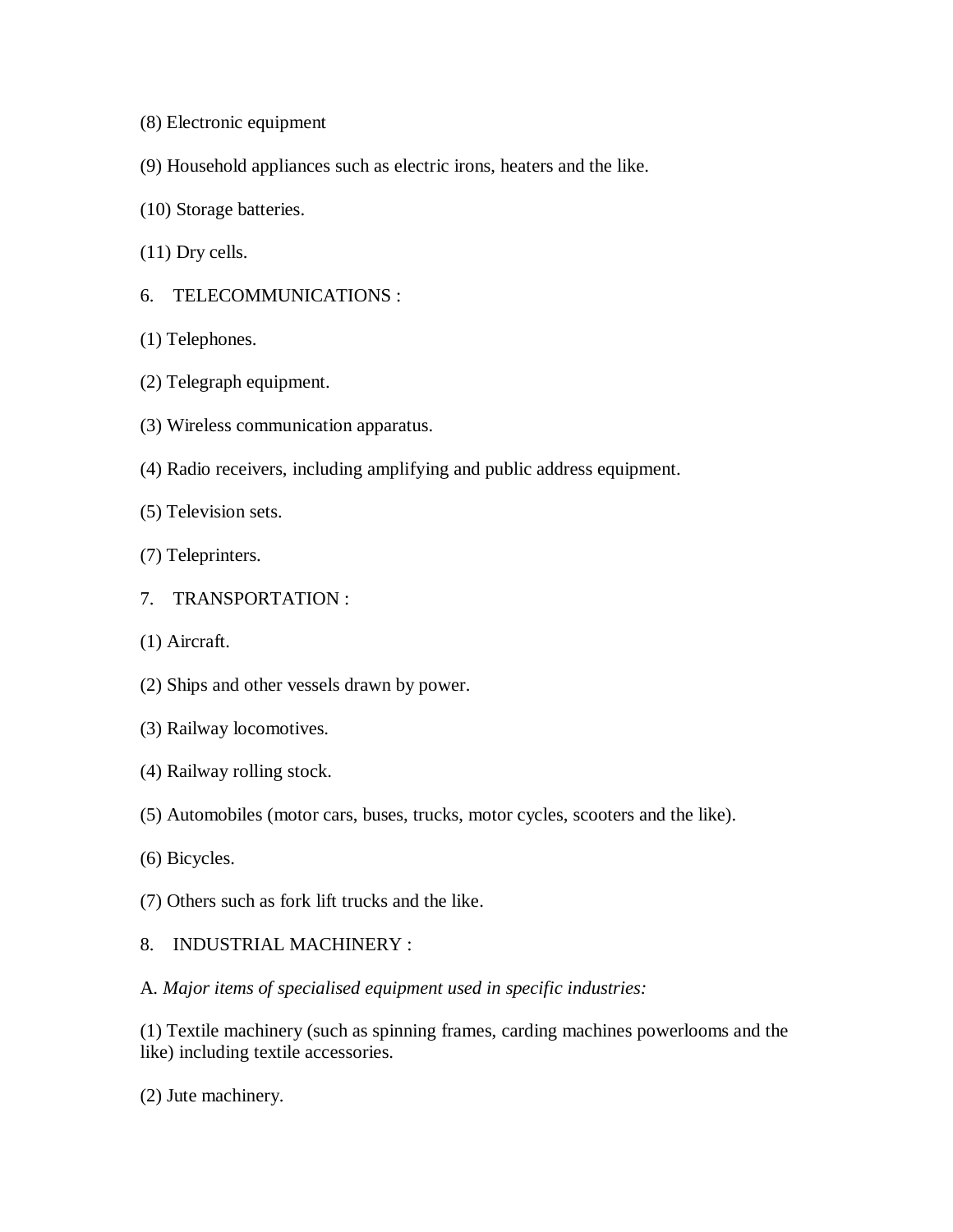- (3) Rayon machinery.
- (4) Sugar machinery.
- (5) Tea machinery.
- (6) Mining machinery.
- (7) Metallurgical machinery.
- (8) Cement machinery.
- (9) Chemical machinery.
- (10) Pharmaceuticals machinery.
- (11) Paper machinery.

*B. General items of machinery used in several industries, such as the equipment required for various Aunit processes@ :*

- (1) Size reduction equipment crushers, ball mills and the like.
- (2) Conveying equipment- bucket elevators, skip hoist, cranes, derrick and the like.
- (3) Size separation units-screens, classifiers and the like.
- (4) Mixers and reactors-kneading mills, turbo mixers and the like.
- (5) Filtration equipment-filter presses, rotary filters and the like.
- (6) Centrifugal machines.
- (7) Evaporators.
- (8) Distillation equipment.
- (9) Crystallisers.
- (10) Driers.
- (11) Power driven pumps-reciprocating, centrifugal and the like.
- (12) Air and gas compressors and vacuum pipes (excluding electrical furnaces).
- (13) Refrigeration plants for industrial use.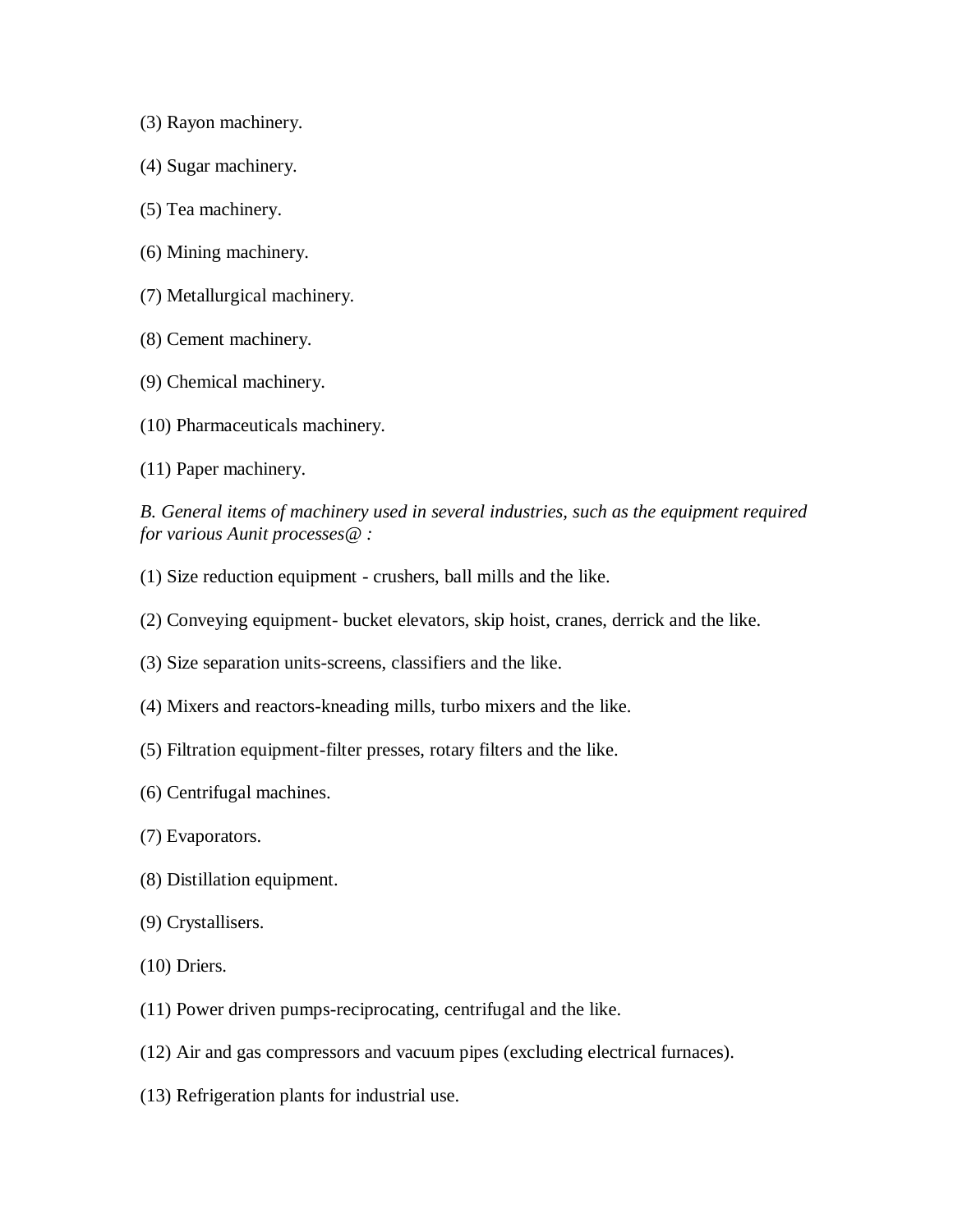(14) Fire fighting equipment and appliances including fire engines.

 *C. Other items* of *Industrial Machinery* :

- (1) Ball, roller and tapered bearings.
- (2) Speed reduction units.
- (3) Grinding wheels and abrasives.
- 9. MACHINE TOOLS:

Machine Tools.

#### 10. AGRICULTURAL MACHINERY:

- (1) Tractors, harvestors and the like.
- (2) Agricultural implements.
- 11. EARTH-MOVING MACHINERY:

Bulldozers, dumpers, scrapers, loaders, shovels, drag lines, bucket wheel excavators, road rollers and the like.

#### 12. MISCELLANEOUS MECHANICAL AND ENGINEERING INDUSTRIES:

- (1) Plastic moulded goods.
- (2) Hand tools, small tools and the like.
- (3) Razor blades.
- (4) Pressure Cookers.
- (5) Cutlery.
- (6) Steel furniture.

#### 13. COMMERCIAL, OFFICE AND HOUSEHOLD EQUIPMENT:

(1) Typewriters.

- (2) Calculating machines.
- (3) Air conditioners and refrigerators.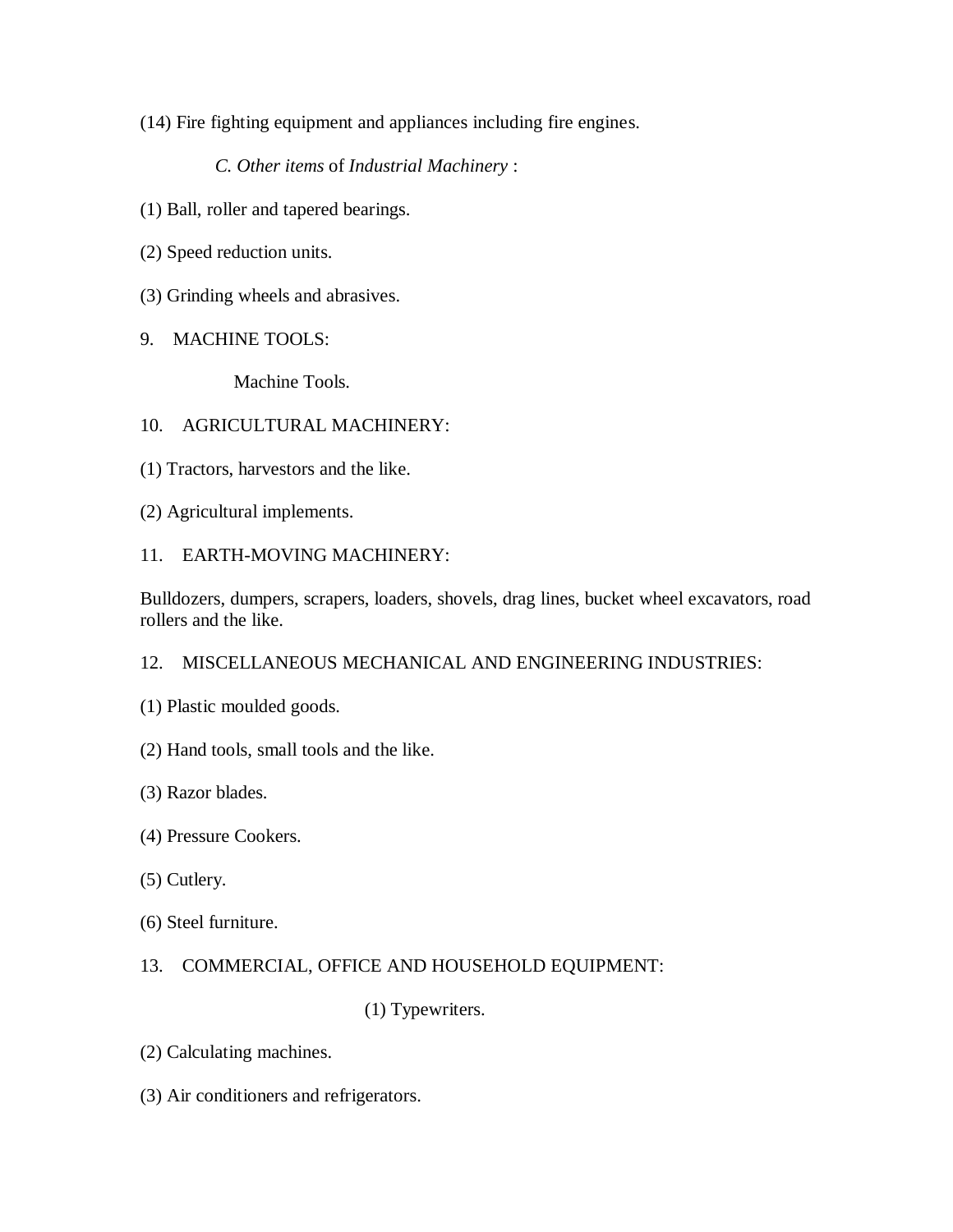- (4) Vacuum cleaners.
- (5) Sewing and knitting machines.
- (6) Hurricane lanterns.
- 14. MEDICAL AND SURGICAL APPLIANCES:

Surgical instruments- sterilisers, incubators and the like.

#### 15. INDUSTRIAL INSTRUMENTS.

(1) Water metres, steam metres, electricity metres and the like.

(2) Indicating, recording and regulating devices for pressure, temperature, rate of flow, weights, levels and the like.

- (3) Weighing machines.
- 16. SCIENTIFIC INSTRUMENTS:

Scientific instruments.

#### 17. MATHEMATICAL, SURVEYING AND DRAWING INSTRUMENTS:

Mathematical, surveying and drawing instruments.

#### 18. FERTILISERS:

- (1) Inorganic fertilizers.
- (2) Organic fertilisers.
- (3) Mixed fertilisers.

#### 19. CHEMICAL (OTHER THAN FERTILISERS):

- (1) Inorganic heavy chemicals.
- (2) Organic heavy chemicals.
- (3) Fine chemicals including photographic chemicals.
- (4) Synthetic resins and plastics.
- (5) Paints, varnishes and enamels.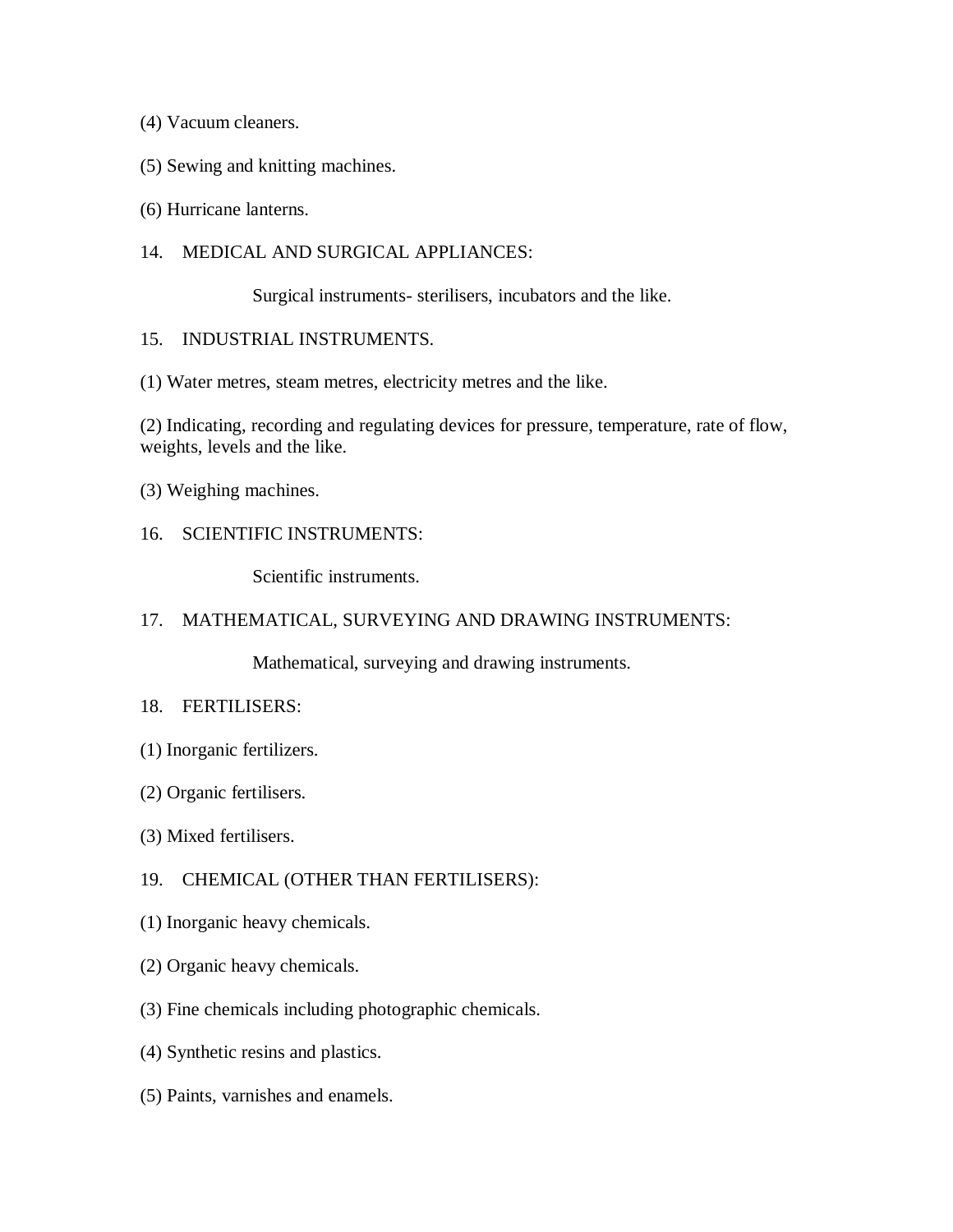- (6) Synthetic rubbers.
- (7) Man-made fibres including regenerated cellulose rayon, nylon and the like.
- (8) Coke oven by-products.
- (9) Coal tar distillation products like naphthalene, anthracene and the like.
- (10) Explosives including gun powder and safety fuses.
- (11) Insecticides, fungicides, weedicides and the like.
- (12) Textile auxiliaries.
- (13) Sizing materials including starch.
- (14) Miscellaneous chemicals.
- 20. PHOTOGRAPHIC RAW FILM AND PAPER :
- (1) Cinema film.
- (2) Photographic amateur film.
- (3) Photographic printing paper.
- 21. DYE-STUFFS : Dye-stuffs.
- 22. DRUGS AND PHARMACEUTICALS : Drugs and Pharmaceuticals.

### 23. TEXTILES (INCLUDING THOSE DYED, PRINTED OR OTHERWISE PROCESSED):

(1) Made wholly or in part of cotton, including cotton yarn, hosiery and rope.

(2) Made wholly or in part of jute, including jute twine and rope.

(3) Made wholly or in part of wool, including wool tops, woolen yarn, hosiery, carpets and druggets;

(4) Made wholly or in part of silk, including silk yarn and hosiery;

(5) Made wholly or in part of synthetic, artificial (man-made) fibres, including yarn and hosiery of such fibres.

24. PAPER AND PULP INCLUDING PAPER PRODUCTS :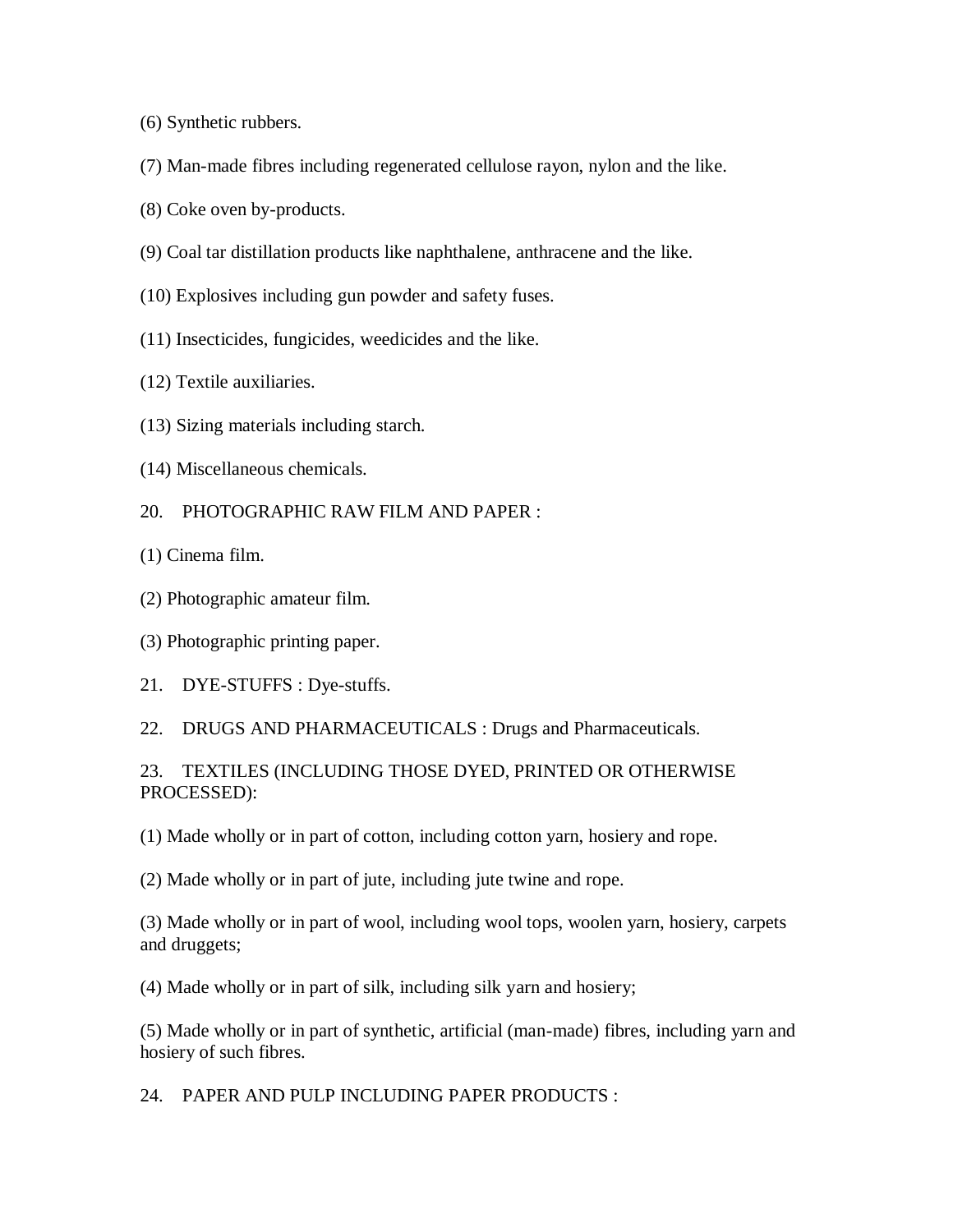(1) Paper - writing, printing and wrapping.

(2) Newsprint.

(3) Paper board and straw board.

(4) Paper for packaging (corrugated paper, kraft paper, bags, paper containers and the like).

(5) Pulp - wood pulp, mechanical, chemical, including dissolving pulp.

25. SUGAR :

Sugar.

- 26. FERMENTATION INDUSTRIES :
- (1) Alcohol.
- (2) Other products of fermentation industries.
- 27. FOOD PROCESSING INDUSTRIES :
- (1) Canned fruits and fruit products.
- (2) Milk foods.
- (3) Malted Foods.
- (4) Flour.
- (5) Other processed foods.
- 28. VEGETABLE OILS AND VANASPATHI:
- (1) Vegetable oils, including solvent extracted oils.
- (2) Vanaspathi.
- 29. SOAPS, COSMETICS AND TOILET PREPARATIONS :
- (1) Soaps.
- (2) Glycerine.
- (3) Cosmetics.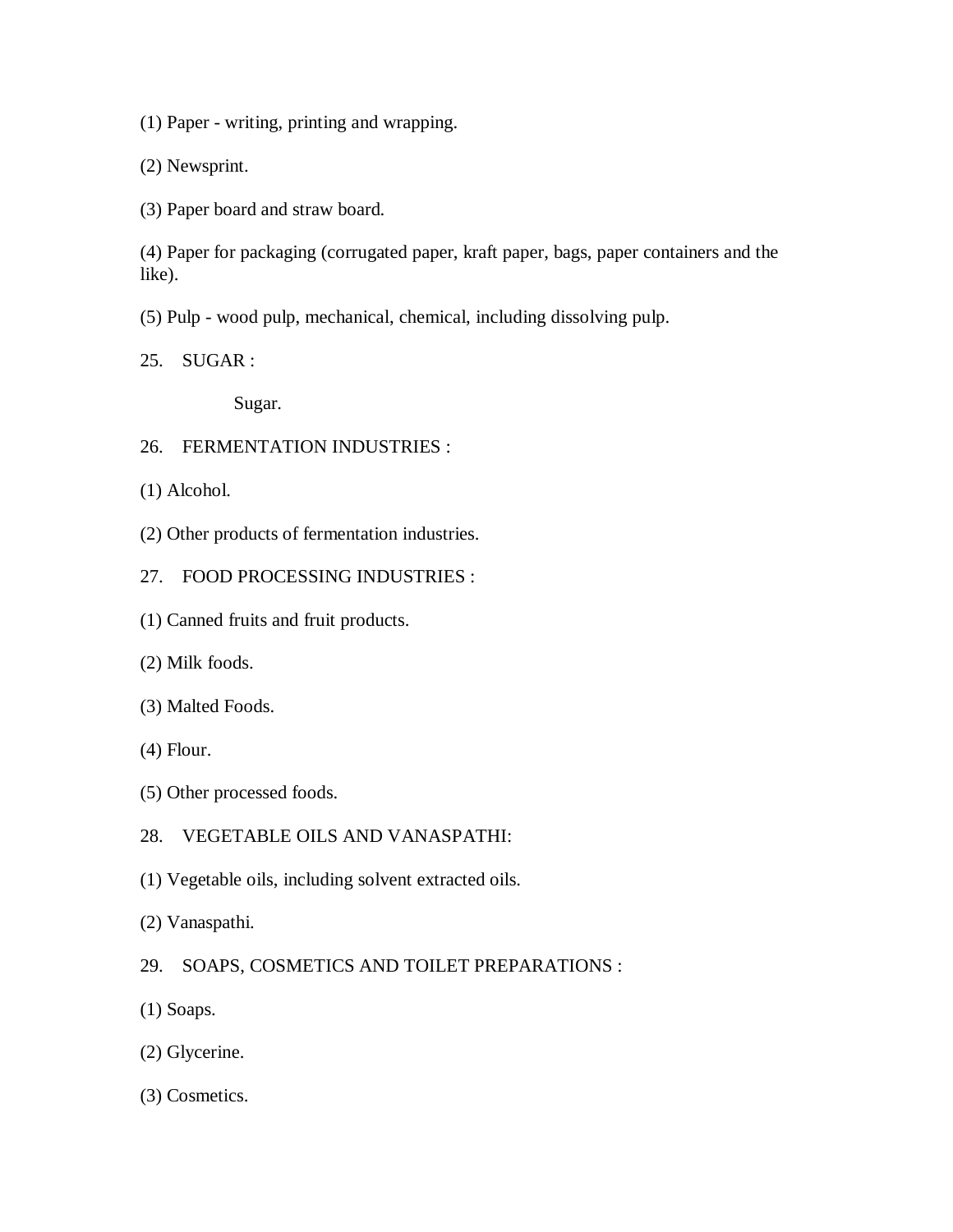(4) Perfumery.

- (5) Toilet preparations.
- 30. RUBBER GOODS :
- (1) Tyres and tubes.
- (2) Surgical and medical products including prophylactics.
- (3) Footwear.
- (4) Other rubber goods.
- 31. LEATHER, LEATHER GOODS AND PICKERS :

Leather, leather goods and pickers.

32. GLUE AND GELATIN

Glue and gelatin.

- 33. GLASS :
- (1) Hollow ware.
- (2) Sheet and plate glass.
- (3) Optical glass.
- (4) Glass wool.
- (5) Laboratory ware.
- (6) Miscellaneous ware.
- 34. CERAMICS :
- (1) Fire bricks.
- (2) Refractories.
- (3) Furnace lining bricks acidic, basic and neutral.
- (4) China ware and pottery.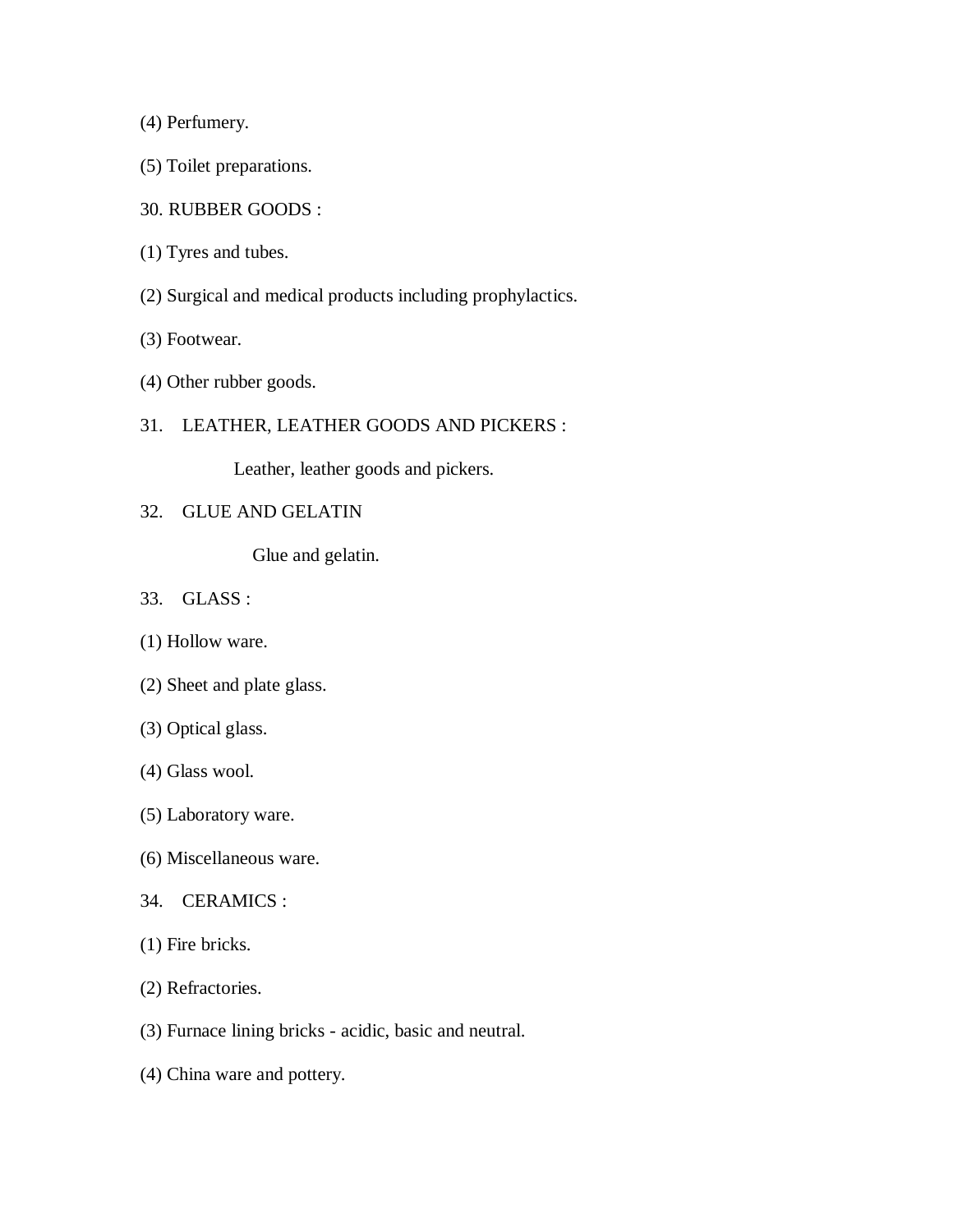(5) Sanitary ware.

- (6) Insulators.
- (7) Tiles.
- (8) Graphite Crucibles.
- 35. CEMENT AND GYPSUM PRODUCTS :
- (1) Portland cement.
- (2) Asbestos cement.
- (3) Insulating boards.
- (4) Gypsum boards, wall boards and the like.
- 36. TIMBER PRODUCTS:
- (1) Plywood.
- (2) Hardboard, including fibre-board, chip-board and the like.
- (3) Matches.
- (4) Miscellaneous (furniture components, bobbins, shutters and the like)
- 37. DEFENCE INDUSTRIES :

Arms and ammunition.

- 38. MISCELLANEOUS INDUSTRIES :
- (1) Cigarettes.
- (2) Linoleums, whether felt based or jute based.
- (3) Zip fasteners (metallic and non-metallic).
- (4) Oil Stoves.
- (5) Printing, including litho printing industry.

*Explanation 1.--* The articles specified under each of the headings Nos. 3, 4, 5, 6, 7, 8, 10, 11 and 13 shall include their component parts and accessories.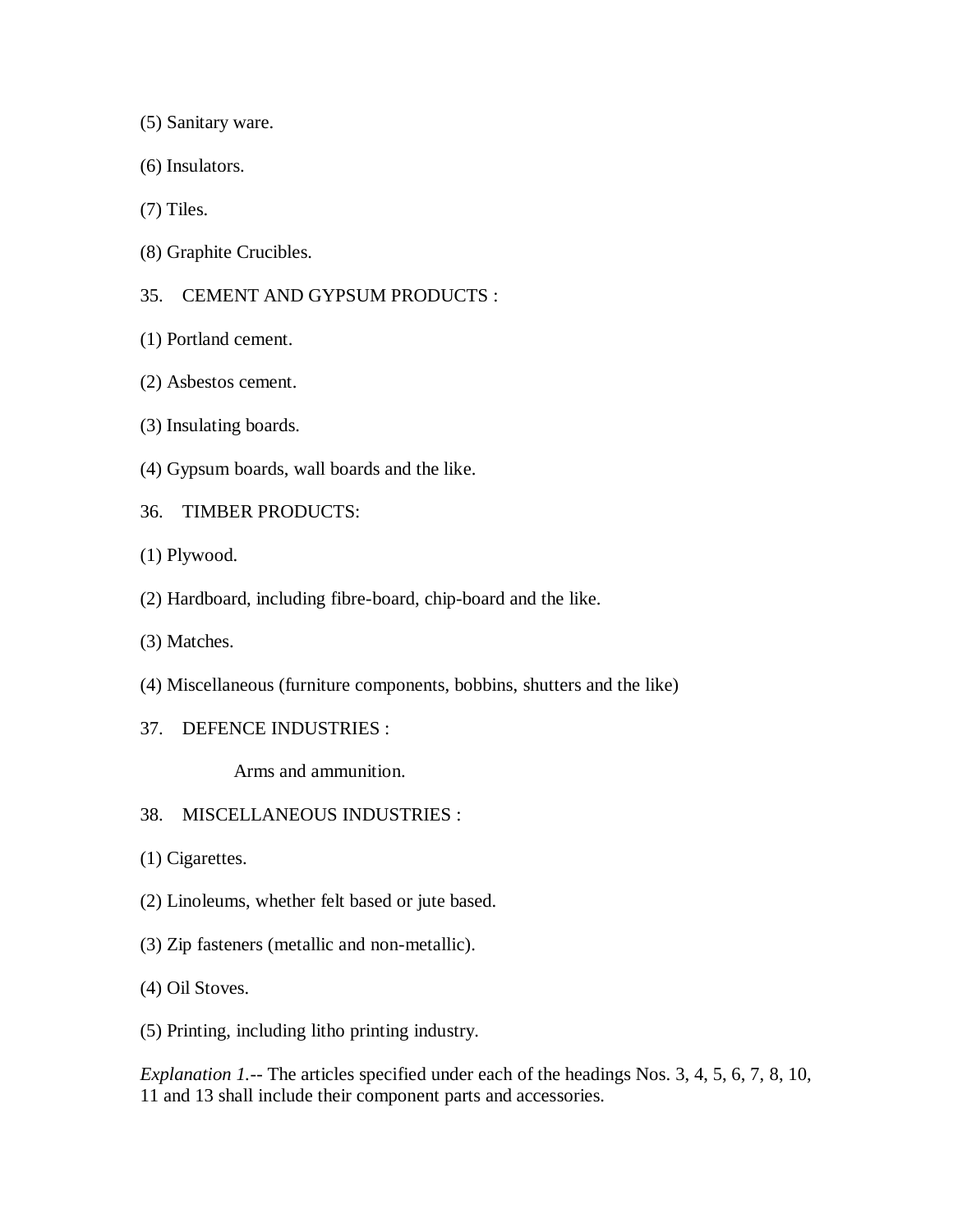*Explanation 2.--* The articles specified under each of the headings Nos. 18, 19, 21 and 22 shall include the intermediates required for their manufacture.

## THE SECOND SCHEDULE

### [See section  $6(4)$ ]

Functions which may be assigned to Development Councils :-

(1) Recommending targets for production, co-ordinating production programmes and reviewing progress from time to time.

(2) Suggesting norms of efficiency with a view to eliminating waste, obtaining maximum production, improving quality and reducing costs.

(3) Recommending measures for securing the fuller utilisation of the installed capacity and for improving the working of the industry, particularly of the less efficient units.

(4) Promoting arrangements for better marketing and helping in the devising of a system of distribution and sale of the produce of the industry which would be satisfactory to the consumer.

(5) Promoting standardisation of products.

(6) Assisting in the distribution of controlled materials and promoting arrangements for obtaining materials for the industry.

(7) Promoting or undertaking inquiry as to materials and equipment and as to methods of production, management and labour utilisation, including the discovery and development of new materials, equipment and methods and of improvements in those already in use, the assessment of the advantages of different alternatives and the conduct of experimental establishments and of tests on a commercial scale.

(8) Promoting the training of persons engaged or proposing engagement in the industry and their education in technical or artistic subjects relevant thereto.

(9) Promoting the retaining in alternative occupations of personnel engaged in or retrenched from the industry.

(10) Promoting or undertaking scientific and industrial research, research into matters affecting industrial psychology and research into matters relating to production and to the consumption or use of goods and services supplied by the industry.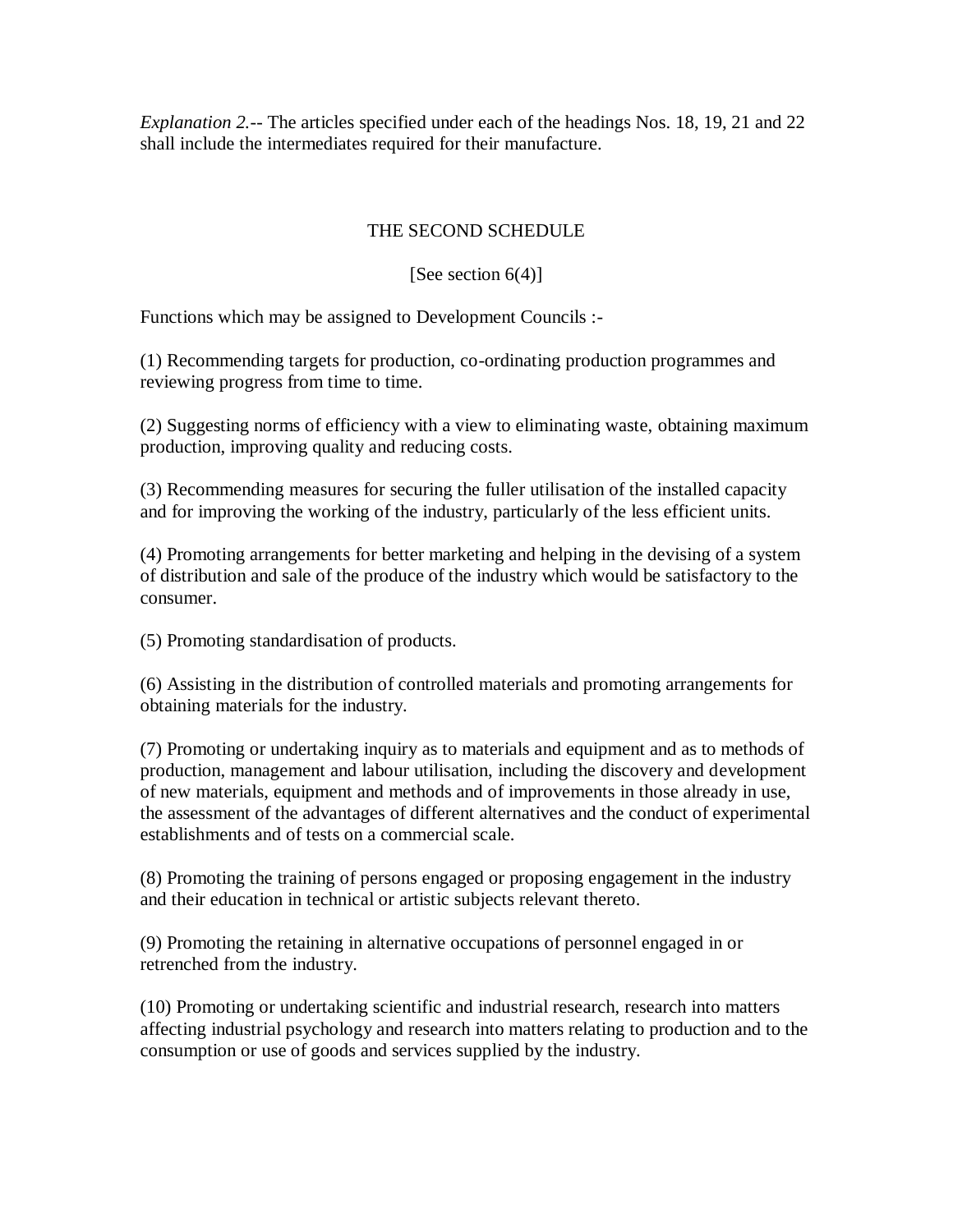(11) Promoting, improvements and standardisation of accounting and costing methods and practice.

(12) Promoting or undertaking the collection and formation of statistics.

(13) Investigating possibilities of decentralising stages and processes of production with a view to encouraging the growth of allied small scale and cottage industries.

(14) Promoting the adoption of measures for increasing the productivity of labour, including measures for securing safer and better working conditions and the provision and improvement of amenities and incentives for workers.

(15) Advising on any matters relating to the industry (other than remuneration and conditions of employment) as to which the Central Government may request the Development Council to advice and undertaking inquiries for the purpose of enabling the Development Council so to advise, and

(16) Undertaking arrangements for making available to the industry information obtained and for advising on matters with which the Development Councils are concerned in the exercise of any of their functions.

### THE THIRD SCHEDULE

### (See Section 18FB)

The Industrial Employment (Standing Orders) Act, 1946 (20 of 1946).

The Industrial Disputes Act, 1947 (14 of 1947).

The Minimum Wages Act, 1948 (11 of 1948).

### LIST OF AMENDING ACTS

The Industries (Development and Regulation) Amendment Act, 1953 (26 of 1953).

The Industries (Development and Regulation) Amendment Act, 1956 (71 of 1956).

The Repealing and Amending Act, 1957 (36 of 1957).